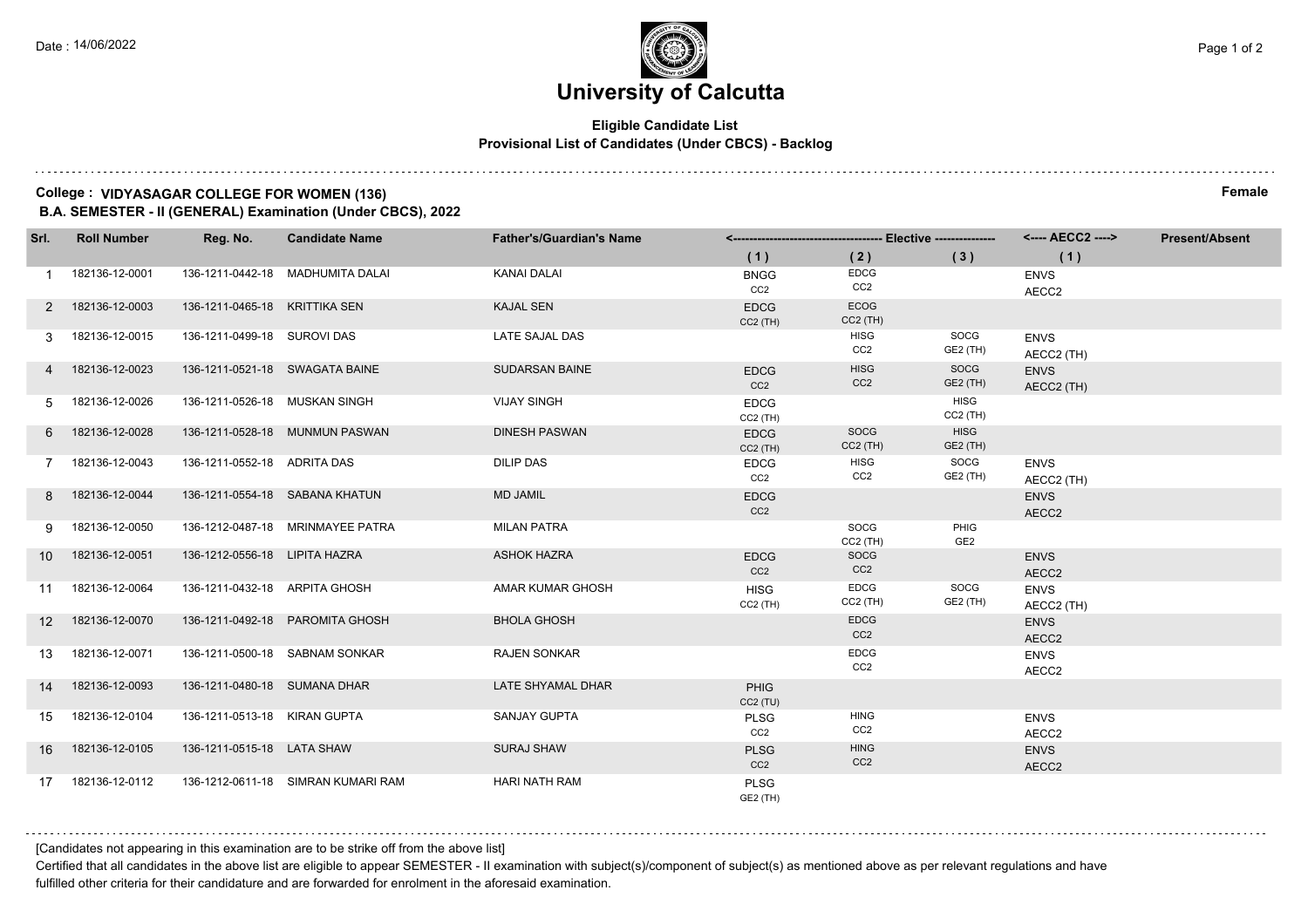### **Eligible Candidate List Provisional List of Candidates (Under CBCS) - Backlog**

## **College : VIDYASAGAR COLLEGE FOR WOMEN (136) Female**

**B.A. SEMESTER - II (GENERAL) Examination (Under CBCS), 2022**

| Srl.            | <b>Roll Number</b> | Reg. No.                       | <b>Candidate Name</b>              | <b>Father's/Guardian's Name</b> |                                |                                |                                | <---- AECC2 ---->         | <b>Present/Absent</b> |
|-----------------|--------------------|--------------------------------|------------------------------------|---------------------------------|--------------------------------|--------------------------------|--------------------------------|---------------------------|-----------------------|
|                 |                    |                                |                                    |                                 | (1)                            | (2)                            | (3)                            | (1)                       |                       |
| 18              | 182136-12-0121     |                                | 136-1211-0482-18 DIPANNITA MANNA   | <b>DILIP MANNA</b>              | <b>SOCG</b><br>$CC2$ (TH)      | <b>HISG</b><br>CC <sub>2</sub> | <b>EDCG</b><br><b>GE2 (TH)</b> | <b>ENVS</b><br>AECC2 (TH) |                       |
| 19              | 182136-12-0123     | 136-1211-0497-18 JUIN DEY      |                                    | <b>JAGANNATH DEY</b>            | SOCG<br>$CC2$ (TH)             |                                | <b>FMSG</b><br><b>GE2 (TH)</b> |                           |                       |
| <b>20</b>       | 182136-12-0130     | 136-1211-0543-18 DEBOMITA BAG  |                                    | <b>BIJOY BAG</b>                | SOCG<br>$CC2$ (TH)             | <b>JORG</b><br>CC <sub>2</sub> | <b>EDCG</b><br>GE2 (TU)        |                           |                       |
| 21              | 182136-12-0131     |                                | 136-1211-0545-18 SONALI DEBNATH    | <b>GOUTAM DEBNATH</b>           |                                |                                | <b>PLSG</b><br>GE2 (TH)        |                           |                       |
| <b>22</b>       | 192136-12-0005     | 136-1211-0385-19 DEBOLINA SEN  |                                    | <b>ASISH SEN</b>                | <b>BNGG</b><br>CC <sub>2</sub> |                                |                                | <b>ENVS</b><br>AECC2      |                       |
| 23              | 192136-12-0007     | 136-1211-0396-19 KAJAL NASKAR  |                                    | LATE KALIPADA NASKAR            | <b>BNGG</b><br>CC2             | <b>EDCG</b><br>CC2             |                                | <b>ENVS</b><br>AECC2      |                       |
| 24              | 192136-12-0023     |                                | 136-1211-0456-19 SHARMISTHA PATRA  | <b>LATE RABIN PATRA</b>         | <b>BNGG</b><br>CC2(TU)         | <b>EDCG</b><br>CC <sub>2</sub> |                                | <b>ENVS</b><br>AECC2      |                       |
| 25              | 192136-12-0031     | 136-1212-0406-19 MEGHA BISWAS  |                                    | <b>GADAI BISWAS</b>             | <b>BNGG</b><br>CC2             | <b>EDCG</b><br>CC <sub>2</sub> |                                |                           |                       |
| 26              | 192136-12-0056     |                                | 136-1212-0437-19 PRIYANKA PRAMANIK | NRIPEN PRAMANIK                 | <b>ENGG</b><br>CC <sub>2</sub> | <b>EDCG</b><br>CC <sub>2</sub> |                                | <b>ENVS</b><br>AECC2      |                       |
| 27              | 192136-12-0070     | 136-1211-0381-19 BEAUTI KUMARI |                                    | MAHA MAYA KUNWAR                | <b>HING</b><br>CC <sub>2</sub> |                                |                                | <b>ENVS</b><br>AECC2      |                       |
| 28              | 192136-12-0083     | 136-1211-0461-19 SNEHA GUPTA   |                                    | <b>BINOD GUPTA</b>              |                                |                                |                                | <b>ENVS</b><br>AECC2      |                       |
| 29              | 192136-12-0086     | 136-1211-0477-19 SWATI GUPTA   |                                    | <b>LAKSHMAN GUPTA</b>           | <b>HING</b><br>CC <sub>2</sub> |                                |                                | <b>ENVS</b><br>AECC2      |                       |
| 30              | 192136-12-0097     | 136-1211-0459-19 SIMA SEN      |                                    | <b>SUMIT SEN</b>                | <b>HISG</b><br>CC <sub>2</sub> |                                |                                | <b>ENVS</b><br>AECC2      |                       |
| 31              | 202136-12-0023     | 136-1211-0368-20 SUDIPTA SHEE  |                                    | <b>SANJAY SHEE</b>              | <b>BNGG</b><br>CC2(TU)         |                                |                                | <b>ENVS</b><br>AECC2      |                       |
| 32 <sup>2</sup> | 202136-12-0027     | 136-1211-0372-20 ADITI MAITY   |                                    | <b>BHOLA NATH MAITY</b>         | <b>BNGG</b><br>CC2(TU)         |                                |                                |                           |                       |
| 33              | 202136-12-0045     |                                | 136-1211-0395-20 ANITA RAJBANSHI   | SAUDAGAR RAJBANSHI              | SOCG<br>$CC2$ (TH)             |                                |                                |                           |                       |

[Candidates not appearing in this examination are to be strike off from the above list]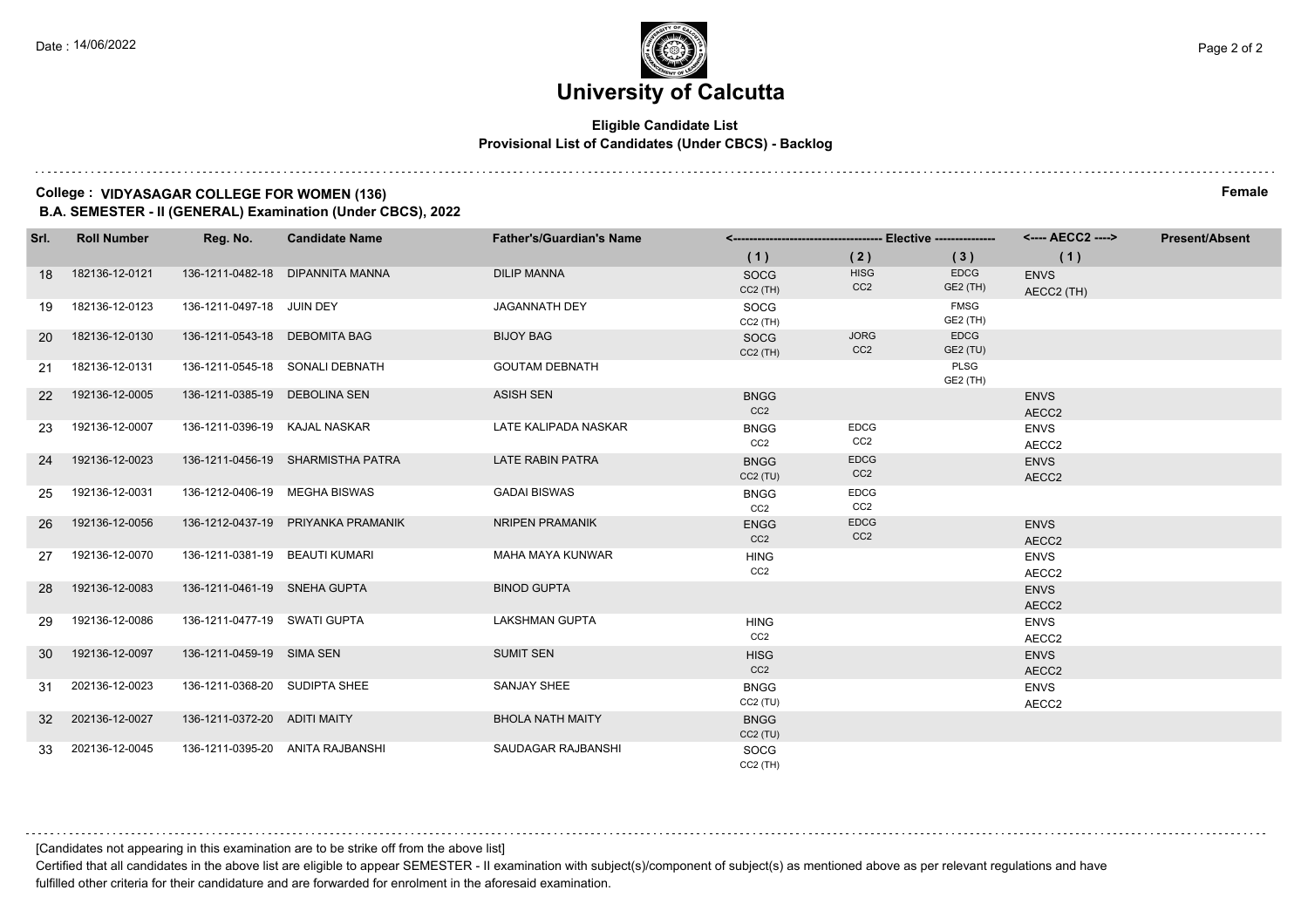### **Eligible Candidate List Provisional List of Candidates (Under CBCS) - Backlog**

## **College : VIDYASAGAR COLLEGE FOR WOMEN (136) Female**

**B.A. SEMESTER - II (HONOURS) Examination (Under CBCS), 2022**

| Srl.              | <b>Roll Number</b> | Reg. No.                       | <b>Candidate Name</b>                 | <b>Father's/Guardian's Name</b> |                                   |                                |                                |                      | <b>Present/Absent</b> |
|-------------------|--------------------|--------------------------------|---------------------------------------|---------------------------------|-----------------------------------|--------------------------------|--------------------------------|----------------------|-----------------------|
|                   |                    |                                |                                       |                                 | (1)                               | (2)                            | (3)                            | (1)                  |                       |
| 1                 | 182136-11-0012     |                                | 136-1211-0016-18 SAMBITA SARKAR       | <b>MANMATHA SARKAR</b>          |                                   |                                | PLSG<br>GE <sub>2</sub>        |                      |                       |
| 2                 | 182136-11-0016     |                                | 136-1211-0024-18 BILKISH TABASUM AERA | SYED SAHIDUL HOSSAIN            |                                   | <b>EDCG</b><br>GE2 (TH)        |                                |                      |                       |
| 3                 | 182136-11-0017     |                                | 136-1211-0025-18 MAITRAYEE ADHIKARY   | ANANGA ADHIKARY                 |                                   |                                | PLSG<br>GE <sub>2</sub>        |                      |                       |
|                   | 182136-11-0025     | 136-1211-0033-18 BARSHA DUTTA  |                                       | <b>NAREN DUTTA</b>              |                                   | <b>EDCG</b><br>GE2 (TH)        |                                |                      |                       |
| 5                 | 182136-11-0031     | 136-1211-0040-18 DIPANJANA DAS |                                       | LATE DILIP KM DAS               |                                   |                                | <b>EDCG</b><br>GE <sub>2</sub> |                      |                       |
| 6                 | 182136-11-0041     | 136-1212-0034-18 RINKI BARUI   |                                       | <b>APARNA BARUI</b>             |                                   |                                | SOCG<br>GE <sub>2</sub>        |                      |                       |
|                   | 182136-11-0084     | 136-1212-0058-18 LILY PURKAIT  |                                       | PRADIP PURKAIT                  |                                   |                                | <b>HISG</b><br>GE <sub>2</sub> |                      |                       |
| 8                 | 182136-11-0091     | 136-1213-0054-18 SUSMITA MANDI |                                       | PITAB MANDI                     | <b>ENGA</b><br>CC3 (TH), CC4 (TH) | <b>JORG</b><br>GE2 (TH)        |                                |                      |                       |
| 9                 | 182136-11-0151     | 136-1211-0147-18 SUSMITA DAS   |                                       | <b>JIBAN DAS</b>                |                                   |                                | <b>EDCG</b><br>GE2             |                      |                       |
| 10 <sup>°</sup>   | 182136-11-0163     | 136-1211-0160-18 ANKITA DAS    |                                       | <b>AMIT DAS</b>                 |                                   |                                | <b>PLSG</b><br>GE <sub>2</sub> |                      |                       |
| 11                | 182136-11-0176     | 136-1211-0168-18 SNEHA KARAR   |                                       | <b>SAMIR KARAR</b>              |                                   | <b>BNGG</b><br>GE <sub>2</sub> |                                | <b>ENVS</b><br>AECC2 |                       |
| $12 \overline{ }$ | 182136-11-0195     |                                | 136-1211-0191-18 MADHUPARNA BAKULI    | <b>GOUTAM BAKULI</b>            |                                   |                                | <b>BNGG</b><br>GE <sub>2</sub> |                      |                       |
| 13                | 182136-11-0201     |                                | 136-1211-0199-18 SUMADHURA SINHA      | <b>SUMIT SINHA</b>              |                                   |                                | <b>JORG</b><br>GE <sub>2</sub> |                      |                       |
| 14                | 182136-11-0202     | 136-1211-0200-18 SUPIYA KHATUN |                                       | <b>SK ABDUL SUKUR</b>           |                                   |                                | <b>HISG</b><br>GE <sub>2</sub> |                      |                       |
| 15                | 182136-11-0203     | 136-1211-0201-18 SOUMI DAS     |                                       | <b>PRABIR DAS</b>               |                                   |                                | <b>JORG</b><br>GE <sub>2</sub> |                      |                       |
| 16                | 182136-11-0206     | 136-1211-0204-18 PRIYA GUPTA   |                                       | <b>RAJESH GUPTA</b>             |                                   |                                | <b>HISG</b><br>GE <sub>2</sub> |                      |                       |
| 17                | 182136-11-0215     |                                | 136-1211-0213-18 RAJESWARI MUKHERJEE  | <b>GOUTAM MUKHERJEE</b>         |                                   |                                | <b>HISG</b><br>GE2             |                      |                       |
| 18                | 182136-11-0216     | 136-1211-0214-18 SNEHA RAI     |                                       | <b>MANOJ RAI</b>                |                                   |                                | <b>ENGG</b><br>GE <sub>2</sub> | <b>ENVS</b><br>AECC2 |                       |
| 19                | 182136-11-0217     |                                | 136-1211-0564-18 SHRABANI GHOSH       | SUKHENDU GHOSH                  |                                   |                                | <b>HISG</b><br>GE <sub>2</sub> |                      |                       |

[Candidates not appearing in this examination are to be strike off from the above list]

Certified that all candidates in the above list are eligible to appear SEMESTER - II examination with subject(s)/component of subject(s) as mentioned above as per relevant regulations and have fulfilled other criteria for their candidature and are forwarded for enrolment in the aforesaid examination.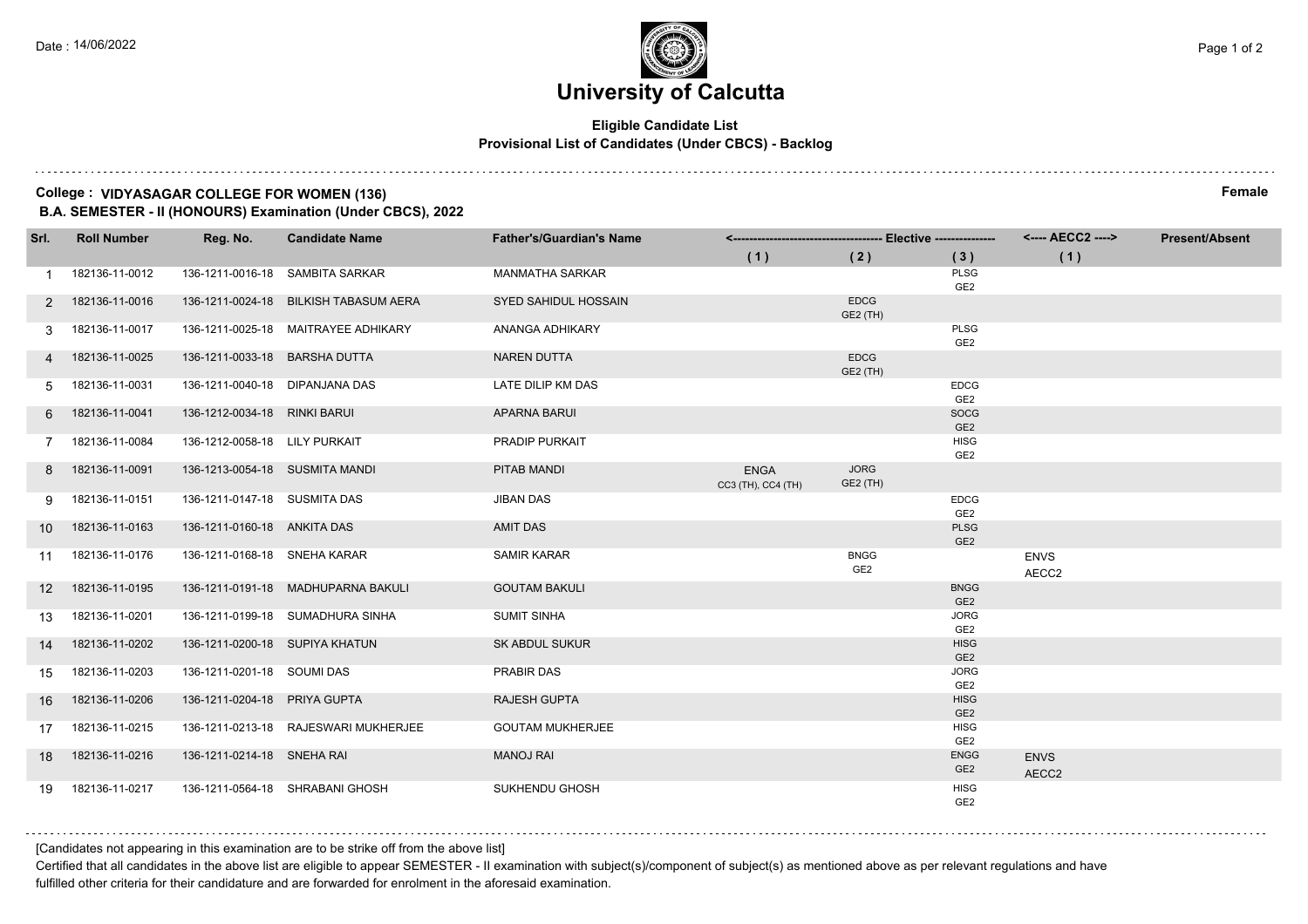### **Eligible Candidate List Provisional List of Candidates (Under CBCS) - Backlog**

## **College : VIDYASAGAR COLLEGE FOR WOMEN (136) Female**

**B.A. SEMESTER - II (HONOURS) Examination (Under CBCS), 2022**

| Srl.      | <b>Roll Number</b> | Reg. No.                       | <b>Candidate Name</b>                | <b>Father's/Guardian's Name</b> |                                |     |                                | <---- AECC2 ---->         | <b>Present/Absent</b> |
|-----------|--------------------|--------------------------------|--------------------------------------|---------------------------------|--------------------------------|-----|--------------------------------|---------------------------|-----------------------|
|           |                    |                                |                                      |                                 | (1)                            | (2) | (3)                            | (1)                       |                       |
| <b>20</b> | 182136-11-0226     | 136-1212-0215-18 DIBYA BISWAS  |                                      | <b>ANANTA BISWAS</b>            |                                |     | <b>HISG</b><br>GE <sub>2</sub> |                           |                       |
| -21       | 182136-11-0232     | 221-1214-0122-17 SRABANI DAS   |                                      | <b>SWAPAN DAS</b>               | <b>HISA</b><br>CC3, CC4        |     | <b>BNGG</b><br>GE <sub>2</sub> | <b>ENVS</b><br>AECC2      |                       |
| <b>22</b> | 192136-11-0041     |                                | 136-1211-0043-19 PRATIKSHA BISWAS    | <b>GOUTAM BISWAS</b>            | <b>PHIG</b><br>GE <sub>2</sub> |     |                                | <b>ENVS</b><br>AECC2 (TH) |                       |
| 23        | 192136-11-0047     |                                | 136-1211-0059-19 SHILA BHATTACHARYYA | SHIBSANKAR BHATTACHARYYA        | <b>JORG</b><br>GE <sub>2</sub> |     |                                |                           |                       |
| 24        | 192136-11-0145     | 136-1211-0188-19 MIMI MITRA    |                                      | <b>PACHU MITRA</b>              | <b>PLSG</b><br>GE2 (TH)        |     |                                |                           |                       |
| 25        | 192136-11-0204     |                                | 136-1211-0533-19 TAZAYEEN FATEMA     | MD. JAVED HUSSAIN               |                                |     | <b>EDCG</b><br>GE <sub>2</sub> |                           |                       |
| -26       | 192136-11-0206     |                                | 051-1211-0139-18 MANISHA SAMANTA     | ASIM KUMAR SAMANTA              |                                |     | <b>EDCG</b><br>GE <sub>2</sub> |                           |                       |
| 27        | 192136-11-0207     | 136-1211-0230-18 RAMITA SAHA   |                                      | <b>GOURANGA PADA SAHA</b>       |                                |     | <b>PLSG</b><br>GE <sub>2</sub> |                           |                       |
| 28        | 192136-11-0208     | 213-1211-0001-18 TINA MAJI     |                                      | <b>JAGANNATH MAJI</b>           |                                |     | <b>SOCG</b><br>GE <sub>2</sub> |                           |                       |
| 29        | 192136-11-0209     |                                | 315-1211-0106-18 SUDIPTA KARMAKAR    | <b>ABHIJIT KARMAKAR</b>         |                                |     | <b>JORG</b><br>GE2 (TU)        |                           |                       |
| 30        | 192136-11-0210     |                                | 113-1211-0256-18 RANI KUMARI RAM     | <b>DHANU RAM</b>                |                                |     | <b>HISG</b><br>GE <sub>2</sub> |                           |                       |
| 31        | 192136-11-0212     | 136-1211-0544-19 AMBIKA MAITY  |                                      | SIBNATH MAITY                   |                                |     | <b>BNGG</b><br>GE <sub>2</sub> |                           |                       |
| 32        | 192136-11-0214     | 136-1212-0550-19 NANDINI HELA  |                                      | <b>MANOJ HELA</b>               | <b>HISG</b><br>GE <sub>2</sub> |     |                                | <b>ENVS</b><br>AECC2      |                       |
| 33        | 202136-11-0012     | 136-1211-0018-20 ANUSHKA DOLUI |                                      | <b>ARINDAM DOLUI</b>            | <b>ENGA</b><br>CC4(TU)         |     |                                | <b>ENVS</b><br>AECC2 (TH) |                       |

[Candidates not appearing in this examination are to be strike off from the above list]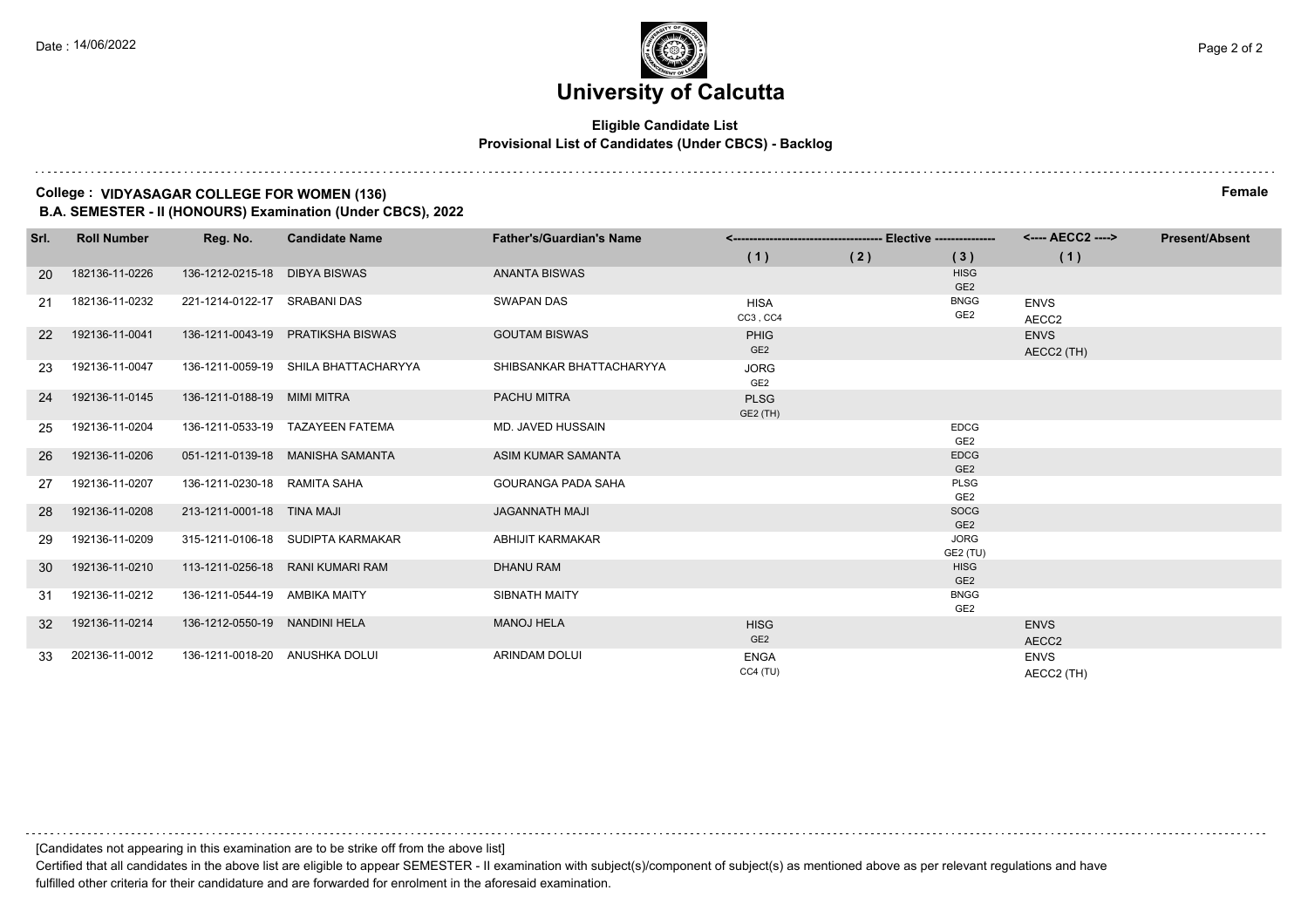### **Eligible Candidate List Provisional List of Candidates (Under CBCS) - Backlog**

## **College : VIDYASAGAR COLLEGE FOR WOMEN (136) Female**

**B.Sc. SEMESTER - II (GENERAL) Examination (Under CBCS), 2022**

| Srl.            | <b>Roll Number</b> | Reg. No.                      | <b>Candidate Name</b>               | <b>Father's/Guardian's Name</b> |                                |                                |                                | <---- AECC2 ---->         | <b>Present/Absent</b> |
|-----------------|--------------------|-------------------------------|-------------------------------------|---------------------------------|--------------------------------|--------------------------------|--------------------------------|---------------------------|-----------------------|
|                 |                    |                               |                                     |                                 | (1)                            | (2)                            | (3)                            | (1)                       |                       |
|                 | 183136-12-0001     | 136-1211-0385-18 MOUMA DUTTA  |                                     | SWAPAN DUTTA                    |                                |                                | <b>CEMG</b><br>$CC2$ (TH)      |                           |                       |
| 2               | 183136-12-0019     |                               | 136-1211-0606-18 PURBA PANCHANAN    | <b>ASHOK PANCHANAN</b>          | <b>BOTG</b><br>$CC2$ (TH)      | ZOOG<br>$CC2$ (TH)             |                                |                           |                       |
|                 | 183136-12-0023     | 136-1211-0413-18 PAYEL DAS    |                                     | <b>DULAL DAS</b>                | GEOG<br>CC <sub>2</sub>        |                                |                                |                           |                       |
|                 | 183136-12-0030     |                               | 136-1211-0428-18 SATARUPA DUTTA     | <b>TARUN KUMAR DUTTA</b>        | <b>GEOG</b><br>$CC2$ (PR)      | <b>ECOG</b><br>$CC2$ (TH)      |                                | <b>ENVS</b><br>AECC2      |                       |
| 5.              | 183136-12-0049     | 136-1211-0397-18 SHAYANI BOSE |                                     | <b>SUBIR BOSE</b>               |                                | <b>BOTG</b><br>$CC2$ (TH)      |                                |                           |                       |
| 6               | 183136-12-0052     |                               | 136-1214-0384-18 TRISHITA SADHUKHAN | <b>TAPAS SADHUKHAN</b>          |                                | <b>BOTG</b><br>$CC2$ (TH)      | <b>CEMG</b><br>$CC2$ (TH)      |                           |                       |
|                 | 193136-12-0019     | 136-1211-0529-19 UMA GOSWAMI  |                                     | ARABINDA GOSWAMI                | <b>BOTG</b><br>CC <sub>2</sub> | <b>ZOOG</b><br>$CC2$ (TH)      | <b>CEMG</b><br>CC <sub>2</sub> | <b>ENVS</b><br>AECC2      |                       |
| 8               | 193136-12-0036     | 136-1211-0514-19 PAYAL SHARMA |                                     | <b>ANIL KUMAR</b>               | <b>PHSG</b><br>CC <sub>2</sub> | <b>CEMG</b><br>CC <sub>2</sub> | <b>MTMG</b><br>CC <sub>2</sub> | <b>ENVS</b><br>AECC2 (TH) |                       |
| 9               | 193136-12-0042     |                               | 136-1214-0519-19 SANJUKTA SINGHA    | PARTHA PRATIM SINGHA            | <b>PHSG</b><br>CC <sub>2</sub> | CEMG<br>CC <sub>2</sub>        | <b>MTMG</b><br>CC <sub>2</sub> | <b>ENVS</b><br>AECC2 (TH) |                       |
| 10 <sup>1</sup> | 203136-12-0005     |                               | 136-1211-0448-20 TANUSREE BANIK     | <b>BISWANATH BANIK</b>          |                                |                                |                                | <b>ENVS</b><br>AECC2      |                       |
| 11              | 203136-12-0009     | 136-1211-0454-20 PRIYANKA DAS |                                     | <b>RAKESH DAS</b>               |                                | ZOOG<br>$CC2$ (PR)             |                                |                           |                       |
| 12 <sup>2</sup> | 203136-12-0011     |                               | 136-1214-0451-20 SANCHARI MALAKAR   | SOMNATH MALAKAR                 |                                | ZOOG<br>$CC2$ (TH)             |                                |                           |                       |
| 13              | 203136-12-0017     | 136-1211-0507-20 SOMA BAIDYA  |                                     | <b>TUNA BAIDYA</b>              |                                | ZOOG<br>$CC2$ (TH)             |                                |                           |                       |

[Candidates not appearing in this examination are to be strike off from the above list]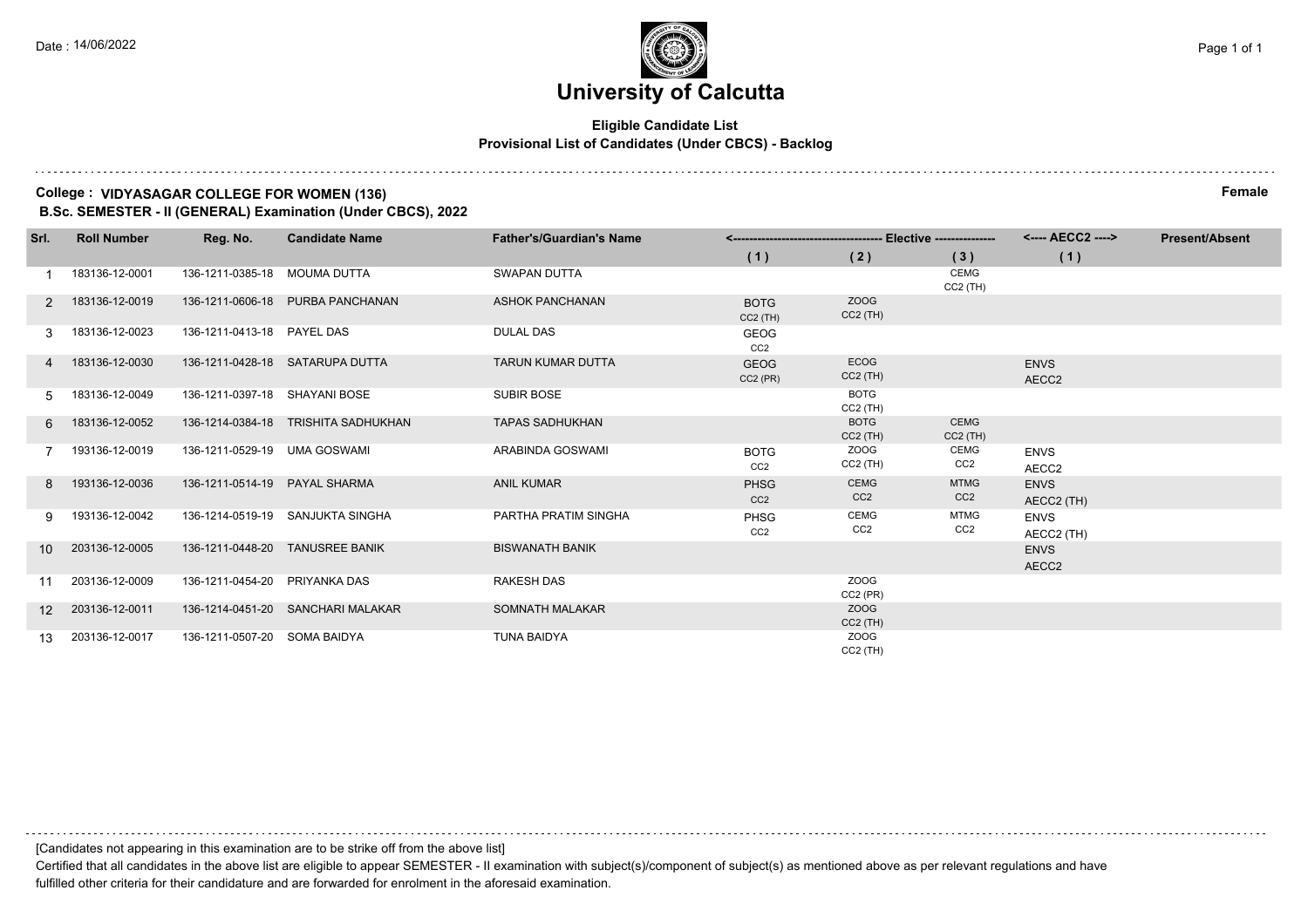### **Eligible Candidate List Provisional List of Candidates (Under CBCS) - Backlog**

#### **College : VIDYASAGAR COLLEGE FOR WOMEN (136) Female**

**B.Sc. SEMESTER - II (HONOURS) Examination (Under CBCS), 2022**

| Srl. | <b>Roll Number</b> | Reg. No.                      | <b>Candidate Name</b>                | <b>Father's/Guardian's Name</b> |                                   |                                |                                | <---- AECC2 ---->    | <b>Present/Absent</b> |
|------|--------------------|-------------------------------|--------------------------------------|---------------------------------|-----------------------------------|--------------------------------|--------------------------------|----------------------|-----------------------|
|      |                    |                               |                                      |                                 | (1)                               | (2)                            | (3)                            | (1)                  |                       |
|      | 183136-11-0004     | 136-1211-0222-18              | SUSMITA DUTTA                        | ANUP DUTTA                      | <b>BOTA</b><br>CC3, CC4           | ZOOG<br>GE2 (PR)               |                                |                      |                       |
| 2    | 183136-11-0011     | 136-1211-0231-18 UDITA PAL    |                                      | <b>UTTAM PAL</b>                | <b>BOTA</b><br>CC3 (TH), CC4 (TH) | ZOOG<br>GE2 (TH)               |                                |                      |                       |
| 3    | 183136-11-0156     | 136-1214-0326-18              | <b>TAMASA MONDAL</b>                 | <b>ASIS MONDAL</b>              | PHYA<br>CC3 (TH), CC4 (TH)        |                                |                                |                      |                       |
| 4    | 183136-11-0179     |                               | 136-1211-0584-18 ANWITA MUKHOPADHYAY | <b>TAPAS KUMAR MUKHOPADHYAY</b> |                                   |                                | <b>CEMG</b><br>GE <sub>2</sub> |                      |                       |
| 5    | 183136-11-0183     | 136-1212-0331-18 DISHA BISWAS |                                      | <b>DILIP BISWAS</b>             |                                   | PHYG<br>GE2                    |                                |                      |                       |
| 6.   | 183136-11-0193     | 136-1215-0350-18 SABA PARVEEN |                                      | MD. FEROZ                       |                                   | PHYG<br>GE <sub>2</sub>        |                                |                      |                       |
|      | 193136-11-0177     | 544-1212-0635-17              | Ankita Das                           | Nepal Das                       |                                   |                                | PHYG<br>GE <sub>2</sub>        |                      |                       |
| 8    | 203136-11-0088     |                               | 136-1211-0323-20 SUSHMITA CHANDRA    | <b>DEBASIS CHANDRA</b>          | <b>ZOOA</b><br>CC3, CC4           | <b>CEMG</b><br>GE <sub>2</sub> |                                | <b>ENVS</b><br>AECC2 |                       |
| 9.   | 203136-11-0160     | 136-1211-0489-20              | PROMA MUKHOPADHYAY                   | <b>GURUDAS MUKHOPADHYAY</b>     | <b>PHSA</b><br>CC3, CC4           | CEMG<br>GE <sub>2</sub>        |                                | <b>ENVS</b><br>AECC2 |                       |

[Candidates not appearing in this examination are to be strike off from the above list]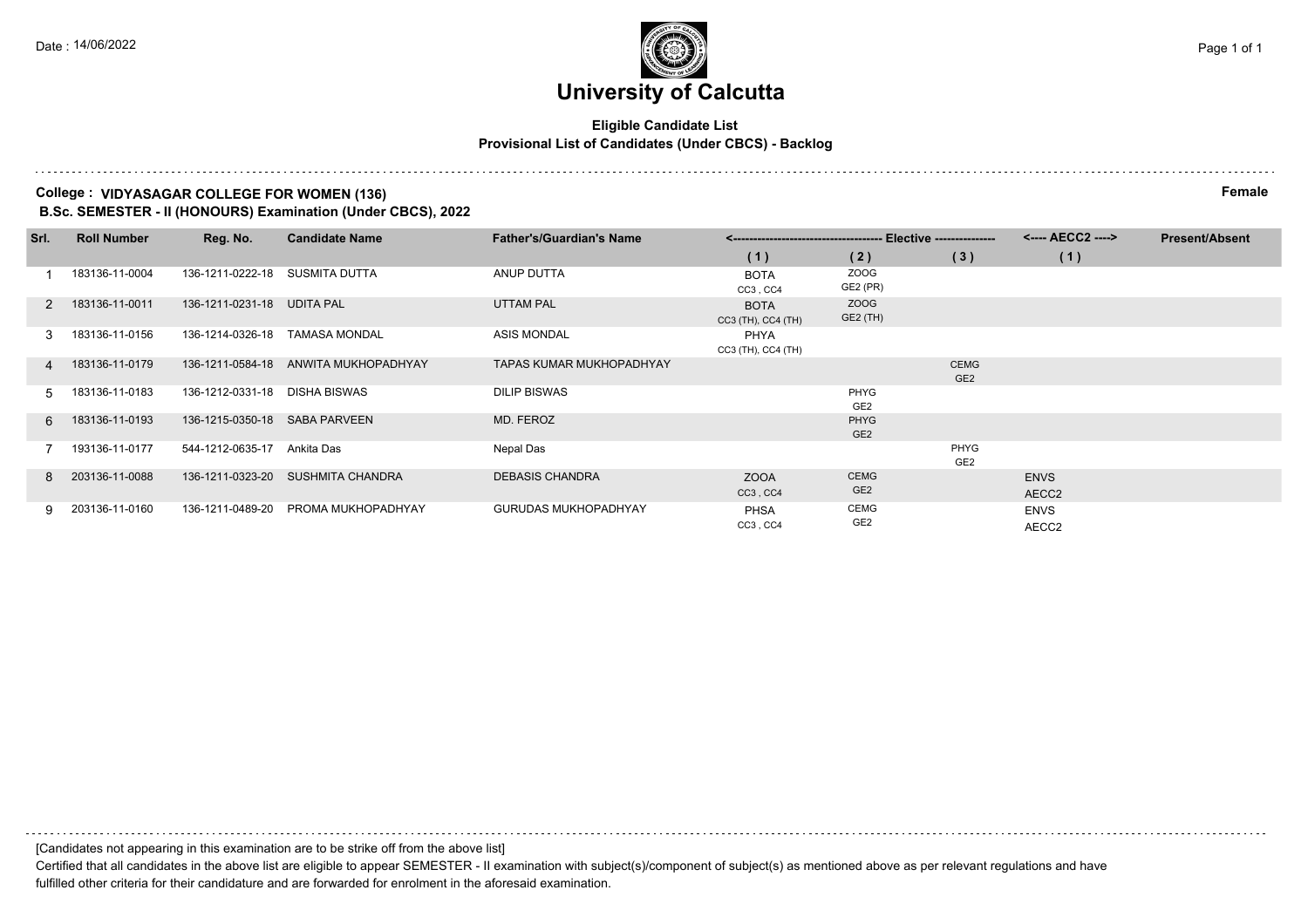## **Eligible Candidate List Provisional List of Candidates (Under CBCS) - Regular**

#### **College : VIDYASAGAR COLLEGE FOR WOMEN (136) Female**

**B.A. SEMESTER - II (GENERAL) Examination (Under CBCS), 2022**

| Srl.         | <b>Roll Number</b> | Reg. No.                       | <b>Candidate Name</b>               | <b>Father's/Guardian's Name</b> |             | <-------------------- Elective -------------------> |             |             | <b>Present/Absent</b> |
|--------------|--------------------|--------------------------------|-------------------------------------|---------------------------------|-------------|-----------------------------------------------------|-------------|-------------|-----------------------|
|              |                    |                                |                                     |                                 | (1)         | (2)                                                 | (3)         | (1)         |                       |
| $\mathbf{1}$ | 192136-12-0021     | 136-1211-0453-19               | SAMPA PAIK                          | <b>INDRA PAIK</b>               | <b>BNGG</b> | <b>EDCG</b>                                         | <b>HISG</b> | <b>ENVS</b> |                       |
| $2^{\circ}$  | 192136-12-0047     |                                | 136-1211-0366-19 ABANTIKA KUNDU     | AMARNATH KUNDU                  | <b>ENGG</b> | <b>EDCG</b>                                         | <b>HISG</b> | <b>ENVS</b> |                       |
| 3            | 192136-12-0057     | 136-1211-0433-19 PRITI BOSE    |                                     | SHYAM SUNDAR BOSE               | <b>FMSG</b> | <b>JORG</b>                                         | <b>ENGG</b> | <b>ENVS</b> |                       |
| 4            | 192136-12-0058     | 136-1211-0414-19 MOUPIYA SAHA  |                                     | <b>MADAN MOHAN SAHA</b>         | <b>GEOG</b> | <b>BNGG</b>                                         | <b>SOCG</b> | <b>ENVS</b> |                       |
| 5            | 192136-12-0065     | 136-1212-0399-19 LALITA SARDAR |                                     | <b>BABU LAL SARDAR</b>          | <b>GEOG</b> | <b>BNGG</b>                                         | SOCG        | <b>ENVS</b> |                       |
| 6            | 192136-12-0074     | 136-1211-0405-19 MANJU SHAW    |                                     | LATE SONA LAL SHAW              | <b>HING</b> | <b>FMSG</b>                                         | <b>JORG</b> | <b>ENVS</b> |                       |
| $7^{\circ}$  | 192136-12-0081     |                                | 136-1211-0452-19 SADHANA SINGH      | <b>UPENDRA SINGH</b>            | <b>HING</b> | <b>EDCG</b>                                         | <b>HISG</b> | <b>ENVS</b> |                       |
| 8            | 192136-12-0085     | 136-1211-0475-19 SUSHMA SINGH  |                                     | <b>RAMANAND SINGH</b>           | <b>HING</b> | <b>EDCG</b>                                         | <b>HISG</b> | <b>ENVS</b> |                       |
| 9            | 192136-12-0099     | 136-1211-0375-19 ANJANA DAS    |                                     | <b>BASUDEB DAS</b>              | <b>JORG</b> | <b>FMSG</b>                                         | <b>SOCG</b> | <b>ENVS</b> |                       |
| 10           | 192136-12-0127     | 136-1212-0464-19 SONI RANA     |                                     | RAMA SHANKAR RANA               | <b>SOCG</b> | <b>PLSG</b>                                         | <b>PHIG</b> | <b>ENVS</b> |                       |
| 11           | 192136-12-0135     | 136-1211-0548-19 NISHA SINGH   |                                     | <b>MANGAL SINGH</b>             | <b>HING</b> | <b>EDCG</b>                                         | <b>HISG</b> | <b>ENVS</b> |                       |
| 12           | 192136-12-0136     | 136-1211-0546-19 ARYA JAISWAL  |                                     | <b>MANOJ JAISWAL</b>            | <b>PLSG</b> | <b>HISG</b>                                         | <b>ECOG</b> | <b>ENVS</b> |                       |
| 13           | 202136-12-0003     | 136-1211-0341-20 SHREYA SAHA   |                                     | <b>GOPAL CHANDRA SAHA</b>       | <b>BNGG</b> | <b>EDCG</b>                                         | <b>JORG</b> | <b>ENVS</b> |                       |
| 14           | 202136-12-0032     |                                | 136-1211-0377-20 MANISHA SHARMA     | <b>RAJ KUMAR SHARMA</b>         | <b>HING</b> | <b>EDCG</b>                                         | <b>HISG</b> | <b>ENVS</b> |                       |
| 15           | 202136-12-0060     | 136-1211-0412-20               | PAULAMI SETH                        | PRASANTA SETH                   | <b>SOCG</b> | <b>EDCG</b>                                         | <b>PHIG</b> | <b>ENVS</b> |                       |
| 16           | 202136-12-0065     | 136-1211-0417-20               | NEHA KM MAHATO                      | <b>SAGAR MAHATO</b>             | <b>ENGG</b> | <b>PLSG</b>                                         | <b>HISG</b> | <b>ENVS</b> |                       |
| 17           | 202136-12-0068     | 136-1211-0422-20               | <b>RANI SHAW</b>                    | <b>AJAY SHAW</b>                | <b>HING</b> | <b>EDCG</b>                                         | <b>HISG</b> | <b>ENVS</b> |                       |
| 18           | 202136-12-0072     |                                | 136-1211-0428-20 ANJALI KUMARI SHAW | <b>MUNNA LAL SHAW</b>           | <b>HING</b> | <b>PLSG</b>                                         | <b>HISG</b> | <b>ENVS</b> |                       |
| 19           | 202136-12-0073     | 136-1211-0429-20 SUPARNA BERA  |                                     | <b>KEDARNATH BERA</b>           | <b>BNGG</b> | <b>EDCG</b>                                         | <b>HISG</b> | <b>ENVS</b> |                       |
| 20           | 202136-12-0076     |                                | 136-1211-0432-20 SINJINI SENGUPTA   | <b>SUMANTA SENGUPTA</b>         | <b>SOCG</b> | <b>FMSG</b>                                         | <b>JORG</b> | <b>ENVS</b> |                       |

[Candidates not appearing in this examination are to be strike off from the above list]

Certified that all candidates in the above list are eligible to appear SEMESTER - II examination as per relevant regulations and have fulfilled other criteria for their candidature and are forwarded for enrolment in the aforesaid examination.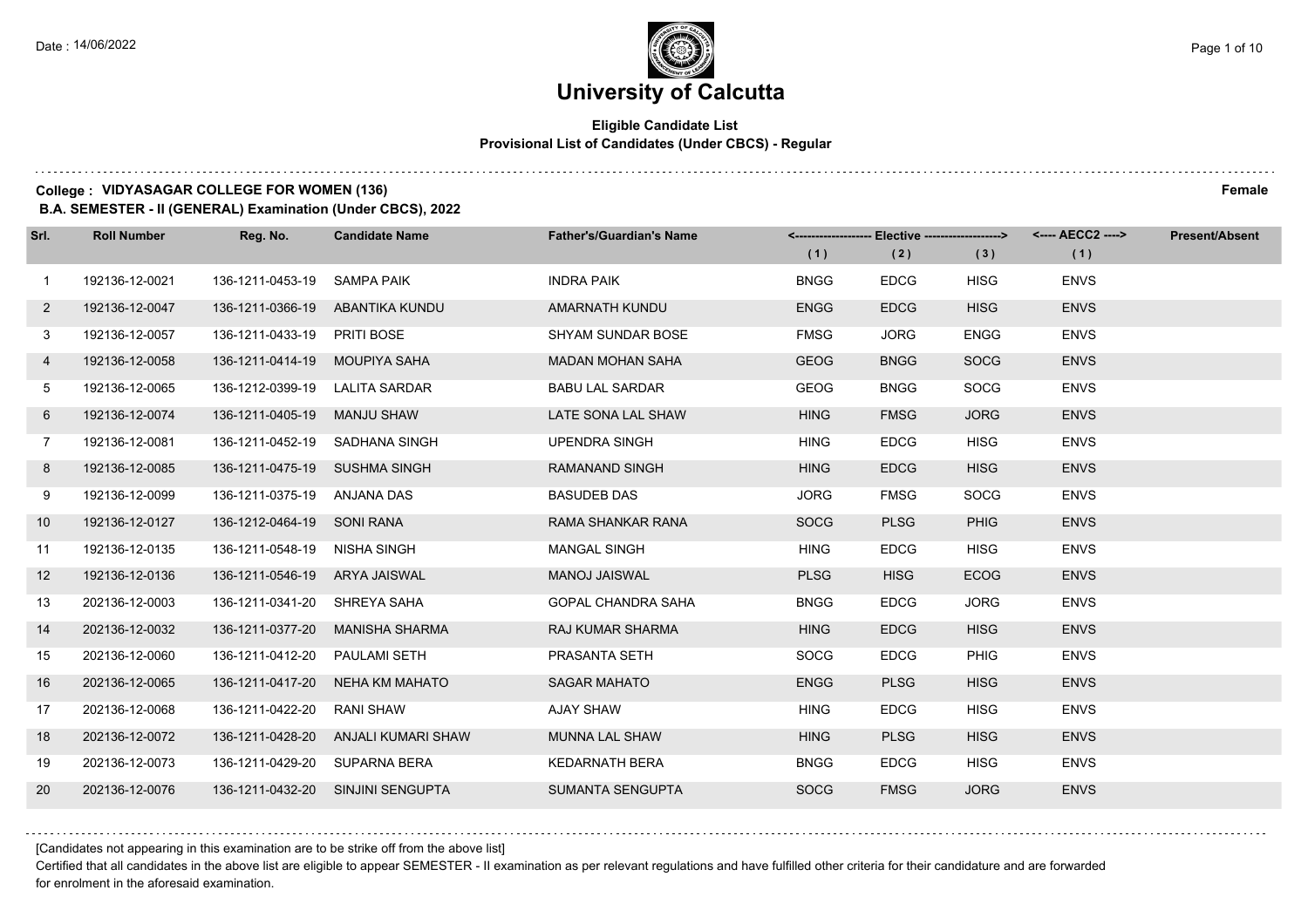## **Eligible Candidate List Provisional List of Candidates (Under CBCS) - Regular**

#### **College : VIDYASAGAR COLLEGE FOR WOMEN (136) Female**

**B.A. SEMESTER - II (GENERAL) Examination (Under CBCS), 2022**

| Srl. | <b>Roll Number</b> | Reg. No.                     | <b>Candidate Name</b>           | <b>Father's/Guardian's Name</b> | (1)         | <-------------------- Elective ------------------><br>(2) | (3)         | (1)         | <b>Present/Absent</b> |
|------|--------------------|------------------------------|---------------------------------|---------------------------------|-------------|-----------------------------------------------------------|-------------|-------------|-----------------------|
| 21   | 202136-12-0078     | 136-1211-0434-20             | NANDINI ROY                     | <b>SAMIR ROY</b>                | <b>SOCG</b> | <b>EDCG</b>                                               | <b>JORG</b> | <b>ENVS</b> |                       |
| 22   | 202136-12-0099     | 136-1212-0400-20             | ANITA MONDAL                    | <b>ASHOK MONDAL</b>             | <b>SOCG</b> | <b>EDCG</b>                                               | <b>JORG</b> | <b>ENVS</b> |                       |
| 23   | 202136-12-0106     | 136-1214-0421-20             | TOHAMINA KHATOON                | AFSHAR ALI KHAN                 | <b>BNGG</b> | <b>EDCG</b>                                               | <b>HISG</b> | <b>ENVS</b> |                       |
| 24   | 202136-12-0115     | 136-1214-0506-20             | RIYA PRADHAN                    | <b>GANESH PRADHAN</b>           | <b>BNGG</b> | <b>EDCG</b>                                               | <b>HISG</b> | <b>ENVS</b> |                       |
| 25   | 212136-12-0001     | 136-1211-0340-21             | SUMAN ROY                       | PRADIP ROY                      | <b>HING</b> | <b>EDCG</b>                                               | <b>HISG</b> | <b>ENVS</b> |                       |
| 26   | 212136-12-0002     | 136-1211-0341-21             | PRITY SAHA                      | PRASANTA SAHA                   | <b>SOCG</b> | <b>EDCG</b>                                               | <b>JORG</b> | <b>ENVS</b> |                       |
| 27   | 212136-12-0003     |                              | 136-1211-0342-21 PUSPITA MONDAL | <b>RAJKUMAR MONDAL</b>          | <b>BNGG</b> | <b>PLSG</b>                                               | <b>PHIG</b> | <b>ENVS</b> |                       |
| 28   | 212136-12-0004     | 136-1211-0343-21             | <b>PAYEL SINGH</b>              | <b>RAJU SINGH</b>               | <b>ECOG</b> | <b>PLSG</b>                                               | <b>HISG</b> | <b>ENVS</b> |                       |
| 29   | 212136-12-0005     | 136-1211-0344-21             | SWETA GHOSH                     | <b>KARTICK GHOSH</b>            | <b>BNGG</b> | <b>EDCG</b>                                               | <b>PHIG</b> | <b>ENVS</b> |                       |
| 30   | 212136-12-0006     | 136-1211-0345-21             | <b>KEYA GHOSH</b>               | <b>JAGADISH GHOSH</b>           | <b>BNGG</b> | <b>PLSG</b>                                               | <b>HISG</b> | <b>ENVS</b> |                       |
| 31   | 212136-12-0007     | 136-1211-0346-21 JYOTI MITRA |                                 | <b>KARTICK MITRA</b>            | <b>BNGG</b> | <b>EDCG</b>                                               | <b>PHIG</b> | <b>ENVS</b> |                       |
| 32   | 212136-12-0008     | 136-1211-0347-21             | <b>RIMA PATRA</b>               | KHAGENDRA NATH PATRA            | <b>BNGG</b> | <b>PLSG</b>                                               | <b>PHIG</b> | <b>ENVS</b> |                       |
| 33   | 212136-12-0009     | 136-1211-0348-21             | NAINA SONKAR                    | <b>BABULAL SONKAR</b>           | <b>HING</b> | <b>EDCG</b>                                               | <b>HISG</b> | <b>ENVS</b> |                       |
| 34   | 212136-12-0010     | 136-1211-0349-21             | <b>NISHA BAKSHI</b>             | <b>NAKUL BOKSHI</b>             | <b>GEOG</b> | <b>BNGG</b>                                               | <b>SOCG</b> | <b>ENVS</b> |                       |
| 35   | 212136-12-0011     | 136-1211-0350-21             | NISHA PAUL                      | <b>BISWAJIT PAUL</b>            | <b>BNGG</b> | <b>EDCG</b>                                               | <b>HISG</b> | <b>ENVS</b> |                       |
| 36   | 212136-12-0012     | 136-1211-0351-21             | MEGHA KAHAR                     | PRAHALAD KAHAR                  | <b>ENGG</b> | <b>PLSG</b>                                               | <b>PHIG</b> | <b>ENVS</b> |                       |
| 37   | 212136-12-0013     | 136-1211-0352-21             | SANALISA DAS                    | <b>SAGAR DAS</b>                | <b>BNGG</b> | <b>PLSG</b>                                               | <b>JORG</b> | <b>ENVS</b> |                       |
| 38   | 212136-12-0014     | 136-1211-0354-21             | PRIYANKA DUTTA                  | <b>TARAK DUTTA</b>              | <b>BNGG</b> | <b>EDCG</b>                                               | <b>HISG</b> | <b>ENVS</b> |                       |
| 39   | 212136-12-0015     | 136-1211-0355-21             | ANUSREE MALLICK                 | <b>JAYANTA MALLICK</b>          | <b>SOCG</b> | <b>EDCG</b>                                               | <b>PHIG</b> | <b>ENVS</b> |                       |
| 40   | 212136-12-0016     | 136-1211-0356-21             | <b>RIYA SHAW</b>                | <b>RAJ KUMAR SHAW</b>           | <b>BNGG</b> | <b>EDCG</b>                                               | <b>HISG</b> | <b>ENVS</b> |                       |

[Candidates not appearing in this examination are to be strike off from the above list]

Certified that all candidates in the above list are eligible to appear SEMESTER - II examination as per relevant regulations and have fulfilled other criteria for their candidature and are forwarded for enrolment in the aforesaid examination.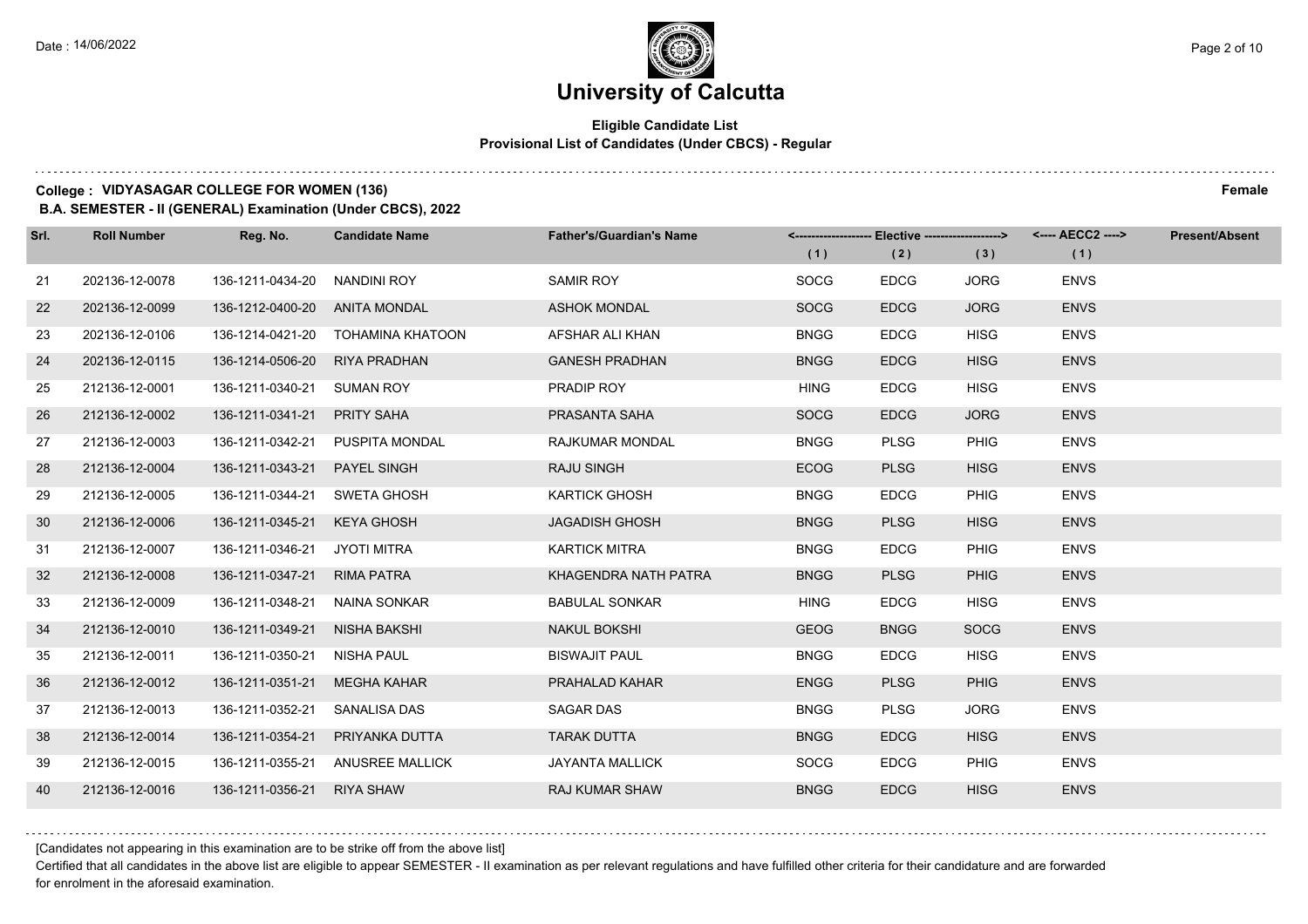## **Eligible Candidate List Provisional List of Candidates (Under CBCS) - Regular**

#### **College : VIDYASAGAR COLLEGE FOR WOMEN (136) Female**

**B.A. SEMESTER - II (GENERAL) Examination (Under CBCS), 2022**

| Srl. | <b>Roll Number</b> | Reg. No.                       | <b>Candidate Name</b>             | <b>Father's/Guardian's Name</b> | (1)         | <-------------------- Elective ------------------><br>(2) | (3)         | (1)         | <b>Present/Absent</b> |
|------|--------------------|--------------------------------|-----------------------------------|---------------------------------|-------------|-----------------------------------------------------------|-------------|-------------|-----------------------|
| 41   | 212136-12-0017     | 136-1211-0357-21               | KAVITA SINGH                      | <b>JAGDISH SINGH</b>            | <b>HING</b> | <b>EDCG</b>                                               | <b>HISG</b> | <b>ENVS</b> |                       |
| 42   | 212136-12-0018     | 136-1211-0358-21               | <b>RIYA SINGH</b>                 | <b>DIPAK SINGH</b>              | <b>BNGG</b> | <b>EDCG</b>                                               | <b>HISG</b> | <b>ENVS</b> |                       |
| 43   | 212136-12-0019     |                                | 136-1211-0359-21 SRUTI ADHIKARY   | SANJIB ADHIKARY                 | <b>BNGG</b> | <b>EDCG</b>                                               | <b>HISG</b> | <b>ENVS</b> |                       |
| 44   | 212136-12-0020     | 136-1211-0360-21               | PRIYANKA CHAKROBARTY              | AMAR CHAKROBARTY                | <b>BNGG</b> | <b>EDCG</b>                                               | <b>HISG</b> | <b>ENVS</b> |                       |
| 45   | 212136-12-0021     | 136-1211-0361-21               | NEHA SINGH                        | <b>JIMEDAR SINGH</b>            | <b>ENGG</b> | <b>PLSG</b>                                               | <b>HISG</b> | <b>ENVS</b> |                       |
| 46   | 212136-12-0022     | 136-1211-0362-21               | <b>ROSHNI SINGH</b>               | <b>SANJAY SINGH</b>             | <b>HING</b> | <b>PLSG</b>                                               | <b>HISG</b> | <b>ENVS</b> |                       |
| 47   | 212136-12-0023     | 136-1211-0363-21 ANKITA SEN    |                                   | <b>SANDIP SEN</b>               | <b>BNGG</b> | <b>EDCG</b>                                               | <b>HISG</b> | <b>ENVS</b> |                       |
| 48   | 212136-12-0024     |                                | 136-1211-0364-21 SAHANA PARVEEN   | <b>MD NASIM</b>                 | <b>HING</b> | <b>PLSG</b>                                               | <b>HISG</b> | <b>ENVS</b> |                       |
| 49   | 212136-12-0025     | 136-1211-0365-21               | SHALINI PRASAD                    | <b>GOPAL PRASAD</b>             | <b>HING</b> | <b>EDCG</b>                                               | <b>HISG</b> | <b>ENVS</b> |                       |
| 50   | 212136-12-0026     | 136-1211-0367-21               | NANDINI SETH                      | <b>HANUMAN SETH</b>             | <b>HING</b> | <b>EDCG</b>                                               | <b>HISG</b> | <b>ENVS</b> |                       |
| 51   | 212136-12-0027     | 136-1211-0368-21               | TANISHA BHATTACHARYA              | <b>MALAY BHATTACHARYA</b>       | <b>BNGG</b> | <b>EDCG</b>                                               | <b>HISG</b> | <b>ENVS</b> |                       |
| 52   | 212136-12-0028     |                                | 136-1211-0369-21 NEHA KUMARI SHAW | PREMJEET KUMAR SHAW             | <b>HING</b> | <b>PLSG</b>                                               | <b>HISG</b> | <b>ENVS</b> |                       |
| 53   | 212136-12-0029     | 136-1211-0370-21               | PIYA DALUI                        | PINTU DALUI                     | <b>BNGG</b> | <b>EDCG</b>                                               | <b>HISG</b> | <b>ENVS</b> |                       |
| 54   | 212136-12-0030     | 136-1211-0371-21 SHOVANA DEY   |                                   | SUBRATA KUMAR DEY               | <b>SOCG</b> | <b>EDCG</b>                                               | <b>HISG</b> | <b>ENVS</b> |                       |
| 55   | 212136-12-0031     | 136-1211-0372-21               | KHUSBOO PRASAD                    | SATRUDHAN PRASAD                | <b>HING</b> | <b>EDCG</b>                                               | <b>HISG</b> | <b>ENVS</b> |                       |
| 56   | 212136-12-0032     | 136-1211-0373-21               | <b>PURNIMA DAS</b>                | <b>BASU DAS</b>                 | <b>GEOG</b> | <b>BNGG</b>                                               | <b>PLSG</b> | <b>ENVS</b> |                       |
| 57   | 212136-12-0033     | 136-1211-0374-21               | DEBARATI DATTA                    | <b>TAPAN KUMAR DATTA</b>        | <b>BNGG</b> | <b>PLSG</b>                                               | <b>PHIG</b> | <b>ENVS</b> |                       |
| 58   | 212136-12-0034     | 136-1211-0375-21               | NAMITA SUTRADHAR                  | LATE SWAPAN SUTRADHAR           | <b>BNGG</b> | <b>EDCG</b>                                               | <b>JORG</b> | <b>ENVS</b> |                       |
| 59   | 212136-12-0035     | 136-1211-0376-21 SONIA SAHA    |                                   | TARAK NATH SAHA                 | <b>BNGG</b> | <b>EDCG</b>                                               | <b>JORG</b> | <b>ENVS</b> |                       |
| 60   | 212136-12-0036     | 136-1211-0377-21 ARCHITA SINGH |                                   | SAILENDRA SINGH                 | <b>BNGG</b> | <b>EDCG</b>                                               | <b>JORG</b> | <b>ENVS</b> |                       |

[Candidates not appearing in this examination are to be strike off from the above list]

Certified that all candidates in the above list are eligible to appear SEMESTER - II examination as per relevant regulations and have fulfilled other criteria for their candidature and are forwarded for enrolment in the aforesaid examination.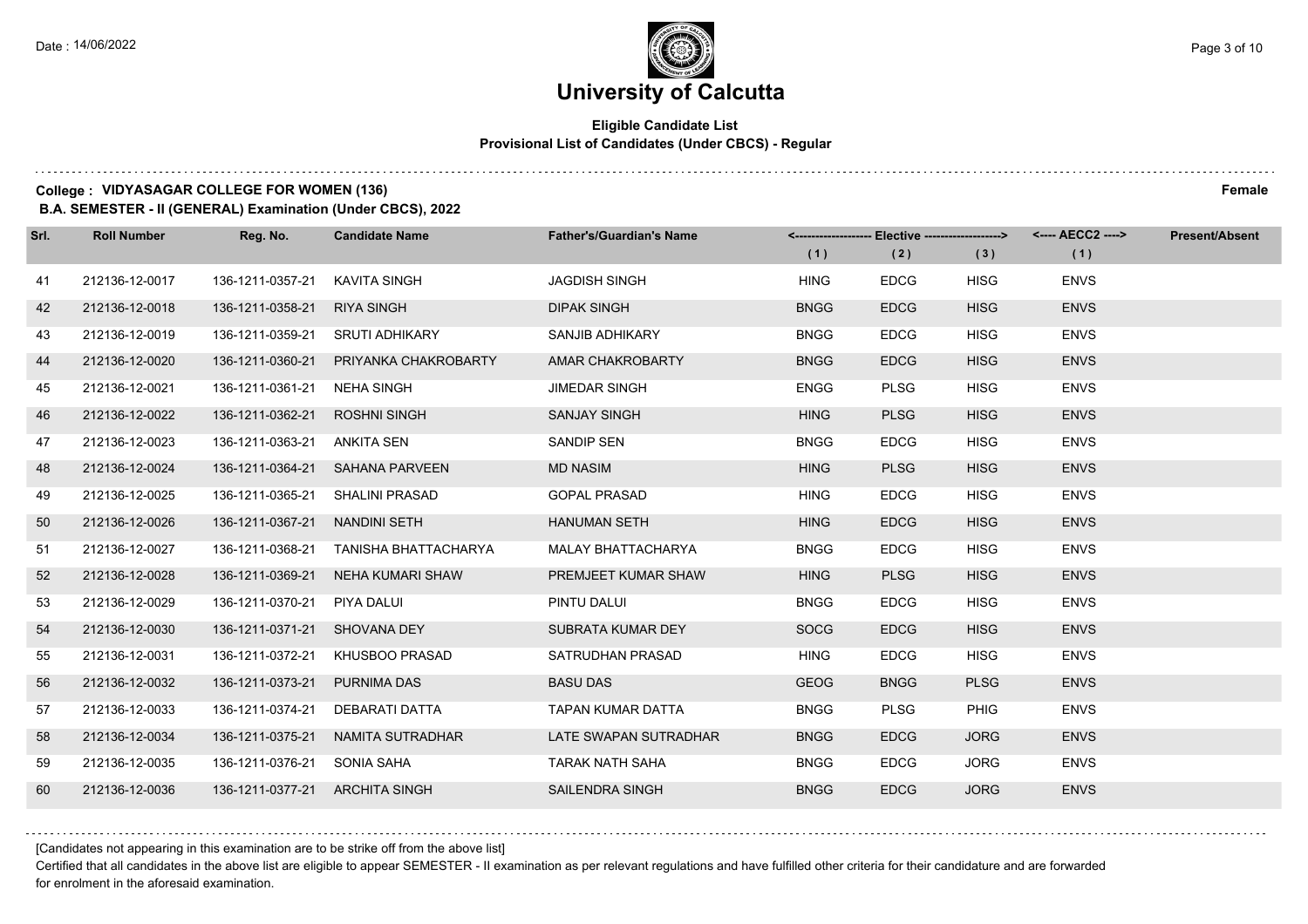## **Eligible Candidate List Provisional List of Candidates (Under CBCS) - Regular**

#### **College : VIDYASAGAR COLLEGE FOR WOMEN (136) Female**

**B.A. SEMESTER - II (GENERAL) Examination (Under CBCS), 2022**

| Srl. | <b>Roll Number</b> | Reg. No.         | <b>Candidate Name</b>      | <b>Father's/Guardian's Name</b> |             | <-------------------- Elective ------------------> |             | <---- AECC2 ----> | <b>Present/Absent</b> |
|------|--------------------|------------------|----------------------------|---------------------------------|-------------|----------------------------------------------------|-------------|-------------------|-----------------------|
|      |                    |                  |                            |                                 | (1)         | (2)                                                | (3)         | (1)               |                       |
| 61   | 212136-12-0037     | 136-1211-0380-21 | <b>MOUMITA DUTTA</b>       | SUKAMAL DUTTA                   | <b>BNGG</b> | <b>EDCG</b>                                        | <b>HISG</b> | <b>ENVS</b>       |                       |
| 62   | 212136-12-0038     | 136-1211-0381-21 | <b>SUSHMA KUMARI</b>       | <b>AKHILESH KUMAR</b>           | <b>ECOG</b> | <b>PLSG</b>                                        | <b>JORG</b> | <b>ENVS</b>       |                       |
| 63   | 212136-12-0039     | 136-1211-0382-21 | PRITI DEBNATH              | SAMBHU DEBNATH                  | <b>BNGG</b> | <b>EDCG</b>                                        | <b>HISG</b> | <b>ENVS</b>       |                       |
| 64   | 212136-12-0040     | 136-1211-0383-21 | <b>GARGI GHOSHAL</b>       | PRANAB KUMAR GHOSHAL            | <b>JORG</b> | <b>FMSG</b>                                        | <b>SOCG</b> | <b>ENVS</b>       |                       |
| 65   | 212136-12-0041     | 136-1211-0385-21 | <b>MANISHA KUMARI SHAW</b> | LATE MANOJ SHAW                 | <b>HING</b> | <b>EDCG</b>                                        | <b>HISG</b> | <b>ENVS</b>       |                       |
| 66   | 212136-12-0042     | 136-1211-0387-21 | <b>TIYASHA SINGH</b>       | <b>KUNDAN SINGH</b>             | <b>BNGG</b> | <b>PLSG</b>                                        | <b>HISG</b> | <b>ENVS</b>       |                       |
| 67   | 212136-12-0043     | 136-1211-0388-21 | <b>KOMAL SHAW</b>          | <b>KRISHNA PRASAD SHAW</b>      | <b>ENGG</b> | <b>PLSG</b>                                        | <b>HISG</b> | <b>ENVS</b>       |                       |
| 68   | 212136-12-0044     | 136-1211-0389-21 | <b>KRISHNA MONDAL</b>      | <b>BISWAJIT MONDAL</b>          | <b>BNGG</b> | <b>EDCG</b>                                        | <b>HISG</b> | <b>ENVS</b>       |                       |
| 69   | 212136-12-0045     | 136-1211-0390-21 | AMINA KHATOON              | <b>SK NAUSHAD</b>               | <b>BNGG</b> | <b>PLSG</b>                                        | <b>HISG</b> | <b>ENVS</b>       |                       |
| 70   | 212136-12-0046     | 136-1211-0391-21 | <b>DISHA BARUI</b>         | <b>SHYAMAL BARUI</b>            | <b>BNGG</b> | <b>PLSG</b>                                        | <b>HISG</b> | <b>ENVS</b>       |                       |
| 71   | 212136-12-0047     | 136-1211-0392-21 | <b>NILUFAR NISA</b>        | SK MAFIZUL HAQUE                | <b>ENGG</b> | <b>FMSG</b>                                        | <b>JORG</b> | <b>ENVS</b>       |                       |
| 72   | 212136-12-0048     | 136-1211-0393-21 | ANITA GUPTA                | <b>MANOJ GUPTA</b>              | <b>BNGG</b> | <b>PLSG</b>                                        | <b>HISG</b> | <b>ENVS</b>       |                       |
| 73   | 212136-12-0049     | 136-1211-0394-21 | RAJOSHMITA CHAKRABORTY     | <b>ABHIJIT CHAKRABORTY</b>      | <b>BNGG</b> | <b>EDCG</b>                                        | <b>PHIG</b> | <b>ENVS</b>       |                       |
| 74   | 212136-12-0050     | 136-1211-0395-21 | APARNA SINGHA ROY          | PRADEEP KUMAR SINGHA ROY        | <b>GEOG</b> | <b>BNGG</b>                                        | <b>PLSG</b> | <b>ENVS</b>       |                       |
| 75   | 212136-12-0051     | 136-1211-0396-21 | <b>MEGHA HALDER</b>        | <b>BISWAJIT HALDER</b>          | <b>ENGG</b> | <b>PLSG</b>                                        | <b>HISG</b> | <b>ENVS</b>       |                       |
| 76   | 212136-12-0052     | 136-1211-0397-21 | <b>ISHITA HAZRA</b>        | <b>ASHOK HAZRA</b>              | <b>ENGG</b> | <b>EDCG</b>                                        | <b>JORG</b> | <b>ENVS</b>       |                       |
| 77   | 212136-12-0053     | 136-1211-0398-21 | <b>AATREYEE PAUL</b>       | SAMBHU NATH PAUL                | <b>GEOG</b> | <b>BNGG</b>                                        | <b>PLSG</b> | <b>ENVS</b>       |                       |
| 78   | 212136-12-0054     | 136-1211-0400-21 | PRARTHANA DAS              | <b>KARTICK DAS</b>              | <b>BNGG</b> | <b>EDCG</b>                                        | <b>PHIG</b> | <b>ENVS</b>       |                       |
| 79   | 212136-12-0055     | 136-1211-0401-21 | <b>ISHANI PRADHAN</b>      | SANKAR PRADHAN                  | <b>BNGG</b> | <b>EDCG</b>                                        | <b>HISG</b> | <b>ENVS</b>       |                       |
| 80   | 212136-12-0056     | 136-1211-0402-21 | <b>MEGHA DAS</b>           | <b>TAPAS DAS</b>                | <b>BNGG</b> | <b>PLSG</b>                                        | <b>HISG</b> | <b>ENVS</b>       |                       |

[Candidates not appearing in this examination are to be strike off from the above list]

Certified that all candidates in the above list are eligible to appear SEMESTER - II examination as per relevant regulations and have fulfilled other criteria for their candidature and are forwarded for enrolment in the aforesaid examination.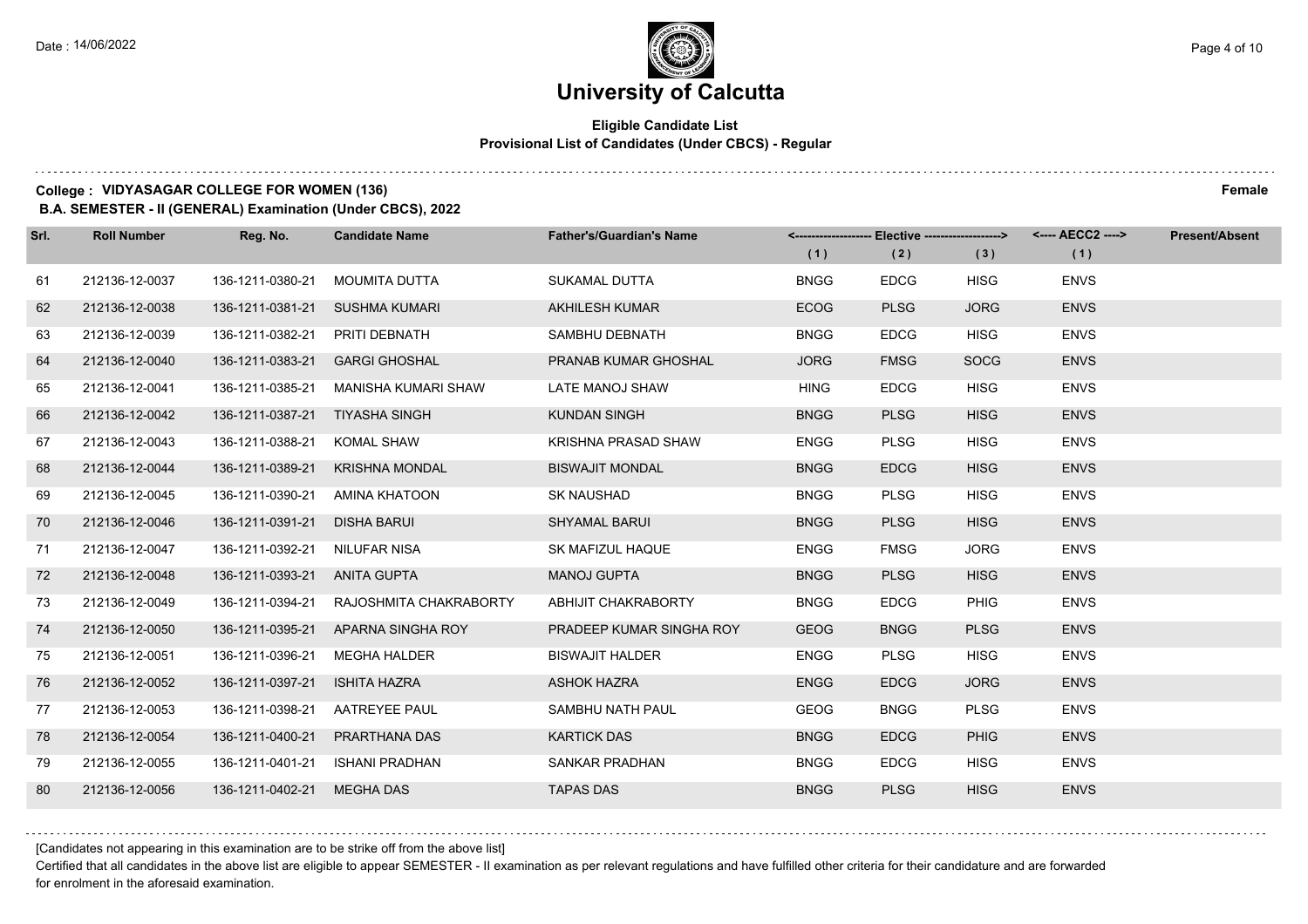## **Eligible Candidate List Provisional List of Candidates (Under CBCS) - Regular**

#### **College : VIDYASAGAR COLLEGE FOR WOMEN (136) Female**

**B.A. SEMESTER - II (GENERAL) Examination (Under CBCS), 2022**

| Srl. | <b>Roll Number</b> | Reg. No.                       | <b>Candidate Name</b>                  | <b>Father's/Guardian's Name</b> |             | <-------------------- Elective ------------------> |             | <---- AECC2 ----> | <b>Present/Absent</b> |
|------|--------------------|--------------------------------|----------------------------------------|---------------------------------|-------------|----------------------------------------------------|-------------|-------------------|-----------------------|
|      |                    |                                |                                        |                                 | (1)         | (2)                                                | (3)         | (1)               |                       |
| 81   | 212136-12-0057     | 136-1211-0404-21               | SABITA JHA                             | <b>RAKESHKUMARJHA</b>           | <b>ENGG</b> | <b>EDCG</b>                                        | <b>HISG</b> | <b>ENVS</b>       |                       |
| 82   | 212136-12-0058     | 136-1211-0405-21               | <b>EVA GHOSH</b>                       | PRADIP GHOSH                    | <b>JORG</b> | <b>EDCG</b>                                        | <b>SOCG</b> | <b>ENVS</b>       |                       |
| 83   | 212136-12-0059     | 136-1211-0406-21 SRABANI DUTTA |                                        | NRISINGHA DUTTA                 | <b>BNGG</b> | <b>PLSG</b>                                        | <b>HISG</b> | <b>ENVS</b>       |                       |
| 84   | 212136-12-0060     |                                | 136-1211-0407-21 SHARMILA BHATTACHARYA | <b>BISWAJIT BHATTACHARYA</b>    | <b>BNGG</b> | <b>EDCG</b>                                        | <b>HISG</b> | <b>ENVS</b>       |                       |
| 85   | 212136-12-0061     | 136-1211-0409-21               | ARPITA GOSWAMI                         | SUPRAVAT GOSWAMI                | <b>BNGG</b> | <b>PLSG</b>                                        | <b>PHIG</b> | <b>ENVS</b>       |                       |
| 86   | 212136-12-0062     | 136-1211-0410-21               | SAYANTANI ADHIKARY                     | MILAN KUMAR ADHIKARY            | <b>SOCG</b> | <b>FMSG</b>                                        | <b>JORG</b> | <b>ENVS</b>       |                       |
| 87   | 212136-12-0063     | 136-1211-0411-21 RIMA ROY      |                                        | <b>GANESH ROY</b>               | <b>BNGG</b> | <b>EDCG</b>                                        | <b>HISG</b> | <b>ENVS</b>       |                       |
| 88   | 212136-12-0064     |                                | 136-1211-0412-21 SHAYONI MONDAL        | <b>SUNIL MONDAL</b>             | <b>JORG</b> | <b>EDCG</b>                                        | <b>ECOG</b> | <b>ENVS</b>       |                       |
| 89   | 212136-12-0065     | 136-1211-0413-21               | SATHI DEY                              | <b>BIKASH DEY</b>               | <b>BNGG</b> | <b>EDCG</b>                                        | <b>HISG</b> | <b>ENVS</b>       |                       |
| 90   | 212136-12-0066     | 136-1211-0415-21               | <b>PURNIMA DOLUI</b>                   | <b>SAMIR DOLUI</b>              | <b>SOCG</b> | <b>EDCG</b>                                        | <b>HISG</b> | <b>ENVS</b>       |                       |
| 91   | 212136-12-0067     | 136-1211-0416-21               | MOUMITA KUNDU                          | LATE SATYA NARAYAN KUNDU        | <b>BNGG</b> | <b>EDCG</b>                                        | <b>HISG</b> | <b>ENVS</b>       |                       |
| 92   | 212136-12-0068     | 136-1211-0417-21 SOMA SAHA     |                                        | <b>BISWAJIT SAHA</b>            | <b>BNGG</b> | <b>EDCG</b>                                        | <b>PHIG</b> | <b>ENVS</b>       |                       |
| 93   | 212136-12-0069     | 136-1211-0418-21               | DIPLEKHA DAS                           | <b>DILIP DAS</b>                | <b>BNGG</b> | <b>PLSG</b>                                        | <b>HISG</b> | <b>ENVS</b>       |                       |
| 94   | 212136-12-0070     | 136-1211-0419-21               | <b>MAHIMA DAS</b>                      | <b>GOPAL DAS</b>                | <b>BNGG</b> | <b>EDCG</b>                                        | <b>HISG</b> | <b>ENVS</b>       |                       |
| 95   | 212136-12-0071     | 136-1211-0420-21               | <b>TANUSREE SAHA</b>                   | <b>ABHIJIT SAHA</b>             | <b>GEOG</b> | <b>BNGG</b>                                        | <b>SOCG</b> | <b>ENVS</b>       |                       |
| 96   | 212136-12-0072     | 136-1211-0421-21               | SWARNALI DAS                           | <b>RAJ KUMAR DAS</b>            | <b>BNGG</b> | <b>EDCG</b>                                        | <b>JORG</b> | <b>ENVS</b>       |                       |
| 97   | 212136-12-0073     | 136-1211-0422-21               | <b>ANKITA GIRI</b>                     | <b>AJOY GIRI</b>                | <b>BNGG</b> | <b>EDCG</b>                                        | <b>PHIG</b> | <b>ENVS</b>       |                       |
| 98   | 212136-12-0074     | 136-1211-0423-21               | PAROMITA DAS                           | <b>BIKASH DAS</b>               | <b>BNGG</b> | <b>EDCG</b>                                        | <b>HISG</b> | <b>ENVS</b>       |                       |
| 99   | 212136-12-0075     |                                | 136-1211-0424-21 DEBASMITA DALUI       | <b>GOUTAM DALUI</b>             | <b>BNGG</b> | <b>EDCG</b>                                        | <b>JORG</b> | <b>ENVS</b>       |                       |
| 100  | 212136-12-0076     | 136-1211-0425-21               | <b>RAKHI GHOSH</b>                     | <b>RANA GHOSH</b>               | <b>BNGG</b> | <b>EDCG</b>                                        | <b>JORG</b> | <b>ENVS</b>       |                       |

[Candidates not appearing in this examination are to be strike off from the above list]

Certified that all candidates in the above list are eligible to appear SEMESTER - II examination as per relevant regulations and have fulfilled other criteria for their candidature and are forwarded for enrolment in the aforesaid examination.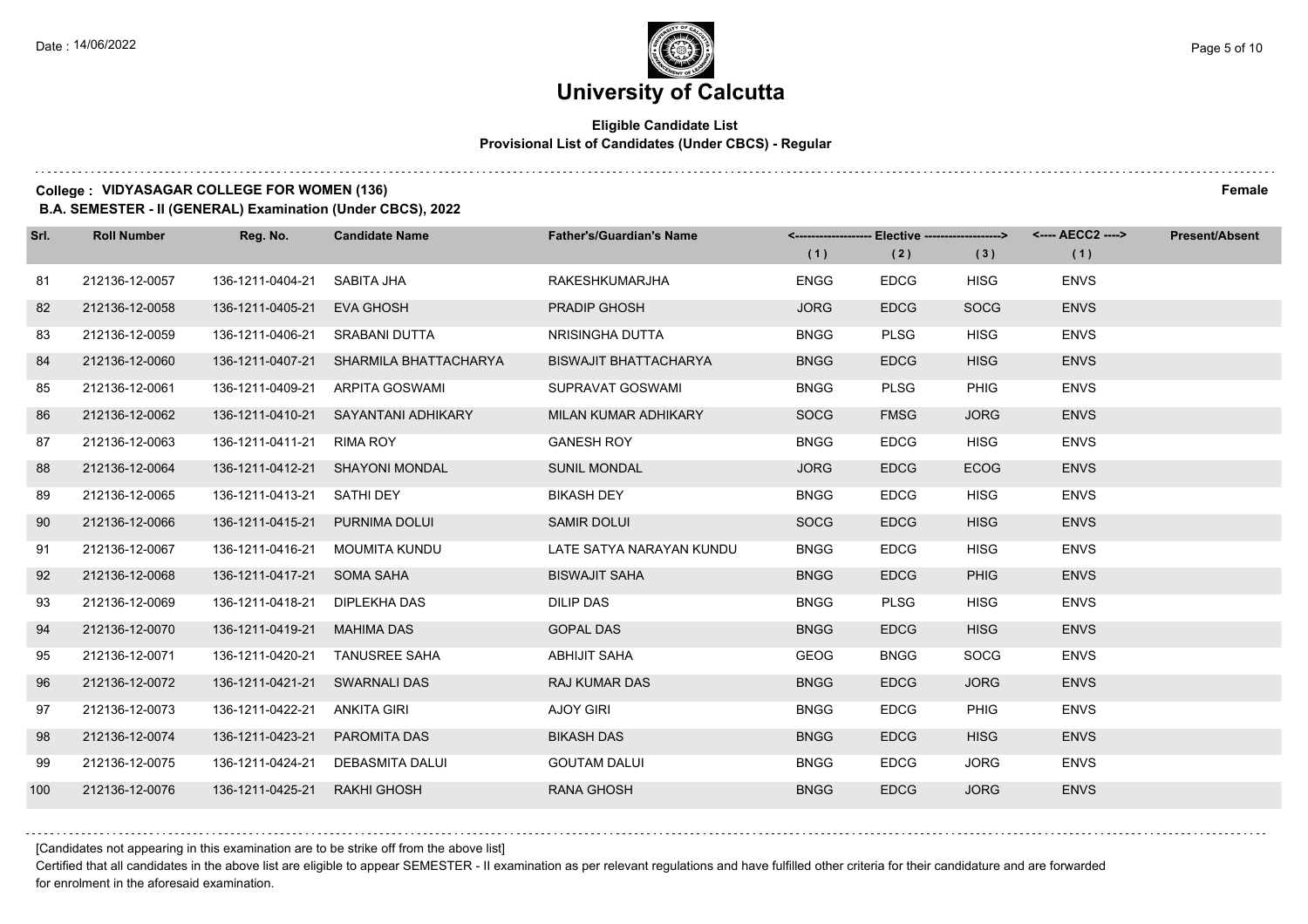## **Eligible Candidate List Provisional List of Candidates (Under CBCS) - Regular**

#### **College : VIDYASAGAR COLLEGE FOR WOMEN (136) Female**

**B.A. SEMESTER - II (GENERAL) Examination (Under CBCS), 2022**

| Srl. | <b>Roll Number</b> | Reg. No.                      | <b>Candidate Name</b>           | <b>Father's/Guardian's Name</b> |             | <-------------------- Elective ------------------> |             |             | <b>Present/Absent</b> |
|------|--------------------|-------------------------------|---------------------------------|---------------------------------|-------------|----------------------------------------------------|-------------|-------------|-----------------------|
|      |                    |                               |                                 |                                 | (1)         | (2)                                                | (3)         | (1)         |                       |
| 101  | 212136-12-0077     | 136-1211-0426-21              | ARPITA DAS                      | <b>ASHOK DAS</b>                | <b>SOCG</b> | <b>PLSG</b>                                        | <b>HISG</b> | <b>ENVS</b> |                       |
| 102  | 212136-12-0078     | 136-1211-0427-21              | <b>MITALI PAUL</b>              | <b>DILIP PAUL</b>               | <b>ENGG</b> | <b>EDCG</b>                                        | <b>HISG</b> | <b>ENVS</b> |                       |
| 103  | 212136-12-0079     | 136-1211-0429-21 SONALI DAS   |                                 | <b>GOUTAM DAS</b>               | <b>BNGG</b> | <b>EDCG</b>                                        | <b>PHIG</b> | <b>ENVS</b> |                       |
| 104  | 212136-12-0080     |                               | 136-1211-0431-21 SARASWATI SAHA | SADAGAR SAHA                    | <b>SOCG</b> | <b>EDCG</b>                                        | <b>HISG</b> | <b>ENVS</b> |                       |
| 105  | 212136-12-0081     | 136-1211-0432-21              | <b>FALGUNI DAS</b>              | RAJU DAS                        | <b>BNGG</b> | <b>EDCG</b>                                        | <b>JORG</b> | <b>ENVS</b> |                       |
| 106  | 212136-12-0082     | 136-1211-0433-21              | NAINA DAS                       | <b>ANIL DAS</b>                 | <b>HING</b> | <b>PLSG</b>                                        | <b>HISG</b> | <b>ENVS</b> |                       |
| 107  | 212136-12-0083     | 136-1211-0434-21              | RASHMITA MALLICK                | <b>GANESH MALLICK</b>           | <b>BNGG</b> | <b>PLSG</b>                                        | <b>JORG</b> | <b>ENVS</b> |                       |
| 108  | 212136-12-0084     | 136-1211-0436-21              | MAHMOODA SULTANA                | SK MURSHED HOSSAIN              | <b>BNGG</b> | <b>PLSG</b>                                        | <b>HISG</b> | <b>ENVS</b> |                       |
| 109  | 212136-12-0085     | 136-1211-0437-21              | PREETISHA DAS                   | SOMNATH DAS                     | <b>BNGG</b> | <b>EDCG</b>                                        | <b>HISG</b> | <b>ENVS</b> |                       |
| 110  | 212136-12-0086     | 136-1211-0438-21 SURABHI ROY  |                                 | <b>SUBRATA ROY</b>              | <b>ENGG</b> | <b>PLSG</b>                                        | <b>PHIG</b> | <b>ENVS</b> |                       |
| 111  | 212136-12-0087     | 136-1211-0440-21              | <b>MUSKAN RAY</b>               | <b>GOPAL RAY</b>                | <b>HING</b> | <b>PLSG</b>                                        | <b>HISG</b> | <b>ENVS</b> |                       |
| 112  | 212136-12-0088     | 136-1211-0441-21              | PAROMITA DAS                    | <b>BADAL DAS</b>                | <b>SOCG</b> | <b>FMSG</b>                                        | <b>JORG</b> | <b>ENVS</b> |                       |
| 113  | 212136-12-0089     | 136-1211-0444-21              | PRITI HALDAR                    | <b>GAUTAM HALDAR</b>            | <b>BNGG</b> | <b>EDCG</b>                                        | <b>HISG</b> | <b>ENVS</b> |                       |
| 114  | 212136-12-0090     | 136-1211-0446-21              | RIYA SHAW                       | <b>DURGA PRASAD SHAW</b>        | <b>GEOG</b> | <b>HING</b>                                        | <b>PLSG</b> | <b>ENVS</b> |                       |
| 115  | 212136-12-0091     | 136-1211-0447-21              | ANKITA MANNA                    | NITAI MANNA                     | <b>BNGG</b> | <b>EDCG</b>                                        | <b>HISG</b> | <b>ENVS</b> |                       |
| 116  | 212136-12-0092     | 136-1211-0448-21 NITU DAS     |                                 | <b>KAPIL DAS</b>                | <b>HING</b> | <b>PLSG</b>                                        | <b>HISG</b> | <b>ENVS</b> |                       |
| 117  | 212136-12-0093     | 136-1211-0449-21              | <b>PALLAVI PASWAN</b>           | <b>MAHAJAN PASWAN</b>           | <b>HING</b> | <b>EDCG</b>                                        | <b>HISG</b> | <b>ENVS</b> |                       |
| 118  | 212136-12-0094     | 136-1211-0450-21              | MINA BARIK                      | SATYARANJAN BARIK               | <b>GEOG</b> | <b>BNGG</b>                                        | <b>SOCG</b> | <b>ENVS</b> |                       |
| 119  | 212136-12-0095     | 136-1211-0451-21 AISWARYA DAS |                                 | UTPAL DAS                       | <b>BNGG</b> | <b>EDCG</b>                                        | <b>JORG</b> | <b>ENVS</b> |                       |
| 120  | 212136-12-0096     | 136-1211-0452-21 AMITA DAS    |                                 | <b>BHULU DAS</b>                | <b>BNGG</b> | <b>EDCG</b>                                        | <b>HISG</b> | <b>ENVS</b> |                       |

[Candidates not appearing in this examination are to be strike off from the above list]

Certified that all candidates in the above list are eligible to appear SEMESTER - II examination as per relevant regulations and have fulfilled other criteria for their candidature and are forwarded for enrolment in the aforesaid examination.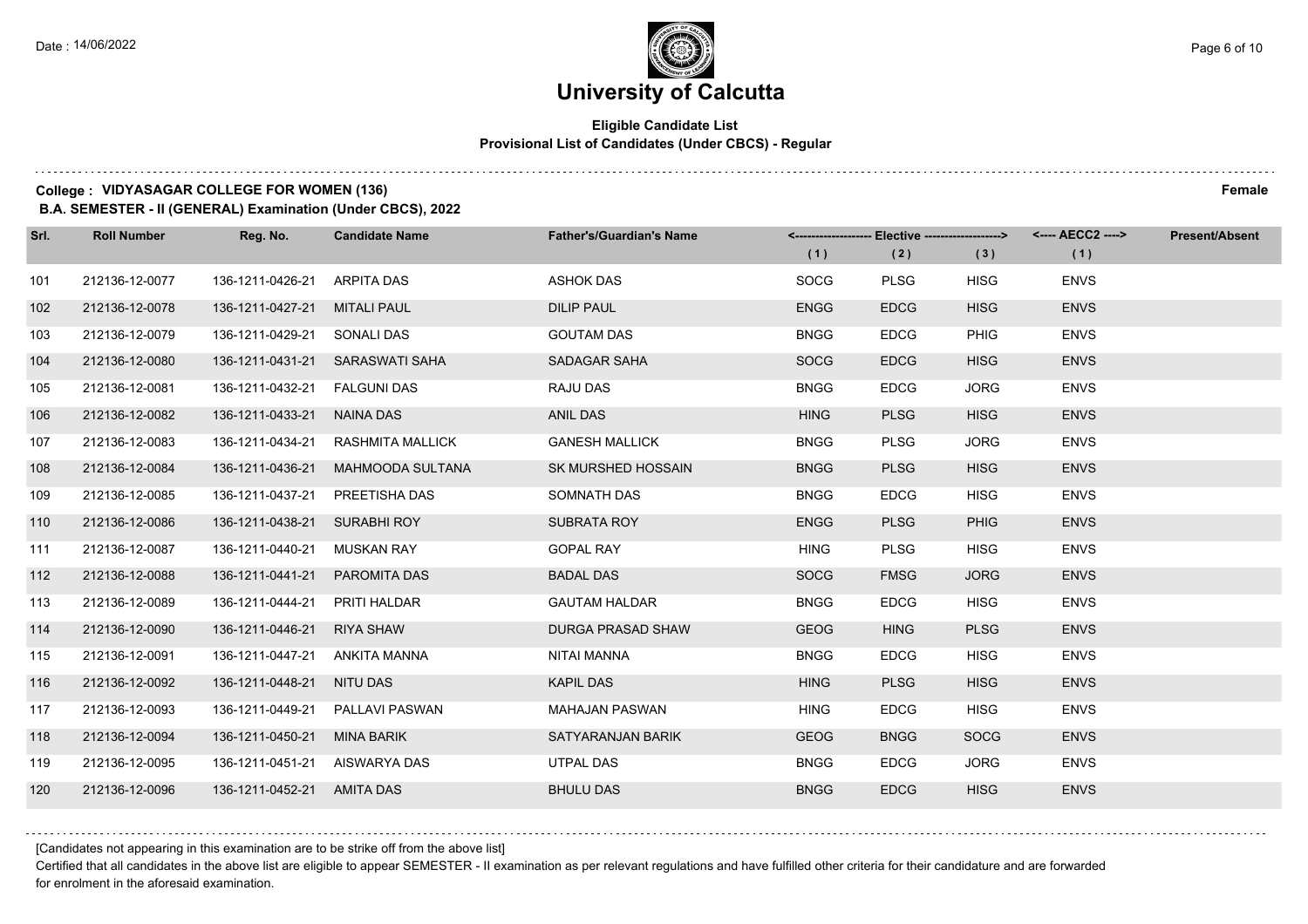## **Eligible Candidate List Provisional List of Candidates (Under CBCS) - Regular**

#### **College : VIDYASAGAR COLLEGE FOR WOMEN (136) Female**

**B.A. SEMESTER - II (GENERAL) Examination (Under CBCS), 2022**

| Srl. | <b>Roll Number</b> | Reg. No.                       | <b>Candidate Name</b>            | <b>Father's/Guardian's Name</b> | (1)         | <-------------------- Elective -------------------><br>(2) | (3)         | (1)         | <b>Present/Absent</b> |
|------|--------------------|--------------------------------|----------------------------------|---------------------------------|-------------|------------------------------------------------------------|-------------|-------------|-----------------------|
| 121  | 212136-12-0097     | 136-1211-0453-21               | <b>PRIYA SHAW</b>                | <b>CHANDAN SHAW</b>             | <b>HING</b> | <b>PLSG</b>                                                | <b>HISG</b> | <b>ENVS</b> |                       |
| 122  | 212136-12-0098     | 136-1211-0454-21               | <b>DIPANWITA BOSE</b>            | <b>DILIP BOSE</b>               | <b>BNGG</b> | <b>EDCG</b>                                                | <b>HISG</b> | <b>ENVS</b> |                       |
| 123  | 212136-12-0099     | 136-1211-0458-21               | <b>RAJASHREE HALDAR</b>          | RAJU HALDAR                     | <b>BNGG</b> | <b>EDCG</b>                                                | <b>HISG</b> | <b>ENVS</b> |                       |
| 124  | 212136-12-0100     | 136-1211-0459-21 SEMANTI SINHA |                                  | SATYENDRA NATH SINHA            | <b>BNGG</b> | <b>EDCG</b>                                                | <b>HISG</b> | <b>ENVS</b> |                       |
| 125  | 212136-12-0101     | 136-1211-0461-21               | ASHA MALLIK                      | <b>DIPAK MALLIK</b>             | <b>ENGG</b> | <b>FMSG</b>                                                | <b>JORG</b> | <b>ENVS</b> |                       |
| 126  | 212136-12-0102     | 136-1211-0462-21               | POOJA CHAKRABORTY                | LATE LALTU CHAKRABORTY          | <b>BNGG</b> | <b>PLSG</b>                                                | <b>HISG</b> | <b>ENVS</b> |                       |
| 127  | 212136-12-0103     | 136-1211-0463-21               | RAIMA GHOSH                      | <b>BISWAJIT GHOSH</b>           | <b>BNGG</b> | <b>PLSG</b>                                                | <b>HISG</b> | <b>ENVS</b> |                       |
| 128  | 212136-12-0104     |                                | 136-1211-0465-21 JAYASREE GHOSH  | DIPANKAR GHOSH                  | <b>ENGG</b> | <b>FMSG</b>                                                | <b>JORG</b> | <b>ENVS</b> |                       |
| 129  | 212136-12-0105     | 136-1211-0468-21               | RIYA SAHA                        | <b>RATAN SAHA</b>               | <b>ENGG</b> | <b>PLSG</b>                                                | <b>HISG</b> | <b>ENVS</b> |                       |
| 130  | 212136-12-0106     | 136-1211-0469-21 SMRITI KUNDU  |                                  | <b>BIKASH KUNDU</b>             | <b>SOCG</b> | <b>PLSG</b>                                                | <b>HISG</b> | <b>ENVS</b> |                       |
| 131  | 212136-12-0107     |                                | 136-1211-0470-21 SHRAYASEE BASAK | <b>TAPAS BASAK</b>              | <b>BNGG</b> | <b>PLSG</b>                                                | <b>HISG</b> | <b>ENVS</b> |                       |
| 132  | 212136-12-0108     | 136-1211-0471-21 APARNA SINGH  |                                  | <b>AWDHESH SINGH</b>            | <b>HING</b> | <b>PLSG</b>                                                | <b>HISG</b> | <b>ENVS</b> |                       |
| 133  | 212136-12-0109     | 136-1211-0472-21               | VARSHA KUMARI MALI               | DHANOJ KUMAR MALI               | <b>ENGG</b> | <b>PLSG</b>                                                | <b>HISG</b> | <b>ENVS</b> |                       |
| 134  | 212136-12-0110     | 136-1211-0473-21 SRUTI KUNDU   |                                  | <b>TAPAS KUNDU</b>              | <b>BNGG</b> | <b>PLSG</b>                                                | <b>HISG</b> | <b>ENVS</b> |                       |
| 135  | 212136-12-0111     | 136-1211-0475-21 SNEHA SAHA    |                                  | LATE SANKAR SAHA                | <b>SOCG</b> | <b>EDCG</b>                                                | <b>HISG</b> | <b>ENVS</b> |                       |
| 136  | 212136-12-0112     | 136-1211-0476-21               | PRIYANKA SINGH                   | <b>SUNIL SINGH</b>              | <b>HING</b> | <b>PLSG</b>                                                | <b>HISG</b> | <b>ENVS</b> |                       |
| 137  | 212136-12-0113     | 136-1211-0477-21               | PRIYA ROY                        | <b>BAPI ROY</b>                 | <b>BNGG</b> | <b>PLSG</b>                                                | <b>HISG</b> | <b>ENVS</b> |                       |
| 138  | 212136-12-0114     | 136-1211-0478-21 ANINDITA PAUL |                                  | <b>SUKUMAR PAUL</b>             | <b>BNGG</b> | <b>EDCG</b>                                                | <b>HISG</b> | <b>ENVS</b> |                       |
| 139  | 212136-12-0115     |                                | 136-1211-0479-21 SUPARNA MONDAL  | <b>BABLU MONDAL</b>             | <b>BNGG</b> | <b>EDCG</b>                                                | <b>JORG</b> | <b>ENVS</b> |                       |
| 140  | 212136-12-0116     |                                | 136-1211-0480-21 SUHASINI KOLEY  | <b>HARAPRASAD KOLEY</b>         | <b>BNGG</b> | <b>EDCG</b>                                                | <b>PHIG</b> | <b>ENVS</b> |                       |

[Candidates not appearing in this examination are to be strike off from the above list]

Certified that all candidates in the above list are eligible to appear SEMESTER - II examination as per relevant regulations and have fulfilled other criteria for their candidature and are forwarded for enrolment in the aforesaid examination.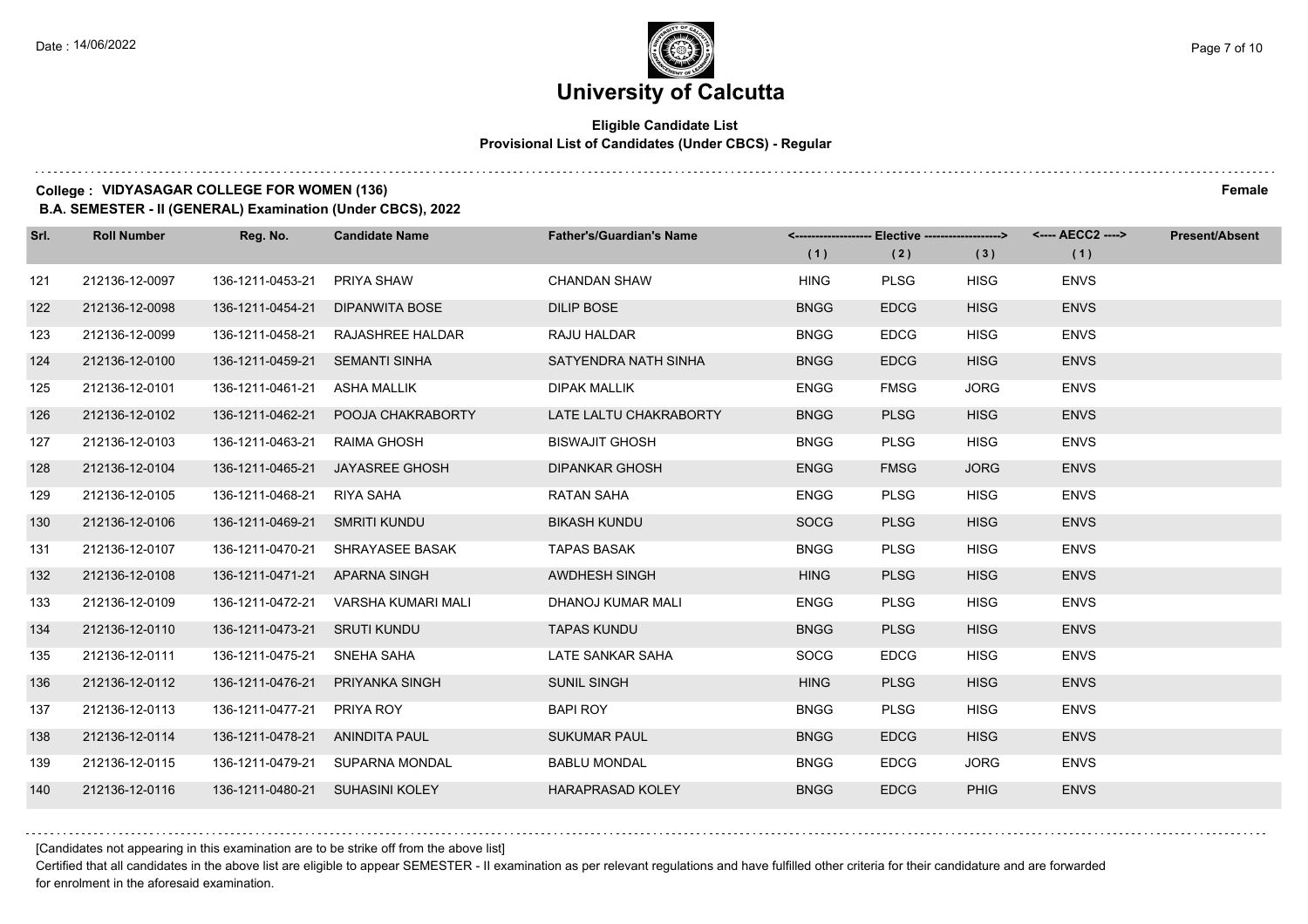## **Eligible Candidate List Provisional List of Candidates (Under CBCS) - Regular**

#### **College : VIDYASAGAR COLLEGE FOR WOMEN (136) Female**

**B.A. SEMESTER - II (GENERAL) Examination (Under CBCS), 2022**

| Srl. | <b>Roll Number</b> | Reg. No.                       | <b>Candidate Name</b>              | <b>Father's/Guardian's Name</b> | (1)         | (2)         | <-------------------- Elective -------------------> <---- AECC2 ----><br>(3) | (1)         | <b>Present/Absent</b> |
|------|--------------------|--------------------------------|------------------------------------|---------------------------------|-------------|-------------|------------------------------------------------------------------------------|-------------|-----------------------|
| 141  | 212136-12-0117     | 136-1211-0481-21               | RUPA MANNA                         | <b>BADAL MANNA</b>              | <b>GEOG</b> | <b>BNGG</b> | <b>SOCG</b>                                                                  | <b>ENVS</b> |                       |
| 142  | 212136-12-0118     | 136-1211-0483-21               | PURBASHA GUCHAIT                   | PINTU GUCHAIT                   | <b>BNGG</b> | <b>EDCG</b> | <b>PHIG</b>                                                                  | <b>ENVS</b> |                       |
| 143  | 212136-12-0119     | 136-1211-0484-21               | AISHWARYA MONDAL                   | <b>TUFAN MONDAL</b>             | <b>BNGG</b> | <b>EDCG</b> | <b>HISG</b>                                                                  | <b>ENVS</b> |                       |
| 144  | 212136-12-0120     | 136-1211-0485-21 LOVELY SINGH  |                                    | <b>MUNDRIKA SINGH</b>           | <b>HING</b> | <b>PLSG</b> | <b>HISG</b>                                                                  | <b>ENVS</b> |                       |
| 145  | 212136-12-0121     | 136-1211-0486-21               | PALLAVI SINHA                      | <b>SHYAM KUMAR SINHA</b>        | <b>HING</b> | <b>EDCG</b> | <b>HISG</b>                                                                  | <b>ENVS</b> |                       |
| 146  | 212136-12-0122     | 136-1211-0487-21               | <b>DIKSHA SHARMA</b>               | <b>SHIV BIHARI SHARMA</b>       | <b>HING</b> | <b>PLSG</b> | <b>HISG</b>                                                                  | <b>ENVS</b> |                       |
| 147  | 212136-12-0123     |                                | 136-1211-0489-21 ANWESHA MUKHERJEE | LATE ANIRBAN MUKHERJEE          | <b>GEOG</b> | <b>BNGG</b> | <b>PLSG</b>                                                                  | <b>ENVS</b> |                       |
| 148  | 212136-12-0124     | 136-1211-0490-21 PAYEL DAS     |                                    | <b>SAMAR DAS</b>                | <b>GEOG</b> | <b>ENGG</b> | <b>PLSG</b>                                                                  | <b>ENVS</b> |                       |
| 149  | 212136-12-0125     | 136-1211-0491-21               | TRISHA DAS                         | KALI PADA DAS                   | <b>BNGG</b> | <b>EDCG</b> | <b>HISG</b>                                                                  | <b>ENVS</b> |                       |
| 150  | 212136-12-0126     | 136-1211-0493-21 SONALI SUTAR  |                                    | LAMBODHARA SUTAR                | <b>GEOG</b> | <b>BNGG</b> | <b>PLSG</b>                                                                  | <b>ENVS</b> |                       |
| 151  | 212136-12-0127     | 136-1211-0495-21               | TRISHA HALDER                      | <b>SAMAR HALDER</b>             | <b>BNGG</b> | <b>EDCG</b> | <b>HISG</b>                                                                  | <b>ENVS</b> |                       |
| 152  | 212136-12-0128     | 136-1211-0496-21 SUDIPTA DAS   |                                    | <b>BAIDYA NATH DAS</b>          | <b>BNGG</b> | <b>EDCG</b> | <b>HISG</b>                                                                  | <b>ENVS</b> |                       |
| 153  | 212136-12-0129     | 136-1211-0497-21               | <b>KRITI MISHRA</b>                | <b>BHARAT LAL MISHRA</b>        | <b>HING</b> | <b>EDCG</b> | <b>HISG</b>                                                                  | <b>ENVS</b> |                       |
| 154  | 212136-12-0130     | 136-1211-0498-21 SOUMILI GHOSH |                                    | SAJAL GHOSH                     | <b>BNGG</b> | <b>EDCG</b> | <b>HISG</b>                                                                  | <b>ENVS</b> |                       |
| 155  | 212136-12-0131     | 136-1211-0499-21               | ARNATRI GHOSH                      | <b>ARUN GHOSH</b>               | ENGG        | <b>PLSG</b> | <b>HISG</b>                                                                  | <b>ENVS</b> |                       |
| 156  | 212136-12-0132     | 136-1211-0500-21               | NEHA DUBEY                         | <b>ASHOK DUBEY</b>              | <b>SOCG</b> | <b>PLSG</b> | <b>PHIG</b>                                                                  | <b>ENVS</b> |                       |
| 157  | 212136-12-0133     | 136-1211-0501-21               | <b>RENU DAS</b>                    | <b>NARESH DAS</b>               | <b>ECOG</b> | <b>PLSG</b> | <b>HISG</b>                                                                  | <b>ENVS</b> |                       |
| 158  | 212136-12-0134     | 136-1212-0366-21               | PRIYANKA MANDAL                    | <b>BANSHI MANDAL</b>            | <b>BNGG</b> | <b>EDCG</b> | <b>HISG</b>                                                                  | <b>ENVS</b> |                       |
| 159  | 212136-12-0135     | 136-1212-0378-21 ANJALI NASKAR |                                    | <b>AJIT NASKAR</b>              | <b>SOCG</b> | <b>EDCG</b> | <b>HISG</b>                                                                  | <b>ENVS</b> |                       |
| 160  | 212136-12-0136     | 136-1212-0379-21 MITA DAS      |                                    | PINTU DAS                       | <b>SOCG</b> | <b>EDCG</b> | <b>HISG</b>                                                                  | <b>ENVS</b> |                       |

[Candidates not appearing in this examination are to be strike off from the above list]

Certified that all candidates in the above list are eligible to appear SEMESTER - II examination as per relevant regulations and have fulfilled other criteria for their candidature and are forwarded for enrolment in the aforesaid examination.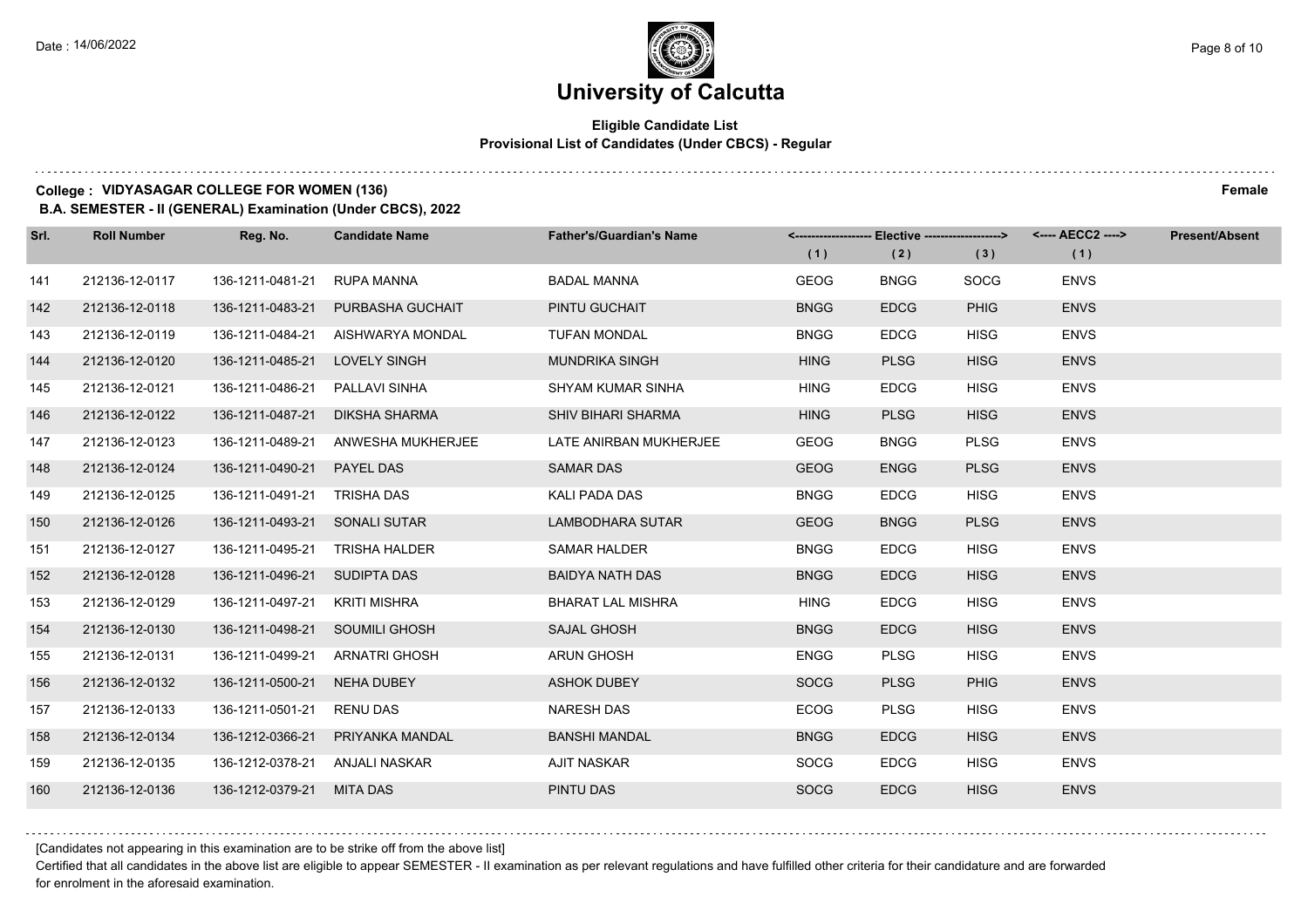## **Eligible Candidate List Provisional List of Candidates (Under CBCS) - Regular**

#### **College : VIDYASAGAR COLLEGE FOR WOMEN (136) Female**

**B.A. SEMESTER - II (GENERAL) Examination (Under CBCS), 2022**

| Srl. | <b>Roll Number</b> | Reg. No.                     | <b>Candidate Name</b>            | <b>Father's/Guardian's Name</b> | (1)         | <-------------------- Elective -------------------> <---- AECC2 ----><br>(2) | (3)         | (1)         | Present/Absent |
|------|--------------------|------------------------------|----------------------------------|---------------------------------|-------------|------------------------------------------------------------------------------|-------------|-------------|----------------|
| 161  | 212136-12-0137     | 136-1212-0386-21             | <b>BIDISHA BISWAS</b>            | <b>BENIMADHAB BISWAS</b>        | <b>BNGG</b> | <b>EDCG</b>                                                                  | <b>HISG</b> | <b>ENVS</b> |                |
| 162  | 212136-12-0138     | 136-1212-0399-21             | <b>RAKHI DALUI</b>               | <b>NARAYAN DALUI</b>            | <b>BNGG</b> | <b>PLSG</b>                                                                  | <b>HISG</b> | <b>ENVS</b> |                |
| 163  | 212136-12-0139     | 136-1212-0403-21 SUDIPA DAS  |                                  | <b>PRABIR DAS</b>               | <b>SOCG</b> | <b>EDCG</b>                                                                  | <b>HISG</b> | <b>ENVS</b> |                |
| 164  | 212136-12-0140     | 136-1212-0408-21             | <b>MADHUPARNA HALDAR</b>         | <b>BISWAJIT HALDAR</b>          | <b>BNGG</b> | <b>PLSG</b>                                                                  | <b>HISG</b> | <b>ENVS</b> |                |
| 165  | 212136-12-0141     | 136-1212-0414-21             | <b>MINAKSHI MONDAL</b>           | <b>BASUDEB MONDAL</b>           | <b>BNGG</b> | <b>EDCG</b>                                                                  | <b>HISG</b> | <b>ENVS</b> |                |
| 166  | 212136-12-0142     | 136-1212-0428-21             | PURNIMA RAJAK                    | <b>LAKHAN RAJAK</b>             | <b>HING</b> | <b>PLSG</b>                                                                  | <b>HISG</b> | <b>ENVS</b> |                |
| 167  | 212136-12-0143     | 136-1212-0430-21             | SNEHA BISWAS                     | <b>SANJOY BISWAS</b>            | <b>BNGG</b> | <b>EDCG</b>                                                                  | <b>HISG</b> | <b>ENVS</b> |                |
| 168  | 212136-12-0144     | 136-1212-0435-21 SUSHILA BAG |                                  | <b>TAPAS BAG</b>                | <b>BNGG</b> | <b>PLSG</b>                                                                  | <b>HISG</b> | <b>ENVS</b> |                |
| 169  | 212136-12-0145     | 136-1212-0439-21             | ANKITA ROY                       | <b>BHABATOSH ROY</b>            | <b>BNGG</b> | <b>EDCG</b>                                                                  | PHIG        | <b>ENVS</b> |                |
| 170  | 212136-12-0146     | 136-1212-0442-21             | <b>DIYA POREL</b>                | <b>ABHIJIT POREL</b>            | <b>BNGG</b> | <b>EDCG</b>                                                                  | <b>PHIG</b> | <b>ENVS</b> |                |
| 171  | 212136-12-0147     |                              | 136-1212-0443-21 POULOAMI MONDAL | <b>PRASUN MONDAL</b>            | <b>BNGG</b> | <b>EDCG</b>                                                                  | <b>HISG</b> | <b>ENVS</b> |                |
| 172  | 212136-12-0148     | 136-1212-0445-21 TRISHA DAS  |                                  | SUDARSHAN DAS                   | <b>GEOG</b> | <b>BNGG</b>                                                                  | <b>SOCG</b> | <b>ENVS</b> |                |
| 173  | 212136-12-0149     | 136-1212-0455-21             | SUDIPA DOLUI                     | SAGAR DOLUI                     | <b>BNGG</b> | <b>EDCG</b>                                                                  | <b>HISG</b> | <b>ENVS</b> |                |
| 174  | 212136-12-0150     | 136-1212-0457-21             | PURNIMA KUMARI                   | <b>BANSHI LAL</b>               | <b>HING</b> | <b>PLSG</b>                                                                  | <b>HISG</b> | <b>ENVS</b> |                |
| 175  | 212136-12-0151     | 136-1212-0460-21             | SAYANTIKA MAJUMDAR               | <b>SUKDEB MAJUMDAR</b>          | <b>BNGG</b> | <b>PLSG</b>                                                                  | <b>JORG</b> | <b>ENVS</b> |                |
| 176  | 212136-12-0152     |                              | 136-1212-0466-21 SULATA BARMAN   | <b>GOBINDA BARMAN</b>           | <b>SOCG</b> | <b>EDCG</b>                                                                  | <b>HISG</b> | <b>ENVS</b> |                |
| 177  | 212136-12-0153     | 136-1212-0467-21             | <b>MEGHA DAS</b>                 | <b>TAPAN KUMAR DAS</b>          | <b>BNGG</b> | <b>EDCG</b>                                                                  | <b>HISG</b> | <b>ENVS</b> |                |
| 178  | 212136-12-0154     | 136-1212-0474-21             | <b>SHREYA HALDER</b>             | <b>SUSANKAR HALDER</b>          | <b>BNGG</b> | <b>PLSG</b>                                                                  | <b>HISG</b> | <b>ENVS</b> |                |
| 179  | 212136-12-0155     | 136-1212-0488-21 RIYA DAS    |                                  | <b>NAGESWAR DAS</b>             | <b>SOCG</b> | <b>EDCG</b>                                                                  | <b>JORG</b> | <b>ENVS</b> |                |
| 180  | 212136-12-0156     | 136-1212-0494-21 NEHA ROY    |                                  | <b>BIJOY ROY</b>                | <b>BNGG</b> | <b>PLSG</b>                                                                  | <b>HISG</b> | <b>ENVS</b> |                |

#### [Candidates not appearing in this examination are to be strike off from the above list]

Certified that all candidates in the above list are eligible to appear SEMESTER - II examination as per relevant regulations and have fulfilled other criteria for their candidature and are forwarded for enrolment in the aforesaid examination.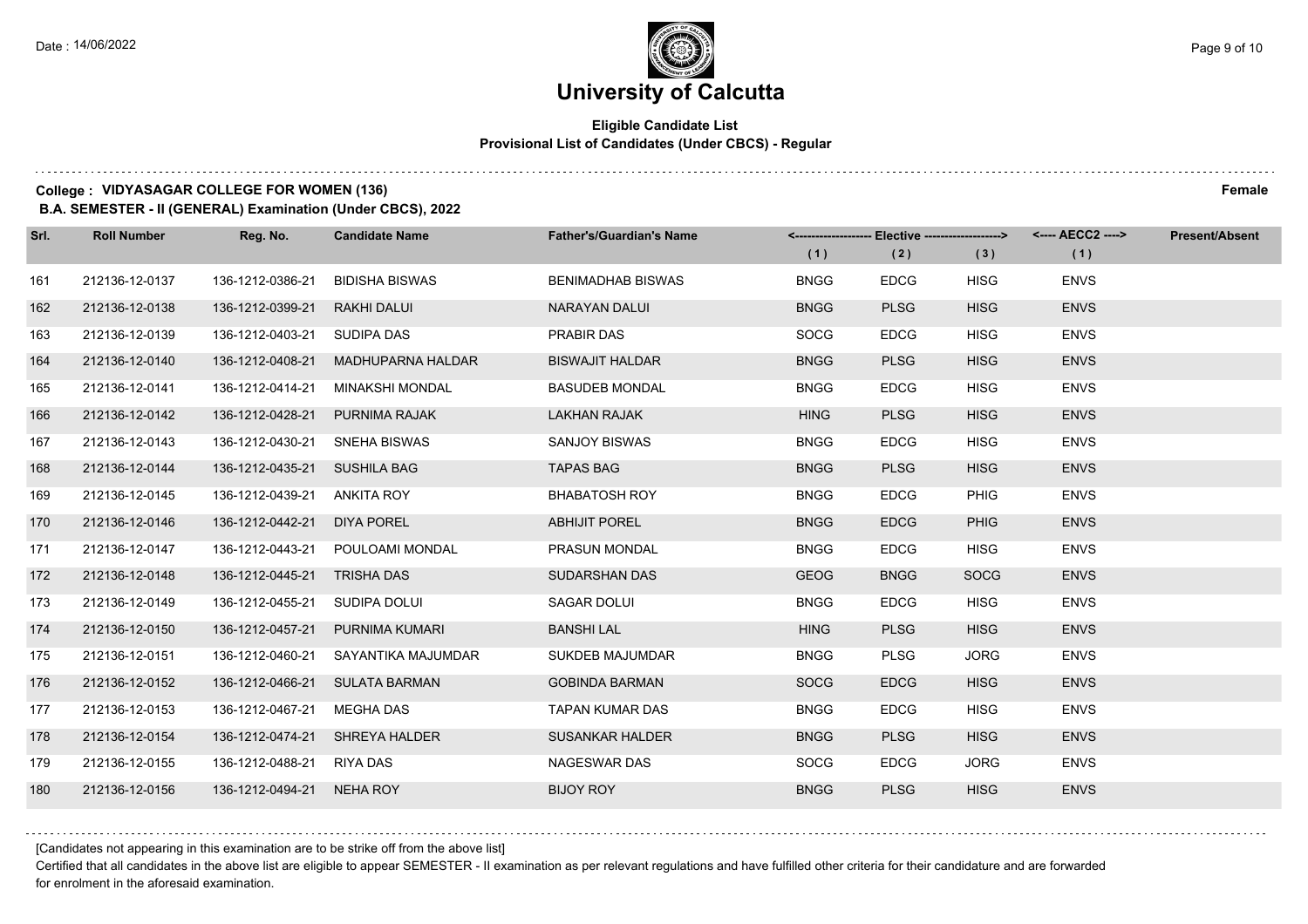## **Eligible Candidate List Provisional List of Candidates (Under CBCS) - Regular**

### **College : VIDYASAGAR COLLEGE FOR WOMEN (136) Female**

**B.A. SEMESTER - II (GENERAL) Examination (Under CBCS), 2022**

| Srl. | <b>Roll Number</b> | Reg. No.         | <b>Candidate Name</b> | <b>Father's/Guardian's Name</b> | <--------------------- | - Elective -------------------> |             | <---- AECC2 ----> | <b>Present/Absent</b> |
|------|--------------------|------------------|-----------------------|---------------------------------|------------------------|---------------------------------|-------------|-------------------|-----------------------|
|      |                    |                  |                       |                                 | (1)                    | (2)                             | (3)         | (1)               |                       |
| 181  | 212136-12-0157     | 136-1213-0353-21 | SUMITA SINGH          | <b>INDRAJIT SINGH</b>           | <b>BNGG</b>            | <b>FMSG</b>                     | <b>HISG</b> | <b>ENVS</b>       |                       |
| 182  | 212136-12-0158     | 136-1213-0464-21 | DIYA ORAW             | <b>LATE HARU ORAW</b>           | <b>BNGG</b>            | <b>EDCG</b>                     | <b>JORG</b> | <b>ENVS</b>       |                       |
| 183  | 212136-12-0159     | 136-1213-0482-21 | NANDINI ORAON         | SUKUMAR ORAON                   | <b>BNGG</b>            | <b>EDCG</b>                     | <b>JORG</b> | <b>ENVS</b>       |                       |
| 184  | 212136-12-0160     | 136-1214-0384-21 | <b>TIYASA DAS</b>     | <b>RAJU DAS</b>                 | <b>BNGG</b>            | <b>EDCG</b>                     | <b>HISG</b> | <b>ENVS</b>       |                       |
| 185  | 212136-12-0161     | 136-1215-0456-21 | RIYA DEBNATH          | KABI DEBNATH                    | <b>BNGG</b>            | <b>PLSG</b>                     | <b>PHIG</b> | <b>ENVS</b>       |                       |
| 186  | 212136-12-0162     | 136-1215-0492-21 | <b>SK MEGHA</b>       | SK MATIYAR RAHAMAN              | <b>BNGG</b>            | <b>EDCG</b>                     | <b>HISG</b> | <b>ENVS</b>       |                       |
| 187  | 212136-12-0163     | 136-1211-0540-21 | BANDANA DAS           | TARAK DAS                       | <b>BNGG</b>            | <b>EDCG</b>                     | <b>HISG</b> | <b>ENVS</b>       |                       |
| 188  | 212136-12-0164     | 136-1211-0546-21 | <b>SWETA KAHAR</b>    | <b>RAM PRASAD KAHAR</b>         | <b>HING</b>            | <b>EDCG</b>                     | <b>HISG</b> | <b>ENVS</b>       |                       |
| 189  | 212136-12-0165     | 136-1211-0547-21 | <b>KAJAL SINGH</b>    | <b>KRISHNA SINGH</b>            | <b>ENGG</b>            | <b>PLSG</b>                     | <b>HISG</b> | <b>ENVS</b>       |                       |
| 190  | 212136-12-0166     | 136-1211-0552-21 | ROSHANI KUMARI SHARMA | SURENDRA SHARMA                 | <b>HING</b>            | <b>EDCG</b>                     | <b>HISG</b> | <b>ENVS</b>       |                       |

[Candidates not appearing in this examination are to be strike off from the above list]

Certified that all candidates in the above list are eligible to appear SEMESTER - II examination as per relevant regulations and have fulfilled other criteria for their candidature and are forwarded for enrolment in the aforesaid examination.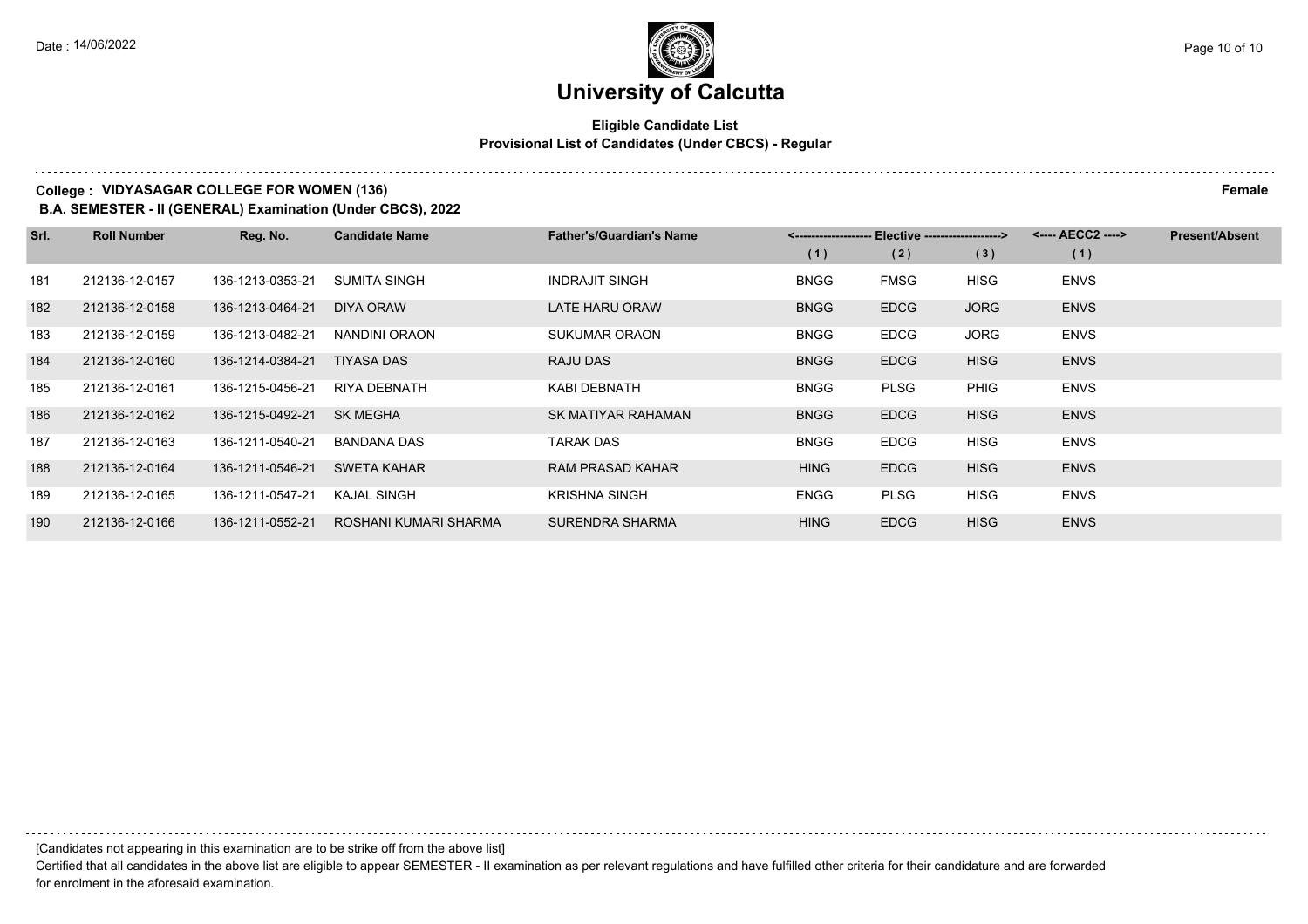## **Eligible Candidate List Provisional List of Candidates (Under CBCS) - Regular**

#### **College : VIDYASAGAR COLLEGE FOR WOMEN (136) Female**

**B.A. SEMESTER - II (HONOURS) Examination (Under CBCS), 2022**

| Srl.         | <b>Roll Number</b> | Reg. No.                       | <b>Candidate Name</b>             | <b>Father's/Guardian's Name</b> | (1)         | <-------------------- Elective -------------------><br>(2) | (3)         | (1)         | <b>Present/Absent</b> |
|--------------|--------------------|--------------------------------|-----------------------------------|---------------------------------|-------------|------------------------------------------------------------|-------------|-------------|-----------------------|
| $\mathbf{1}$ | 192136-11-0011     | 136-1211-0017-19               | <b>RIYA MUKHERJEE</b>             | <b>BABLU MUKHERJEE</b>          | <b>BNGA</b> | <b>EDCG</b>                                                | <b>HISG</b> | <b>ENVS</b> |                       |
| $2^{\circ}$  | 192136-11-0014     |                                | 136-1211-0021-19 SHARMISTHA DUTTA | PRADIP DUTTA                    | <b>BNGA</b> | <b>PLSG</b>                                                | <b>HISG</b> | <b>ENVS</b> |                       |
| 3            | 192136-11-0029     |                                | 136-1214-0025-19 TANUSHREE MONDAL | PASHUPATI MONDAL                | <b>BNGA</b> | <b>SOCG</b>                                                | <b>HISG</b> | <b>ENVS</b> |                       |
| 4            | 192136-11-0036     | 136-1211-0036-19               | <b>MEGHA MANNA</b>                | <b>DILIP KUMAR MANNA</b>        | <b>ENGA</b> | <b>PHIG</b>                                                | <b>SANG</b> | <b>ENVS</b> |                       |
| 5            | 192136-11-0038     | 136-1211-0039-19               | NAMRATA PRADHAN                   | <b>PRASUN PRADHAN</b>           | <b>ENGA</b> | <b>BNGG</b>                                                | <b>SOCG</b> | <b>ENVS</b> |                       |
| 6            | 192136-11-0065     | 136-1212-0044-19               | PRATIMA RANI BISWAS               | PRAMATHH BISWAS                 | <b>ENGA</b> | <b>HISG</b>                                                | <b>PLSG</b> | <b>ENVS</b> |                       |
| $7^{\circ}$  | 192136-11-0066     | 136-1212-0049-19               | RIYA MAJUMDER                     | RATAN MAJUMDER                  | <b>ENGA</b> | <b>JORG</b>                                                | <b>FMSG</b> | <b>ENVS</b> |                       |
| 8            | 192136-11-0067     |                                | 136-1212-0052-19 SANCHITA MONDAL  | <b>KALI MONDAL</b>              | <b>ENGA</b> | <b>BNGG</b>                                                | <b>EDCG</b> | <b>ENVS</b> |                       |
| 9            | 192136-11-0072     | 136-1213-0038-19               | MONIKA MURMU                      | <b>BHAKTA MIURMU</b>            | <b>ENGA</b> | <b>BNGG</b>                                                | <b>EDCG</b> | <b>ENVS</b> |                       |
| 10           | 192136-11-0076     | 136-1214-0057-19 SAYARI JANA   |                                   | LATE SWAPAN JANA                | <b>ENGA</b> | <b>PHIG</b>                                                | <b>EDCG</b> | <b>ENVS</b> |                       |
| 11           | 192136-11-0122     | 136-1211-0111-19 BEAUTI MANDAL |                                   | UTTAM MANDAL                    | <b>HISA</b> | <b>EDCG</b>                                                | <b>BNGG</b> | <b>ENVS</b> |                       |
| 12           | 192136-11-0123     | 136-1211-0112-19               | <b>BISHAKHA KUMARI SHAW</b>       | <b>SACHIN KUMAR SHAW</b>        | <b>HISA</b> | <b>PLSG</b>                                                | <b>HING</b> | <b>ENVS</b> |                       |
| 13           | 192136-11-0170     | 136-1211-0149-19               | <b>BABY SHAW</b>                  | <b>ARUN SHAW</b>                | <b>PLSA</b> | <b>HISG</b>                                                | <b>HING</b> | <b>ENVS</b> |                       |
| 14           | 192136-11-0190     | 136-1212-0156-19               | <b>MAITRI MONDAL</b>              | <b>RAM MONDAL</b>               | <b>PLSA</b> | <b>JORG</b>                                                | <b>FMSG</b> | <b>ENVS</b> |                       |
| 15           | 202136-11-0082     | 136-1211-0106-20               | SARMI BISWAS                      | SAILADHAR BISWAS                | <b>ENGA</b> | <b>PHIG</b>                                                | <b>PLSG</b> | <b>ENVS</b> |                       |
| 16           | 202136-11-0115     | 136-1211-0151-20               | <b>BANI SAHA</b>                  | <b>BISWANATH SAHA</b>           | <b>BNGA</b> | <b>EDCG</b>                                                | <b>HISG</b> | <b>ENVS</b> |                       |
| 17           | 202136-11-0116     | 136-1211-0152-20               | RITI BHATTACHARYYA                | ALOK KUMAR BHATTACHARYYA        | <b>ENGA</b> | <b>BNGG</b>                                                | <b>PLSG</b> | <b>ENVS</b> |                       |
| 18           | 202136-11-0117     | 136-1211-0153-20               | <b>MUSARRAT PARVEEN</b>           | <b>SHAMSHER ALAM</b>            | <b>PLSA</b> | <b>HISG</b>                                                | <b>ENGG</b> | <b>ENVS</b> |                       |
| 19           | 202136-11-0119     | 136-1211-0155-20               | DEBASMITA SENGUPTA                | DR DEBASHIS SENGUPTA            | <b>HISA</b> | <b>FMSG</b>                                                | <b>ENGG</b> | <b>ENVS</b> |                       |
| 20           | 202136-11-0122     | 136-1211-0163-20               | RANJA SANA                        | <b>KANCHAN SANA</b>             | <b>ENGA</b> | <b>JORG</b>                                                | <b>PLSG</b> | <b>ENVS</b> |                       |

[Candidates not appearing in this examination are to be strike off from the above list]

Certified that all candidates in the above list are eligible to appear SEMESTER - II examination as per relevant regulations and have fulfilled other criteria for their candidature and are forwarded for enrolment in the aforesaid examination.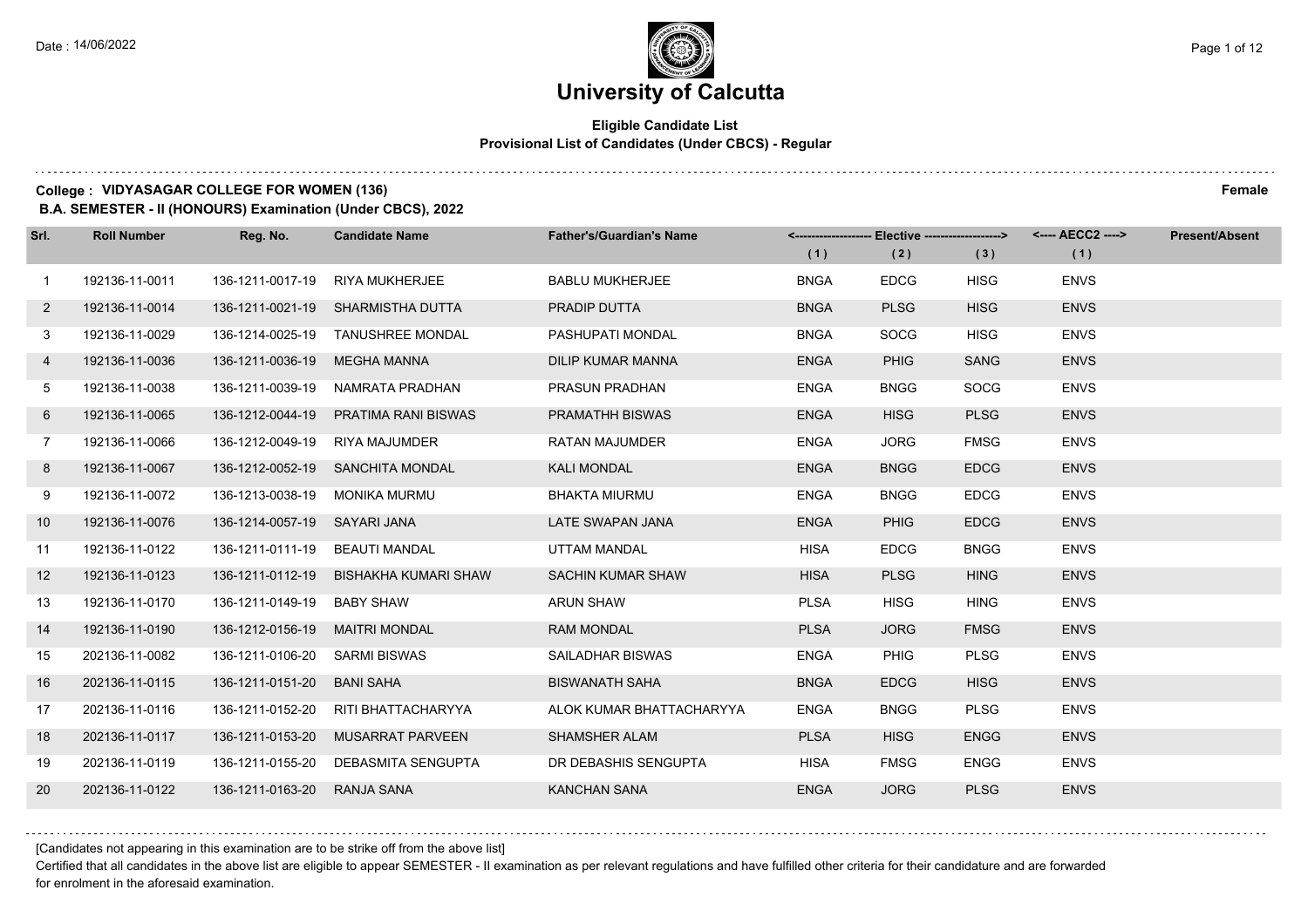## **Eligible Candidate List Provisional List of Candidates (Under CBCS) - Regular**

#### **College : VIDYASAGAR COLLEGE FOR WOMEN (136) Female**

**B.A. SEMESTER - II (HONOURS) Examination (Under CBCS), 2022**

| Srl. | <b>Roll Number</b> | Reg. No.                      | <b>Candidate Name</b>             | <b>Father's/Guardian's Name</b> |             | <-------------------- Elective -------------------> |             |             | <b>Present/Absent</b> |
|------|--------------------|-------------------------------|-----------------------------------|---------------------------------|-------------|-----------------------------------------------------|-------------|-------------|-----------------------|
|      |                    |                               |                                   |                                 | (1)         | (2)                                                 | (3)         | (1)         |                       |
| 21   | 202136-11-0129     | 136-1211-0171-20              | <b>GARGI DALAPATI</b>             | <b>DIBYENDU DALAPATI</b>        | <b>ENGA</b> | <b>HISG</b>                                         | <b>EDCG</b> | <b>ENVS</b> |                       |
| 22   | 202136-11-0131     | 136-1211-0175-20              | <b>BABITA DAS</b>                 | KALICHARAN RAVIDAS              | <b>PLSA</b> | <b>HISG</b>                                         | <b>ECOG</b> | <b>ENVS</b> |                       |
| 23   | 202136-11-0159     | 136-1212-0172-20 ADITI HALDER |                                   | <b>DEBDAS HALDER</b>            | <b>PLSA</b> | <b>PHIG</b>                                         | <b>BNGG</b> | <b>ENVS</b> |                       |
| 24   | 202136-11-0161     |                               | 136-1212-0179-20 PURNIMA MARJIT   | PALTU MARJIT                    | <b>PLSA</b> | <b>HISG</b>                                         | <b>BNGG</b> | <b>ENVS</b> |                       |
| 25   | 202136-11-0164     |                               | 136-1213-0150-20 SUCHARITA HANSDA | SUJIT KUMAR HANSDA              | PHIA        | <b>SANG</b>                                         | <b>BNGG</b> | <b>ENVS</b> |                       |
| 26   | 202136-11-0166     | 136-1214-0075-20              | <b>MEGHNA BISWAS</b>              | UTPALENDU BISWAS                | <b>HISA</b> | <b>PLSG</b>                                         | <b>BNGG</b> | <b>ENVS</b> |                       |
| 27   | 202136-11-0173     | 136-1214-0156-20 RIYA DEY     |                                   | LATE ATANU KUMAR DEY            | <b>ENGA</b> | <b>BNGG</b>                                         | SANG        | <b>ENVS</b> |                       |
| 28   | 202136-11-0175     | 136-1214-0162-20 TANAYA ROOJ  |                                   | SAMBHU NATH ROOJ                | <b>HISA</b> | <b>FMSG</b>                                         | <b>BNGG</b> | <b>ENVS</b> |                       |
| 29   | 202136-11-0196     | 136-1211-0482-20 NEHA         |                                   | <b>HARISH CHAND</b>             | <b>PLSA</b> | <b>JORG</b>                                         | <b>ECOG</b> | <b>ENVS</b> |                       |
| 30   | 212136-11-0001     | 136-1211-0001-21              | <b>SRIJANI SARKAR</b>             | <b>SANJOY SARKAR</b>            | <b>ENGA</b> | <b>JORG</b>                                         | <b>SOCG</b> | <b>ENVS</b> |                       |
| 31   | 212136-11-0002     | 136-1211-0002-21              | MEGHA SARKAR                      | <b>MANASH SARKAR</b>            | <b>HISA</b> | <b>PLSG</b>                                         | <b>ENGG</b> | <b>ENVS</b> |                       |
| 32   | 212136-11-0003     | 136-1211-0004-21              | <b>PRIYASI HALDER</b>             | <b>BIPUL HALDER</b>             | <b>ENGA</b> | <b>JORG</b>                                         | <b>FMSG</b> | <b>ENVS</b> |                       |
| 33   | 212136-11-0004     | 136-1211-0005-21              | SAYANTANI BHATTACHARJEE           | APAN BHATTACHARJEE              | <b>HISA</b> | <b>PLSG</b>                                         | <b>BNGG</b> | <b>ENVS</b> |                       |
| 34   | 212136-11-0005     | 136-1211-0006-21              | <b>MOUSUMI DAS</b>                | <b>ANIL DAS</b>                 | <b>ENGA</b> | <b>HISG</b>                                         | <b>PLSG</b> | <b>ENVS</b> |                       |
| 35   | 212136-11-0006     | 136-1211-0007-21              | NATASHA KHATUN                    | KAMAN SHAKE                     | <b>HISA</b> | <b>EDCG</b>                                         | <b>BNGG</b> | <b>ENVS</b> |                       |
| 36   | 212136-11-0007     | 136-1211-0009-21              | <b>RUMKI MONDAL</b>               | <b>BISWAJIT MONDAL</b>          | <b>HISA</b> | <b>EDCG</b>                                         | <b>BNGG</b> | <b>ENVS</b> |                       |
| 37   | 212136-11-0008     | 136-1211-0010-21              | ISHANI DEY                        | <b>BABULAL DEY</b>              | <b>HISA</b> | <b>PLSG</b>                                         | <b>JORG</b> | <b>ENVS</b> |                       |
| 38   | 212136-11-0009     | 136-1211-0011-21              | SAYANI BHATTACHARYA               | LATE SWAPAN BHATTACHARYA        | <b>BNGA</b> | <b>SANG</b>                                         | <b>JORG</b> | <b>ENVS</b> |                       |
| 39   | 212136-11-0010     | 136-1211-0012-21 AYANTIKA DEY |                                   | <b>GOPAL DEY</b>                | <b>ENGA</b> | <b>HISG</b>                                         | <b>EDCG</b> | <b>ENVS</b> |                       |
| 40   | 212136-11-0011     |                               | 136-1211-0013-21 SRIJITA BANERJEE | <b>SEBABRATA BANERJEE</b>       | <b>ENGA</b> | <b>PHIG</b>                                         | <b>PLSG</b> | <b>ENVS</b> |                       |

[Candidates not appearing in this examination are to be strike off from the above list]

Certified that all candidates in the above list are eligible to appear SEMESTER - II examination as per relevant regulations and have fulfilled other criteria for their candidature and are forwarded for enrolment in the aforesaid examination.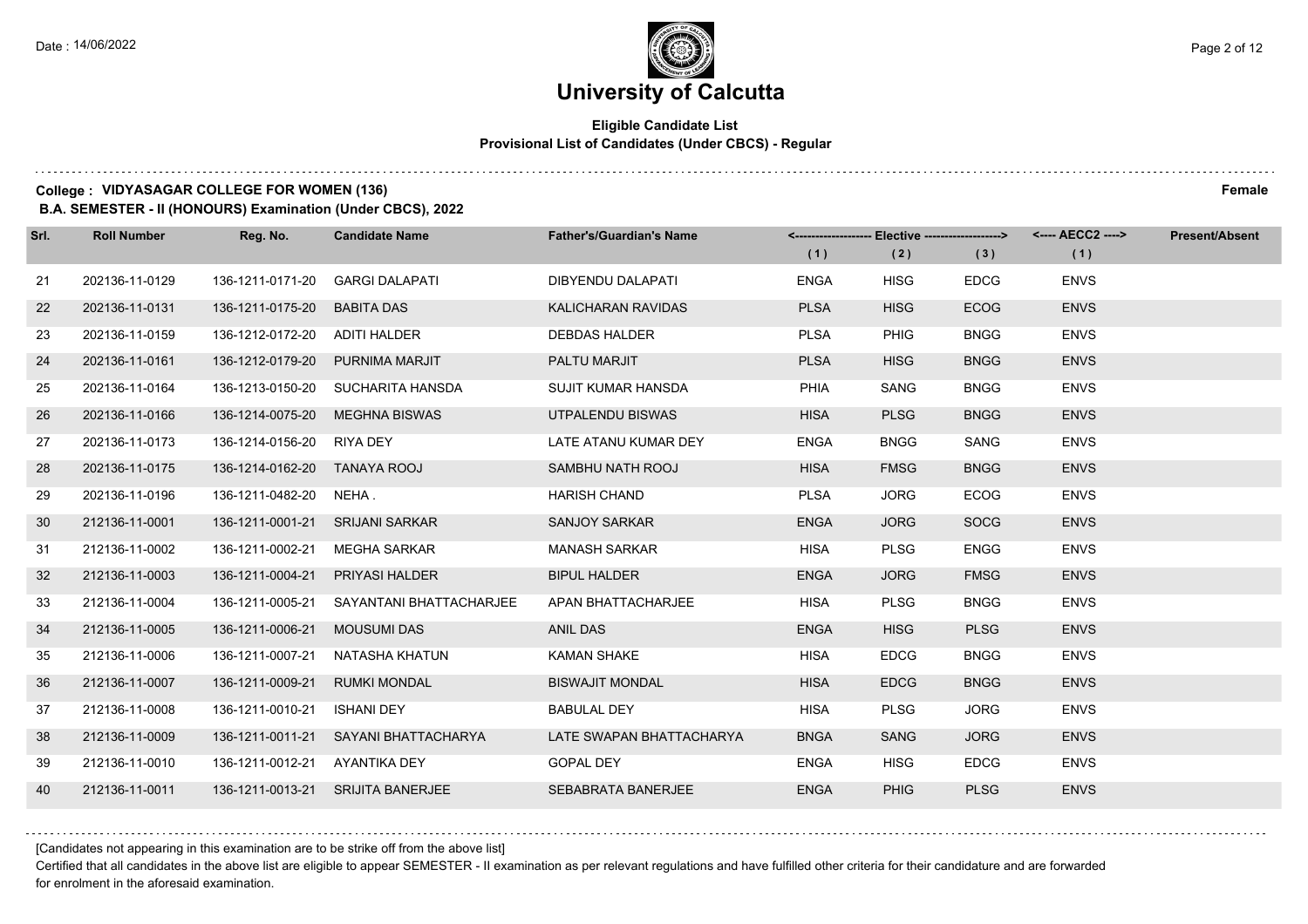## **Eligible Candidate List Provisional List of Candidates (Under CBCS) - Regular**

#### **College : VIDYASAGAR COLLEGE FOR WOMEN (136) Female**

**B.A. SEMESTER - II (HONOURS) Examination (Under CBCS), 2022**

| Srl. | <b>Roll Number</b> | Reg. No.                       | <b>Candidate Name</b>                | <b>Father's/Guardian's Name</b> |             | <-------------------- Elective ------------------> |             | <---- AECC2 ----> | <b>Present/Absent</b> |
|------|--------------------|--------------------------------|--------------------------------------|---------------------------------|-------------|----------------------------------------------------|-------------|-------------------|-----------------------|
|      |                    |                                |                                      |                                 | (1)         | (2)                                                | (3)         | (1)               |                       |
| 41   | 212136-11-0012     | 136-1211-0014-21               | RITUJA BHUKTA                        | <b>SUSANTA BHUKTA</b>           | <b>HISA</b> | <b>PLSG</b>                                        | <b>ENGG</b> | <b>ENVS</b>       |                       |
| 42   | 212136-11-0013     | 136-1211-0015-21               | <b>ISHANI ROY CHOWDHURY</b>          | ARUP ROY CHOWDHURY              | <b>HISA</b> | <b>SOCG</b>                                        | <b>ENGG</b> | <b>ENVS</b>       |                       |
| 43   | 212136-11-0014     | 136-1211-0016-21 DEBADRITA DEY |                                      | <b>MRINMOY DEY</b>              | <b>ENGA</b> | <b>HISG</b>                                        | <b>SOCG</b> | <b>ENVS</b>       |                       |
| 44   | 212136-11-0015     |                                | 136-1211-0017-21 SUBHANGAM CHOUDHARY | CHANDRA MOHAN CHOUDHARY         | <b>HINA</b> | <b>HISG</b>                                        | <b>EDCG</b> | <b>ENVS</b>       |                       |
| 45   | 212136-11-0016     | 136-1211-0018-21               | SIMRAN SHAW                          | <b>SUNIL SHAW</b>               | <b>HINA</b> | <b>HISG</b>                                        | <b>EDCG</b> | <b>ENVS</b>       |                       |
| 46   | 212136-11-0017     | 136-1211-0019-21               | DEBLINA DUTTA                        | <b>DILIP DUTTA</b>              | <b>BNGA</b> | <b>EDCG</b>                                        | <b>PHIG</b> | <b>ENVS</b>       |                       |
| 47   | 212136-11-0018     | 136-1211-0020-21 NEHA DAS      |                                      | SHYAMAL DAS                     | <b>HISA</b> | <b>FMSG</b>                                        | <b>JORG</b> | <b>ENVS</b>       |                       |
| 48   | 212136-11-0019     | 136-1211-0021-21               | <b>SAKSHI SINGH</b>                  | <b>RAJESH SINGH</b>             | <b>HISA</b> | <b>EDCG</b>                                        | <b>HING</b> | <b>ENVS</b>       |                       |
| 49   | 212136-11-0020     | 136-1211-0022-21               | NAYNNA DAS                           | <b>KRISHAN DAS</b>              | <b>PLSA</b> | <b>HISG</b>                                        | ENGG        | <b>ENVS</b>       |                       |
| 50   | 212136-11-0021     | 136-1211-0023-21               | PRIYANKA MAJUMDER                    | SANJOY KUMAR MAJUMDER           | <b>PHIA</b> | <b>EDCG</b>                                        | <b>BNGG</b> | <b>ENVS</b>       |                       |
| 51   | 212136-11-0022     | 136-1211-0024-21               | NAYANIKA DAS                         | <b>NEMAI DAS</b>                | <b>PLSA</b> | <b>HISG</b>                                        | <b>BNGG</b> | <b>ENVS</b>       |                       |
| 52   | 212136-11-0023     |                                | 136-1211-0025-21 ANTARA GOSWAMI      | ALOKE NATH GOSWAMI              | <b>ENGA</b> | <b>JORG</b>                                        | <b>PLSG</b> | <b>ENVS</b>       |                       |
| 53   | 212136-11-0024     | 136-1211-0026-21               | TRISHA ROY                           | <b>GOBINDA ROY</b>              | <b>ENGA</b> | <b>BNGG</b>                                        | <b>EDCG</b> | <b>ENVS</b>       |                       |
| 54   | 212136-11-0025     | 136-1211-0027-21               | PRITY TRIPATHY                       | AKSHAYA TRIPATHY                | <b>PLSA</b> | <b>HISG</b>                                        | <b>FMSG</b> | <b>ENVS</b>       |                       |
| 55   | 212136-11-0026     | 136-1211-0028-21               | <b>CHANDRANI SAHA</b>                | <b>CHANCHAL SAHA</b>            | <b>BNGA</b> | <b>EDCG</b>                                        | <b>PHIG</b> | <b>ENVS</b>       |                       |
| 56   | 212136-11-0027     | 136-1211-0030-21               | <b>PRATIVA SHAW</b>                  | <b>RATAN KUMAR SHAW</b>         | <b>HINA</b> | <b>ENGG</b>                                        | <b>EDCG</b> | <b>ENVS</b>       |                       |
| 57   | 212136-11-0028     | 136-1211-0031-21               | SONIA PAUL                           | <b>GOBINDO PAUL</b>             | <b>HISA</b> | <b>EDCG</b>                                        | <b>JORG</b> | <b>ENVS</b>       |                       |
| 58   | 212136-11-0029     | 136-1211-0032-21               | POUSALI GHOSH                        | <b>TARAK KUMAR GHOSH</b>        | <b>HISA</b> | <b>PLSG</b>                                        | <b>BNGG</b> | <b>ENVS</b>       |                       |
| 59   | 212136-11-0030     | 136-1211-0033-21               | MEGHA DEY                            | <b>BIPLAB DEY</b>               | <b>ENGA</b> | <b>HISG</b>                                        | <b>FMSG</b> | <b>ENVS</b>       |                       |
| 60   | 212136-11-0031     | 136-1211-0034-21 TANUSREE RAY  |                                      | <b>TAPAN RAY</b>                | <b>HISA</b> | <b>PLSG</b>                                        | <b>BNGG</b> | <b>ENVS</b>       |                       |

[Candidates not appearing in this examination are to be strike off from the above list]

Certified that all candidates in the above list are eligible to appear SEMESTER - II examination as per relevant regulations and have fulfilled other criteria for their candidature and are forwarded for enrolment in the aforesaid examination.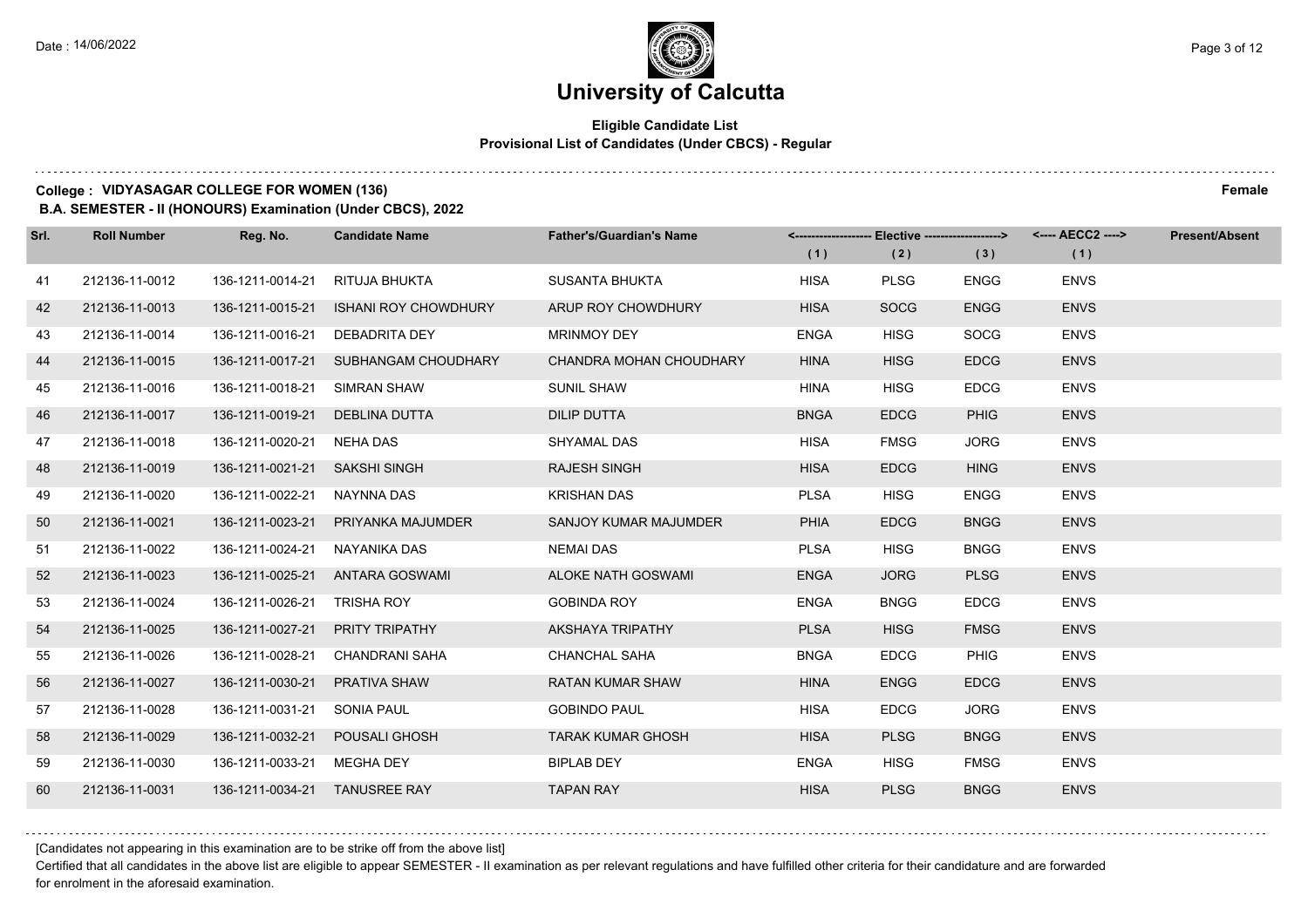## **Eligible Candidate List Provisional List of Candidates (Under CBCS) - Regular**

#### **College : VIDYASAGAR COLLEGE FOR WOMEN (136) Female**

**B.A. SEMESTER - II (HONOURS) Examination (Under CBCS), 2022**

| Srl. | <b>Roll Number</b> | Reg. No.                        | <b>Candidate Name</b>             | <b>Father's/Guardian's Name</b> | (1)         | <-------------------- Elective -------------------><br>(2) | (3)         | <---- AECC2 ----><br>(1) | <b>Present/Absent</b> |
|------|--------------------|---------------------------------|-----------------------------------|---------------------------------|-------------|------------------------------------------------------------|-------------|--------------------------|-----------------------|
| 61   | 212136-11-0032     | 136-1211-0036-21                | RIYA UPADHYAYA                    | KESHAB UPADHYAYA                | <b>ENGA</b> | <b>PHIG</b>                                                | <b>SOCG</b> | <b>ENVS</b>              |                       |
| 62   | 212136-11-0033     | 136-1211-0037-21                | <b>SWEETY SINGH</b>               | <b>GANESH SINGH</b>             | <b>ENGA</b> | <b>HISG</b>                                                | <b>EDCG</b> | <b>ENVS</b>              |                       |
| 63   | 212136-11-0034     | 136-1211-0038-21 ANJALI THAKUR  |                                   | <b>AJAY THAKUR</b>              | <b>HINA</b> | <b>HISG</b>                                                | <b>PLSG</b> | <b>ENVS</b>              |                       |
| 64   | 212136-11-0035     | 136-1211-0039-21                | RANJANA YADAV                     | <b>VIJAY KUMAR YADAV</b>        | <b>HINA</b> | <b>HISG</b>                                                | <b>PLSG</b> | <b>ENVS</b>              |                       |
| 65   | 212136-11-0036     | 136-1211-0042-21                | <b>RIMPA BANERJEE</b>             | <b>TANMOY BANERJEE</b>          | <b>PLSA</b> | <b>HISG</b>                                                | <b>BNGG</b> | <b>ENVS</b>              |                       |
| 66   | 212136-11-0037     | 136-1211-0043-21                | PINKLE NANDI                      | <b>RAJIB NANDI</b>              | <b>ENGA</b> | <b>HISG</b>                                                | <b>SOCG</b> | <b>ENVS</b>              |                       |
| 67   | 212136-11-0038     | 136-1211-0044-21                | EISHA RAJAK                       | <b>JITENDRA RAJAK</b>           | <b>HINA</b> | <b>HISG</b>                                                | <b>PLSG</b> | <b>ENVS</b>              |                       |
| 68   | 212136-11-0039     |                                 | 136-1211-0045-21 ANKITA MAHAPATRA | <b>AMRIT MAHAPATRA</b>          | <b>BNGA</b> | <b>EDCG</b>                                                | <b>PHIG</b> | <b>ENVS</b>              |                       |
| 69   | 212136-11-0040     | 136-1211-0046-21                | <b>TANISHA GUPTA</b>              | SAGAR GUPTA                     | <b>HISA</b> | <b>SOCG</b>                                                | <b>BNGG</b> | <b>ENVS</b>              |                       |
| 70   | 212136-11-0041     | 136-1211-0048-21                | <b>SK SUHANA</b>                  | <b>SK SAHAJAHAN</b>             | <b>ENGA</b> | <b>BNGG</b>                                                | <b>SANG</b> | <b>ENVS</b>              |                       |
| 71   | 212136-11-0042     | 136-1211-0049-21                | RIYA SINGH                        | <b>PRADIP KUMAR SINGH</b>       | <b>HINA</b> | <b>HISG</b>                                                | <b>PLSG</b> | <b>ENVS</b>              |                       |
| 72   | 212136-11-0043     | 136-1211-0050-21  YASMIN KHATUN |                                   | AHMED ALAM KHAN                 | <b>HINA</b> | <b>HISG</b>                                                | <b>PLSG</b> | <b>ENVS</b>              |                       |
| 73   | 212136-11-0044     | 136-1211-0051-21                | MAHIMA DAS                        | LATE TAPEN KUMAR DAS            | <b>BNGA</b> | <b>SOCG</b>                                                | <b>HISG</b> | <b>ENVS</b>              |                       |
| 74   | 212136-11-0045     | 136-1211-0054-21                | SAYANI DAS                        | <b>SUJAY DAS</b>                | <b>BNGA</b> | <b>EDCG</b>                                                | <b>HISG</b> | <b>ENVS</b>              |                       |
| 75   | 212136-11-0046     | 136-1211-0056-21                | <b>TRISHA BANERJEE</b>            | <b>TANMAY BANERJEE</b>          | <b>HISA</b> | <b>PLSG</b>                                                | <b>BNGG</b> | <b>ENVS</b>              |                       |
| 76   | 212136-11-0047     | 136-1211-0060-21                | SNEHADRI CHATTERJEE               | SOUMYA CHATTERJEE               | <b>ENGA</b> | <b>JORG</b>                                                | <b>EDCG</b> | <b>ENVS</b>              |                       |
| 77   | 212136-11-0048     | 136-1211-0061-21                | <b>SAINI MUKHERJEE</b>            | <b>SUMAN MUKHERJEE</b>          | <b>PLSA</b> | <b>HISG</b>                                                | <b>ENGG</b> | <b>ENVS</b>              |                       |
| 78   | 212136-11-0049     | 136-1211-0062-21                | <b>SHRUTI SINGH</b>               | AJAY KUMAR SINGH                | <b>HINA</b> | <b>ENGG</b>                                                | <b>PLSG</b> | <b>ENVS</b>              |                       |
| 79   | 212136-11-0050     | 136-1211-0064-21                | SAMPRITA BANERJEE                 | SEBABRATA BANERJEE              | <b>ENGA</b> | <b>PHIG</b>                                                | <b>PLSG</b> | <b>ENVS</b>              |                       |
| 80   | 212136-11-0051     | 136-1211-0066-21                | <b>GITA DAS</b>                   | <b>ASHOK DAS</b>                | <b>HINA</b> | <b>HISG</b>                                                | <b>EDCG</b> | <b>ENVS</b>              |                       |

[Candidates not appearing in this examination are to be strike off from the above list]

Certified that all candidates in the above list are eligible to appear SEMESTER - II examination as per relevant regulations and have fulfilled other criteria for their candidature and are forwarded for enrolment in the aforesaid examination.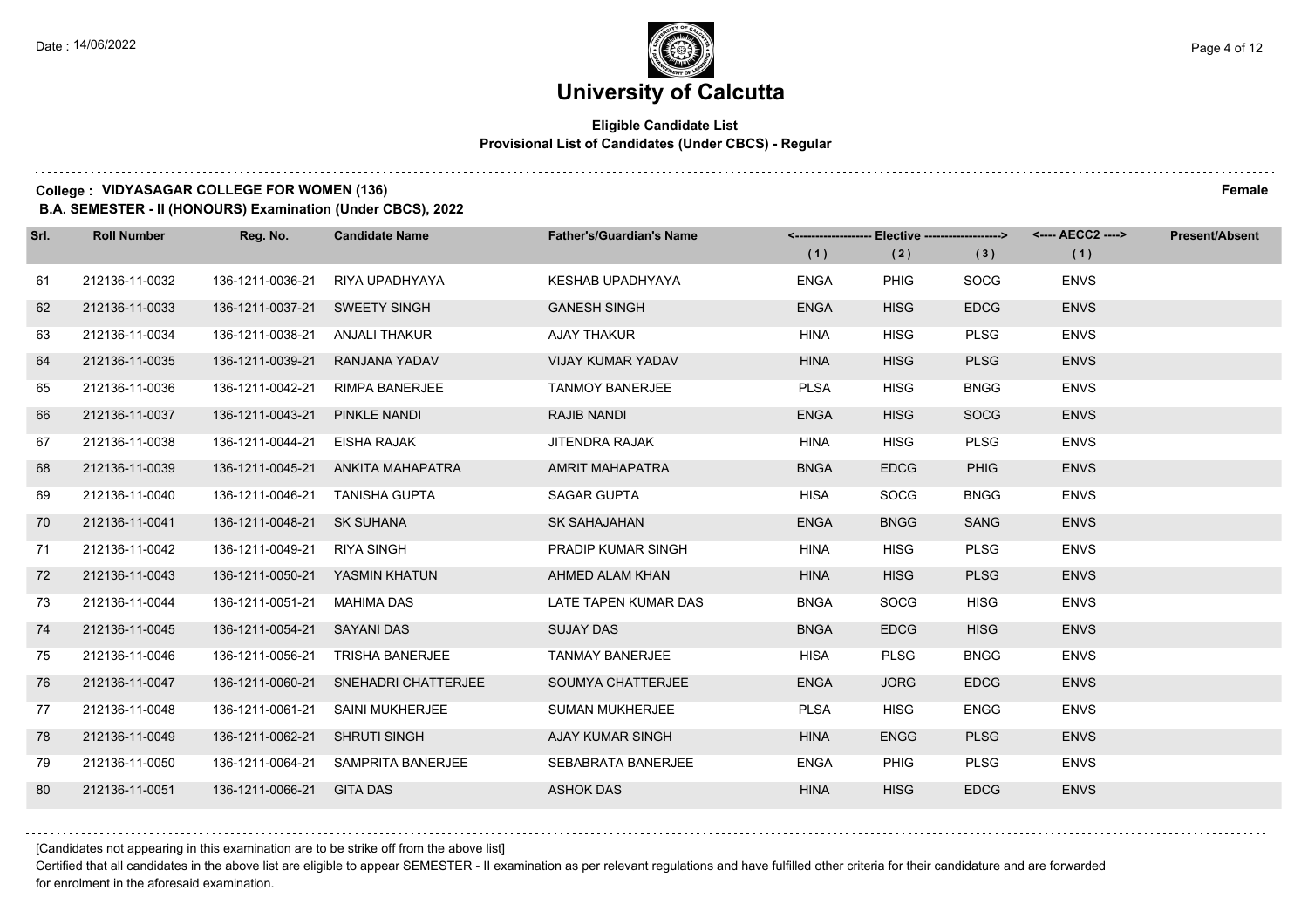## **Eligible Candidate List Provisional List of Candidates (Under CBCS) - Regular**

#### **College : VIDYASAGAR COLLEGE FOR WOMEN (136) Female**

**B.A. SEMESTER - II (HONOURS) Examination (Under CBCS), 2022**

| Srl. | <b>Roll Number</b> | Reg. No.                       | <b>Candidate Name</b>               | <b>Father's/Guardian's Name</b> | (1)         | (2)         | (3)         | <-------------------- Elective -------------------> <---- AECC2 ----><br>(1) | <b>Present/Absent</b> |
|------|--------------------|--------------------------------|-------------------------------------|---------------------------------|-------------|-------------|-------------|------------------------------------------------------------------------------|-----------------------|
| 81   | 212136-11-0052     | 136-1211-0067-21               | REKHA PRAJAPRATI                    | <b>GANDHI PRAJAPATI</b>         | <b>HINA</b> | <b>HISG</b> | <b>EDCG</b> | <b>ENVS</b>                                                                  |                       |
| 82   | 212136-11-0053     | 136-1211-0068-21 SHREYA DAWN   |                                     | <b>SANDIP DAWN</b>              | <b>PLSA</b> | <b>HISG</b> | <b>ENGG</b> | <b>ENVS</b>                                                                  |                       |
| 83   | 212136-11-0054     | 136-1211-0069-21 KHUSHI SHAW   |                                     | <b>BABLU SHAW</b>               | <b>HINA</b> | <b>HISG</b> | <b>PLSG</b> | <b>ENVS</b>                                                                  |                       |
| 84   | 212136-11-0055     |                                | 136-1211-0070-21 AAFREEDA ALAM      | <b>MD FIROZ ALAM</b>            | <b>HINA</b> | <b>HISG</b> | <b>PLSG</b> | <b>ENVS</b>                                                                  |                       |
| 85   | 212136-11-0056     | 136-1211-0071-21               | TULSHI SHAW                         | <b>JITENDRA SHAW</b>            | <b>HINA</b> | <b>JORG</b> | <b>EDCG</b> | <b>ENVS</b>                                                                  |                       |
| 86   | 212136-11-0057     |                                | 136-1211-0073-21 SHAYANTINY ROY     | 0000                            | <b>ENGA</b> | <b>JORG</b> | <b>FMSG</b> | <b>ENVS</b>                                                                  |                       |
| 87   | 212136-11-0058     |                                | 136-1211-0074-21 SHREYA BANERJEE    | <b>GOPAL BANERJEE</b>           | <b>BNGA</b> | <b>EDCG</b> | <b>PHIG</b> | <b>ENVS</b>                                                                  |                       |
| 88   | 212136-11-0059     | 136-1211-0075-21 SAHELI BERA   |                                     | <b>BHIM BERA</b>                | <b>BNGA</b> | <b>EDCG</b> | <b>HISG</b> | <b>ENVS</b>                                                                  |                       |
| 89   | 212136-11-0060     | 136-1211-0076-21 KASTURI BASAK |                                     | LATE PARITOSH KUMAR BASAK       | <b>HISA</b> | <b>PLSG</b> | <b>BNGG</b> | <b>ENVS</b>                                                                  |                       |
| 90   | 212136-11-0061     | 136-1211-0077-21 ANUSKA GHOSH  |                                     | <b>SUBROTA GHOSH</b>            | <b>ENGA</b> | <b>BNGG</b> | <b>EDCG</b> | <b>ENVS</b>                                                                  |                       |
| 91   | 212136-11-0062     | 136-1211-0078-21 APARNA PAUL   |                                     | DEBABRATA PAUL                  | <b>BNGA</b> | <b>SOCG</b> | <b>HISG</b> | <b>ENVS</b>                                                                  |                       |
| 92   | 212136-11-0063     | 136-1211-0079-21 ANKITA DHARA  |                                     | ACHINTA KUMAR DHARA             | <b>ENGA</b> | <b>JORG</b> | <b>EDCG</b> | <b>ENVS</b>                                                                  |                       |
| 93   | 212136-11-0064     | 136-1211-0080-21 SHALU SINGH   |                                     | <b>BINOD SINGH</b>              | <b>HINA</b> | <b>HISG</b> | <b>EDCG</b> | <b>ENVS</b>                                                                  |                       |
| 94   | 212136-11-0065     | 136-1211-0081-21 SUMANA KOLEY  |                                     | SHYAMAL KOLEY                   | <b>BNGA</b> | <b>FMSG</b> | <b>ENGG</b> | <b>ENVS</b>                                                                  |                       |
| 95   | 212136-11-0066     | 136-1211-0082-21               | <b>ISHANI PAL</b>                   | PRASANTA PAL                    | <b>ENGA</b> | <b>JORG</b> | <b>FMSG</b> | <b>ENVS</b>                                                                  |                       |
| 96   | 212136-11-0067     |                                | 136-1211-0083-21 SAWANTIKA DEY      | <b>DILIP DEY</b>                | <b>BNGA</b> | <b>EDCG</b> | <b>JORG</b> | <b>ENVS</b>                                                                  |                       |
| 97   | 212136-11-0068     | 136-1211-0084-21               | PRIYA SHAW                          | <b>RAJESH KUMAR SHAW</b>        | <b>HINA</b> | <b>ENGG</b> | <b>PLSG</b> | <b>ENVS</b>                                                                  |                       |
| 98   | 212136-11-0069     | 136-1211-0088-21               | <b>DEBJANI SAHA</b>                 | KANAI LAL SAHA                  | <b>PLSA</b> | <b>JORG</b> | <b>FMSG</b> | <b>ENVS</b>                                                                  |                       |
| 99   | 212136-11-0070     |                                | 136-1211-0089-21 SUNITA KUMARI SHAW | ANIL PRASAD SHAW                | <b>HINA</b> | <b>ENGG</b> | <b>PLSG</b> | <b>ENVS</b>                                                                  |                       |
| 100  | 212136-11-0071     | 136-1211-0090-21 TULSI DAS     |                                     | <b>GOBINDA DAS</b>              | <b>HISA</b> | <b>PLSG</b> | <b>JORG</b> | <b>ENVS</b>                                                                  |                       |

[Candidates not appearing in this examination are to be strike off from the above list]

Certified that all candidates in the above list are eligible to appear SEMESTER - II examination as per relevant regulations and have fulfilled other criteria for their candidature and are forwarded for enrolment in the aforesaid examination.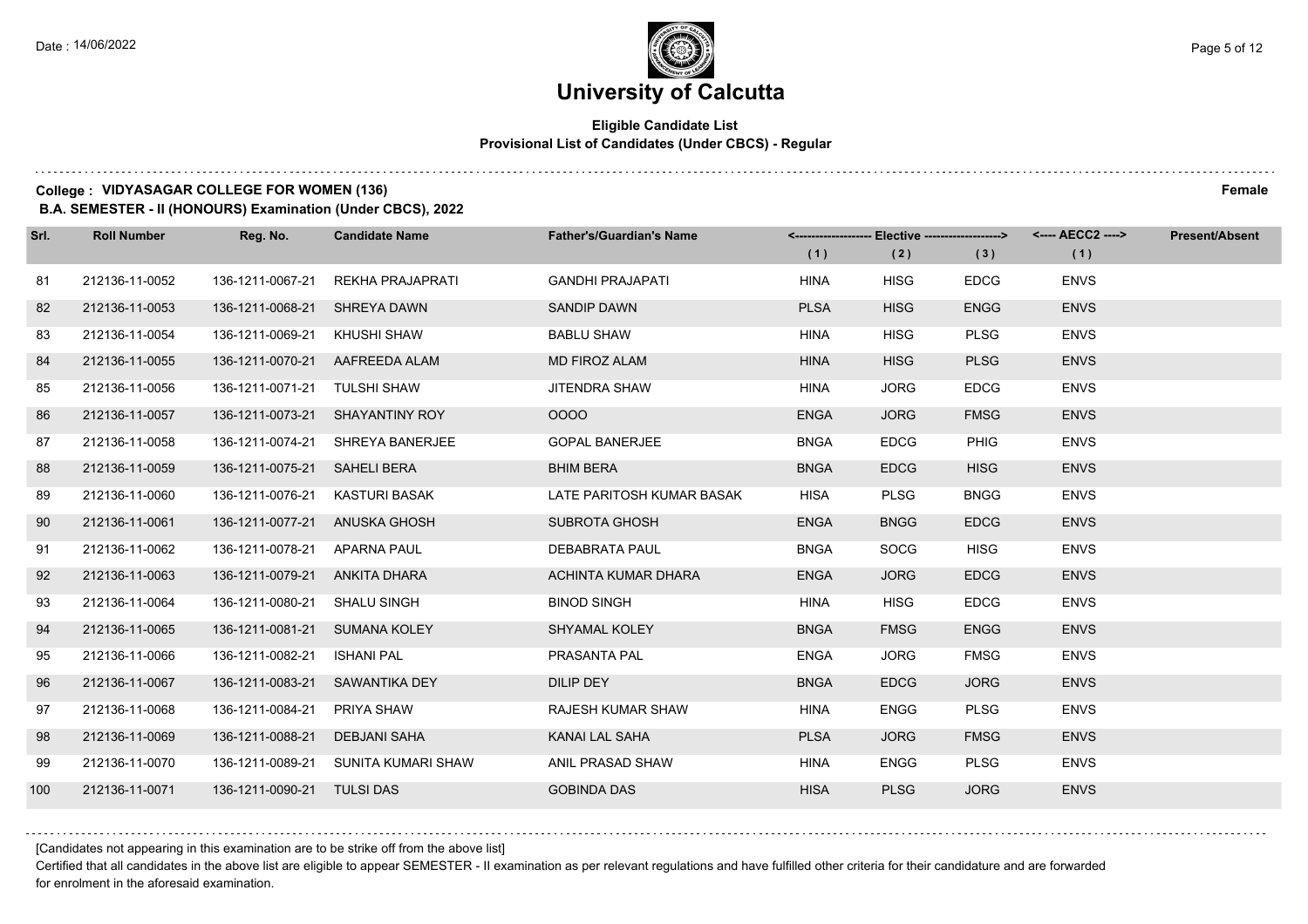## **Eligible Candidate List Provisional List of Candidates (Under CBCS) - Regular**

#### **College : VIDYASAGAR COLLEGE FOR WOMEN (136) Female**

**B.A. SEMESTER - II (HONOURS) Examination (Under CBCS), 2022**

| Srl. | <b>Roll Number</b> | Reg. No.                      | <b>Candidate Name</b>                 | <b>Father's/Guardian's Name</b> | (1)         | <-------------------- Elective -------------------><br>(2) | (3)         | <---- AECC2 ----><br>(1) | <b>Present/Absent</b> |
|------|--------------------|-------------------------------|---------------------------------------|---------------------------------|-------------|------------------------------------------------------------|-------------|--------------------------|-----------------------|
| 101  | 212136-11-0072     | 136-1211-0091-21              | ANUSKA DAS                            | <b>ASHOK DAS</b>                | <b>BNGA</b> | SANG                                                       | <b>JORG</b> | <b>ENVS</b>              |                       |
| 102  | 212136-11-0073     | 136-1211-0093-21              | <b>MAMTA KUMARI SINGH</b>             | <b>MAHESH SINGH</b>             | <b>HINA</b> | <b>HISG</b>                                                | <b>EDCG</b> | <b>ENVS</b>              |                       |
| 103  | 212136-11-0074     |                               | 136-1211-0094-21 SHREYA ROY CHOWDHURY | SOMNATH ROY CHOWDHURY           | PHIA        | <b>EDCG</b>                                                | <b>ENGG</b> | <b>ENVS</b>              |                       |
| 104  | 212136-11-0075     | 136-1211-0095-21              | DEEPSHIKHA ROY                        | SANJIB ROY                      | <b>ENGA</b> | <b>HISG</b>                                                | <b>EDCG</b> | <b>ENVS</b>              |                       |
| 105  | 212136-11-0076     | 136-1211-0097-21              | MONA SHAW                             | <b>RAJESH KUMAR SHAW</b>        | <b>HINA</b> | <b>ENGG</b>                                                | <b>PLSG</b> | <b>ENVS</b>              |                       |
| 106  | 212136-11-0077     | 136-1211-0098-21              | ANISHA AGARWAL                        | <b>MANOJ AGARWAL</b>            | <b>ENGA</b> | <b>JORG</b>                                                | <b>SOCG</b> | <b>ENVS</b>              |                       |
| 107  | 212136-11-0078     | 136-1211-0099-21              | KHUSHBU SINGH                         | <b>RAJESH SINGH</b>             | HINA        | <b>ENGG</b>                                                | <b>EDCG</b> | <b>ENVS</b>              |                       |
| 108  | 212136-11-0079     | 136-1211-0100-21 NAINA YADAV  |                                       | <b>GANESH YADAV</b>             | <b>HINA</b> | <b>HISG</b>                                                | <b>EDCG</b> | <b>ENVS</b>              |                       |
| 109  | 212136-11-0080     | 136-1211-0101-21              | NAMRATA ROY                           | PARITOSH ROY                    | HISA        | <b>PLSG</b>                                                | <b>BNGG</b> | <b>ENVS</b>              |                       |
| 110  | 212136-11-0081     | 136-1211-0102-21 SNEHA DAS    |                                       | SUBHRANGSHU DAS                 | <b>ENGA</b> | <b>BNGG</b>                                                | <b>PLSG</b> | <b>ENVS</b>              |                       |
| 111  | 212136-11-0082     | 136-1211-0103-21 SNEHA TIWARI |                                       | SANTOSH TIWARI                  | HISA        | <b>EDCG</b>                                                | <b>ENGG</b> | <b>ENVS</b>              |                       |
| 112  | 212136-11-0083     | 136-1211-0104-21              | <b>HETU BARMAN</b>                    | ANIL CHANDRA BARMAN             | <b>BNGA</b> | <b>PLSG</b>                                                | <b>JORG</b> | <b>ENVS</b>              |                       |
| 113  | 212136-11-0084     | 136-1211-0105-21              | PRIYANKA DUTTA MAJUMDAR               | DIPAK DUTTA MAJUMDAR            | <b>PLSA</b> | <b>JORG</b>                                                | <b>BNGG</b> | <b>ENVS</b>              |                       |
| 114  | 212136-11-0085     | 136-1211-0107-21              | <b>ESHITA DEY</b>                     | <b>SUJIT DEY</b>                | <b>PLSA</b> | <b>JORG</b>                                                | <b>ENGG</b> | <b>ENVS</b>              |                       |
| 115  | 212136-11-0086     | 136-1211-0108-21              | KOUSHIKI MONDAL                       | <b>SAMIR KR MONDAL</b>          | <b>BNGA</b> | <b>EDCG</b>                                                | <b>ENGG</b> | <b>ENVS</b>              |                       |
| 116  | 212136-11-0087     |                               | 136-1211-0109-21 SHILPI KUMARI YADAV  | <b>BIRENDRA YADAV</b>           | <b>HINA</b> | <b>JORG</b>                                                | <b>EDCG</b> | <b>ENVS</b>              |                       |
| 117  | 212136-11-0088     | 136-1211-0110-21              | SRIMOYA OJHA                          | <b>MUKTIKANTA OJHA</b>          | <b>PLSA</b> | <b>HISG</b>                                                | <b>ENGG</b> | <b>ENVS</b>              |                       |
| 118  | 212136-11-0089     | 136-1211-0111-21              | KAMALIKA GIRI                         | <b>BISWANATH GIRI</b>           | <b>BNGA</b> | <b>PLSG</b>                                                | <b>HISG</b> | <b>ENVS</b>              |                       |
| 119  | 212136-11-0090     | 136-1211-0112-21              | SANGITA KUMARI                        | <b>JITENDRA SINGH</b>           | <b>HINA</b> | <b>PHIG</b>                                                | <b>PLSG</b> | <b>ENVS</b>              |                       |
| 120  | 212136-11-0091     | 136-1211-0113-21 AYESHA ARIF  |                                       | <b>MD ARIF</b>                  | <b>ENGA</b> | <b>HING</b>                                                | <b>PLSG</b> | <b>ENVS</b>              |                       |

[Candidates not appearing in this examination are to be strike off from the above list]

Certified that all candidates in the above list are eligible to appear SEMESTER - II examination as per relevant regulations and have fulfilled other criteria for their candidature and are forwarded for enrolment in the aforesaid examination.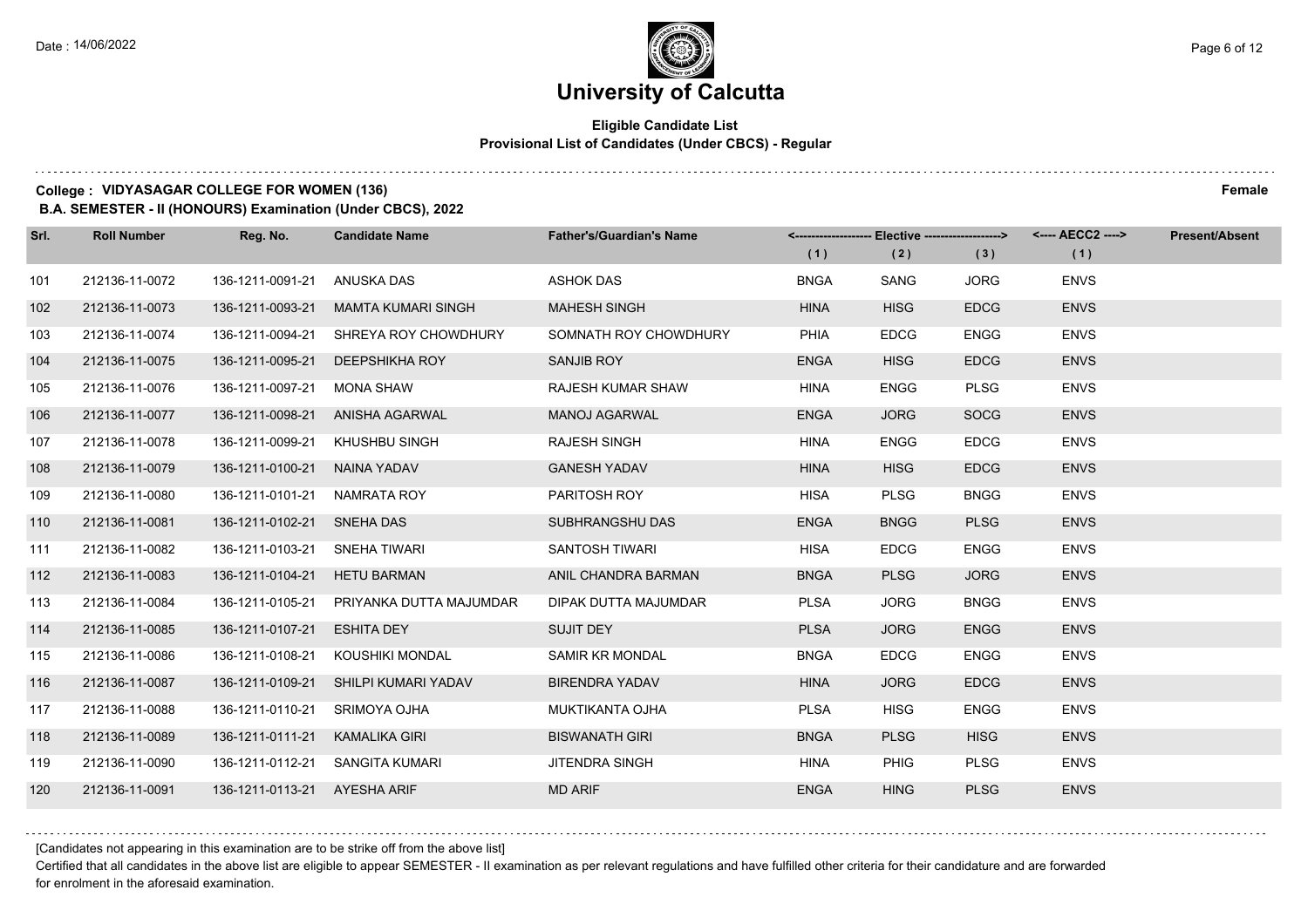## **Eligible Candidate List Provisional List of Candidates (Under CBCS) - Regular**

#### **College : VIDYASAGAR COLLEGE FOR WOMEN (136) Female**

**B.A. SEMESTER - II (HONOURS) Examination (Under CBCS), 2022**

| Srl. | <b>Roll Number</b> | Reg. No.                       | <b>Candidate Name</b>               | <b>Father's/Guardian's Name</b> | (1)         | <------------------- Elective ------------------><br>(2) | (3)         | (1)         | <b>Present/Absent</b> |
|------|--------------------|--------------------------------|-------------------------------------|---------------------------------|-------------|----------------------------------------------------------|-------------|-------------|-----------------------|
| 121  | 212136-11-0092     | 136-1211-0114-21               | NEHA RAI                            | <b>INDRA RAI</b>                | <b>HINA</b> | <b>ENGG</b>                                              | <b>EDCG</b> | <b>ENVS</b> |                       |
| 122  | 212136-11-0093     | 136-1211-0115-21 SANA AFREEN   |                                     | <b>MD SHAKIL</b>                | <b>HISA</b> | <b>PLSG</b>                                              | <b>ECOG</b> | <b>ENVS</b> |                       |
| 123  | 212136-11-0094     | 136-1211-0116-21 KOUSIKHI SAHA |                                     | <b>KARTICK SAHA</b>             | <b>HISA</b> | <b>PLSG</b>                                              | <b>BNGG</b> | <b>ENVS</b> |                       |
| 124  | 212136-11-0095     |                                | 136-1211-0117-21 ISHA CHATTERJEE    | <b>CHANDAN SAMAJDER</b>         | <b>ENGA</b> | <b>JORG</b>                                              | <b>SOCG</b> | <b>ENVS</b> |                       |
| 125  | 212136-11-0096     | 136-1211-0118-21               | SWAGATIKA MOHANTY                   | <b>GOURANGA MOHANTY</b>         | <b>HISA</b> | <b>EDCG</b>                                              | <b>BNGG</b> | <b>ENVS</b> |                       |
| 126  | 212136-11-0097     | 136-1211-0119-21 SHREYA DEY    |                                     | CHANCHAL KUMAR DEY              | <b>BNGA</b> | <b>EDCG</b>                                              | <b>HISG</b> | <b>ENVS</b> |                       |
| 127  | 212136-11-0098     | 136-1211-0120-21               | NAYANIKA DAS                        | SANJOY DAS                      | <b>BNGA</b> | <b>EDCG</b>                                              | <b>HISG</b> | <b>ENVS</b> |                       |
| 128  | 212136-11-0099     |                                | 136-1211-0123-21 SUDHA KUMARI SINGH | <b>DILIP SINGH</b>              | <b>HINA</b> | <b>ENGG</b>                                              | <b>PLSG</b> | <b>ENVS</b> |                       |
| 129  | 212136-11-0100     | 136-1211-0125-21               | PRIYA KUMARI SINGH                  | <b>GAUTAM SINGH</b>             | <b>PLSA</b> | <b>HISG</b>                                              | <b>HING</b> | <b>ENVS</b> |                       |
| 130  | 212136-11-0101     | 136-1211-0128-21               | PRIYANKA CHOUDHARY                  | SHIV SHANKAR CHOUDHARY          | <b>HINA</b> | <b>ENGG</b>                                              | <b>PLSG</b> | <b>ENVS</b> |                       |
| 131  | 212136-11-0102     | 136-1211-0129-21               | ASHMITA SAHA                        | BRAJA GOPAL SAHA                | <b>ENGA</b> | <b>HISG</b>                                              | SOCG        | <b>ENVS</b> |                       |
| 132  | 212136-11-0103     |                                | 136-1211-0130-21 SANDHYA YADAV      | SHAMBHU NATH YADAV              | <b>HINA</b> | <b>HISG</b>                                              | <b>EDCG</b> | <b>ENVS</b> |                       |
| 133  | 212136-11-0104     | 136-1211-0132-21               | <b>MOUMITA PARUI</b>                | SHYAMAL CHANDRA PARUI           | <b>HISA</b> | <b>PLSG</b>                                              | <b>ENGG</b> | <b>ENVS</b> |                       |
| 134  | 212136-11-0105     | 136-1211-0134-21               | DEBAPRIYA GHOSH                     | UTPAL GHOSH                     | <b>ENGA</b> | <b>JORG</b>                                              | <b>PLSG</b> | <b>ENVS</b> |                       |
| 135  | 212136-11-0106     | 136-1211-0135-21               | NISHA KUMARI SHAW                   | <b>BINOD KUMAR SHAW</b>         | <b>HINA</b> | <b>ENGG</b>                                              | <b>PLSG</b> | <b>ENVS</b> |                       |
| 136  | 212136-11-0107     | 136-1211-0136-21 SEFALI MURMU  |                                     | SOVARAM MURMU                   | <b>HISA</b> | <b>EDCG</b>                                              | <b>BNGG</b> | <b>ENVS</b> |                       |
| 137  | 212136-11-0108     | 136-1211-0137-21               | PRITHA SEN                          | <b>PRABIR SEN</b>               | <b>BNGA</b> | <b>EDCG</b>                                              | <b>HISG</b> | <b>ENVS</b> |                       |
| 138  | 212136-11-0109     |                                | 136-1211-0138-21 APARNA ADHIKARI    | <b>SUMON ADHIKARI</b>           | <b>HISA</b> | <b>PLSG</b>                                              | <b>BNGG</b> | <b>ENVS</b> |                       |
| 139  | 212136-11-0110     | 136-1211-0140-21               | KHUSHBU SHAW                        | <b>BASANT KUMAR SHAW</b>        | <b>HISA</b> | <b>EDCG</b>                                              | <b>HING</b> | <b>ENVS</b> |                       |
| 140  | 212136-11-0111     | 136-1211-0141-21 SAKSHI SINGH  |                                     | <b>RAMEN SIINGH</b>             | <b>HINA</b> | <b>HISG</b>                                              | <b>EDCG</b> | <b>ENVS</b> |                       |

[Candidates not appearing in this examination are to be strike off from the above list]

Certified that all candidates in the above list are eligible to appear SEMESTER - II examination as per relevant regulations and have fulfilled other criteria for their candidature and are forwarded for enrolment in the aforesaid examination.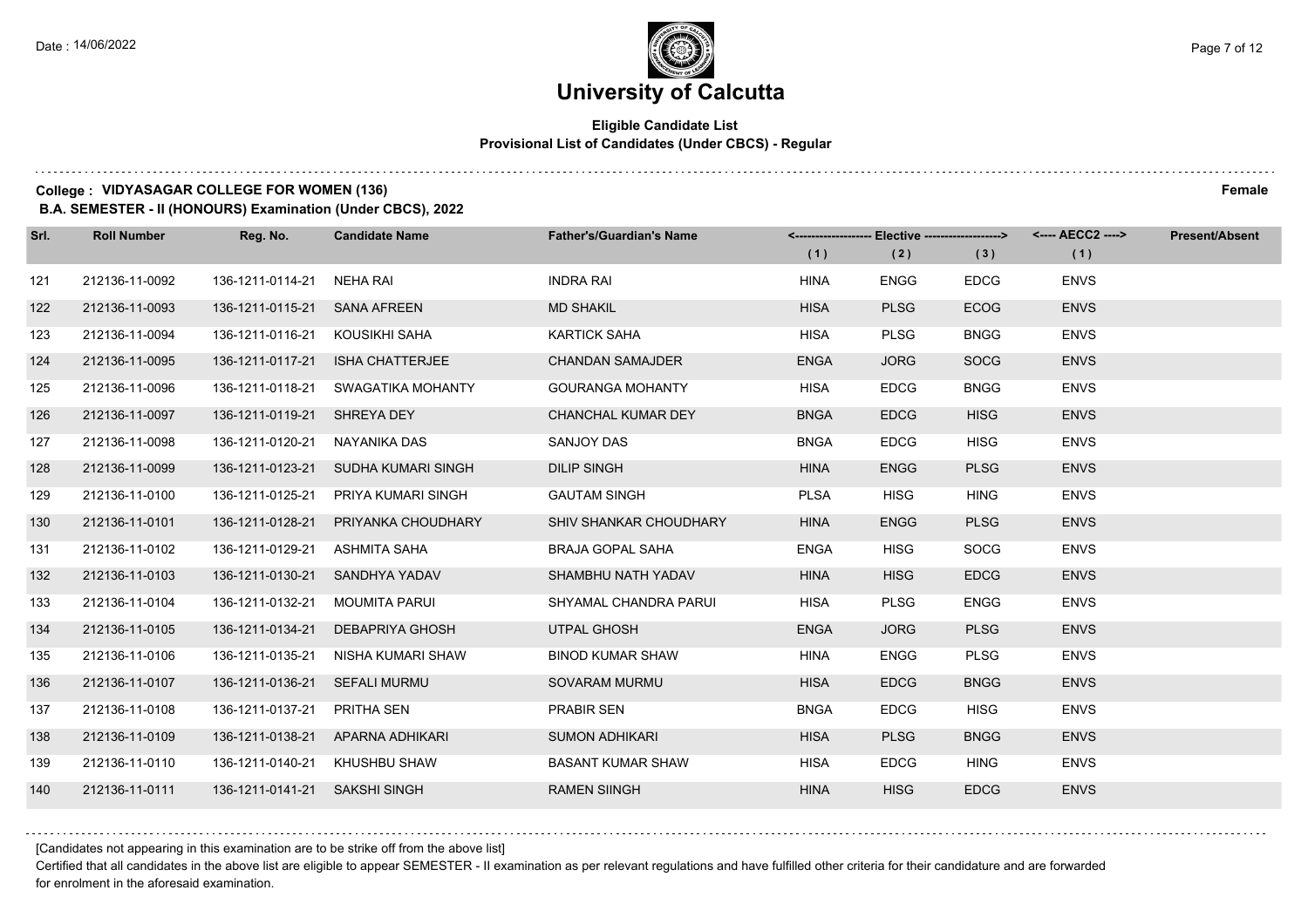## **Eligible Candidate List Provisional List of Candidates (Under CBCS) - Regular**

#### **College : VIDYASAGAR COLLEGE FOR WOMEN (136) Female**

**B.A. SEMESTER - II (HONOURS) Examination (Under CBCS), 2022**

| Srl. | <b>Roll Number</b> | Reg. No.                        | <b>Candidate Name</b>                | <b>Father's/Guardian's Name</b> |             | <-------------------- Elective -------------------> |             |             | <b>Present/Absent</b> |
|------|--------------------|---------------------------------|--------------------------------------|---------------------------------|-------------|-----------------------------------------------------|-------------|-------------|-----------------------|
|      |                    |                                 |                                      |                                 | (1)         | (2)                                                 | (3)         | (1)         |                       |
| 141  | 212136-11-0112     | 136-1211-0142-21                | <b>JYOTI SINGH</b>                   | <b>GUPTESHWAR PRASAD SINGH</b>  | <b>HISA</b> | <b>EDCG</b>                                         | <b>HING</b> | <b>ENVS</b> |                       |
| 142  | 212136-11-0113     |                                 | 136-1211-0145-21 PINKI KUMARI SHARMA | <b>RAM BILASH SHARMA</b>        | <b>HINA</b> | <b>HISG</b>                                         | <b>EDCG</b> | <b>ENVS</b> |                       |
| 143  | 212136-11-0114     | 136-1211-0146-21 SARGAM SAHA    |                                      | DIPAK SAHA                      | <b>ENGA</b> | <b>HISG</b>                                         | <b>SOCG</b> | <b>ENVS</b> |                       |
| 144  | 212136-11-0115     | 136-1211-0148-21 MRITTIKA DAS   |                                      | <b>MRIGANKA DAS</b>             | <b>BNGA</b> | <b>EDCG</b>                                         | <b>ENGG</b> | <b>ENVS</b> |                       |
| 145  | 212136-11-0116     |                                 | 136-1211-0150-21 SARJIKA GANGULY     | SATYABRATA GANGULY              | <b>ENGA</b> | <b>JORG</b>                                         | <b>SOCG</b> | <b>ENVS</b> |                       |
| 146  | 212136-11-0117     | 136-1211-0152-21 SRIJITA BISWAS |                                      | <b>SUBIR BISWAS</b>             | <b>ENGA</b> | <b>JORG</b>                                         | <b>EDCG</b> | <b>ENVS</b> |                       |
| 147  | 212136-11-0118     | 136-1211-0153-21 NIKITA SHAW    |                                      | <b>RAMESH SHAW</b>              | <b>HINA</b> | <b>ENGG</b>                                         | <b>PLSG</b> | <b>ENVS</b> |                       |
| 148  | 212136-11-0119     | 136-1211-0154-21 ANINDITA SAU   |                                      | <b>SRIDHAR SAU</b>              | <b>PHIA</b> | <b>SOCG</b>                                         | <b>BNGG</b> | <b>ENVS</b> |                       |
| 149  | 212136-11-0120     | 136-1211-0155-21 SOUMILI LAHA   |                                      | <b>SUMAN LAHA</b>               | <b>BNGA</b> | <b>PLSG</b>                                         | <b>ENGG</b> | <b>ENVS</b> |                       |
| 150  | 212136-11-0121     | 136-1211-0157-21 NEHA GOND      |                                      | ARVIND GOND                     | <b>PLSA</b> | <b>HISG</b>                                         | <b>ECOG</b> | <b>ENVS</b> |                       |
| 151  | 212136-11-0122     | 136-1211-0158-21 SARBANI KHAN   |                                      | SUBHASH KHAN                    | <b>BNGA</b> | <b>EDCG</b>                                         | <b>HISG</b> | <b>ENVS</b> |                       |
| 152  | 212136-11-0123     |                                 | 136-1211-0163-21 PROMI MAJUMDER      | RANJIT KUMAR MAJUMDER           | <b>PLSA</b> | <b>HISG</b>                                         | <b>ECOG</b> | <b>ENVS</b> |                       |
| 153  | 212136-11-0124     | 136-1211-0164-21 SHALU SINGH    |                                      | DHARMENDRA SINGH                | <b>HINA</b> | ENGG                                                | <b>SOCG</b> | <b>ENVS</b> |                       |
| 154  | 212136-11-0125     |                                 | 136-1211-0165-21 PRANOBI GHOSH       | PAPAI GHOSH                     | <b>HISA</b> | <b>PLSG</b>                                         | <b>BNGG</b> | <b>ENVS</b> |                       |
| 155  | 212136-11-0126     | 136-1211-0167-21 SULAGNA ROY    |                                      | <b>SUMIT ROY</b>                | <b>ENGA</b> | <b>BNGG</b>                                         | <b>SOCG</b> | <b>ENVS</b> |                       |
| 156  | 212136-11-0127     |                                 | 136-1211-0168-21 USASHI ACHARYA      | <b>BISWAJIT ACHARYA</b>         | <b>ENGA</b> | <b>PHIG</b>                                         | <b>SOCG</b> | <b>ENVS</b> |                       |
| 157  | 212136-11-0128     | 136-1211-0169-21 ANJALI SHAW    |                                      | MANOJ                           | <b>BNGA</b> | <b>FMSG</b>                                         | <b>JORG</b> | <b>ENVS</b> |                       |
| 158  | 212136-11-0129     |                                 | 136-1211-0170-21 RITUSHI SARKAR      | <b>SWAPAN SARKAR</b>            | <b>PHIA</b> | <b>SOCG</b>                                         | <b>BNGG</b> | <b>ENVS</b> |                       |
| 159  | 212136-11-0130     | 136-1211-0171-21 BIDISHA MITRA  |                                      | <b>GOPAL MITRA</b>              | HISA        | <b>SOCG</b>                                         | <b>ENGG</b> | <b>ENVS</b> |                       |
| 160  | 212136-11-0131     |                                 | 136-1211-0172-21 ARPITA PRAMANICK    | <b>SANKAR PRAMANICK</b>         | <b>ENGA</b> | <b>PHIG</b>                                         | <b>EDCG</b> | <b>ENVS</b> |                       |

[Candidates not appearing in this examination are to be strike off from the above list]

Certified that all candidates in the above list are eligible to appear SEMESTER - II examination as per relevant regulations and have fulfilled other criteria for their candidature and are forwarded for enrolment in the aforesaid examination.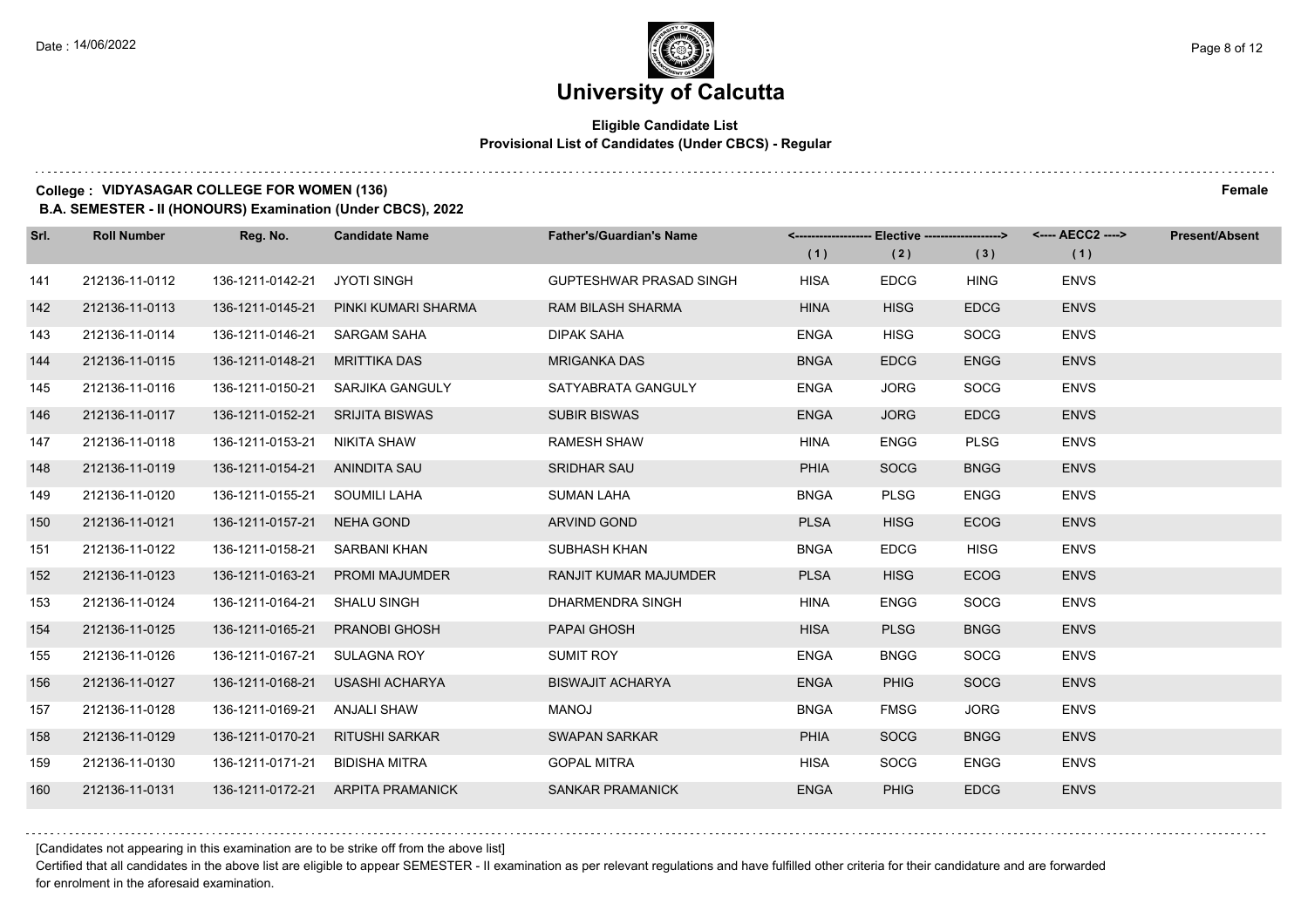## **Eligible Candidate List Provisional List of Candidates (Under CBCS) - Regular**

#### **College : VIDYASAGAR COLLEGE FOR WOMEN (136) Female**

**B.A. SEMESTER - II (HONOURS) Examination (Under CBCS), 2022**

| Srl. | <b>Roll Number</b> | Reg. No.                      | <b>Candidate Name</b>                | <b>Father's/Guardian's Name</b> | (1)         | (2)         | (3)         | <------------------- Elective ------------------> <---- AECC2 ----><br>(1) | <b>Present/Absent</b> |
|------|--------------------|-------------------------------|--------------------------------------|---------------------------------|-------------|-------------|-------------|----------------------------------------------------------------------------|-----------------------|
| 161  | 212136-11-0132     | 136-1211-0173-21              | SABITA DAS                           | <b>MEGHLAL DAS</b>              | <b>PLSA</b> | <b>HISG</b> | <b>HING</b> | <b>ENVS</b>                                                                |                       |
| 162  | 212136-11-0133     | 136-1211-0174-21 SNEHA DALUI  |                                      | <b>SHYAMAL DALUI</b>            | <b>PLSA</b> | <b>JORG</b> | <b>BNGG</b> | <b>ENVS</b>                                                                |                       |
| 163  | 212136-11-0134     | 136-1211-0175-21 ADITI PAUL   |                                      | <b>BIMAL PAUL</b>               | <b>BNGA</b> | <b>SOCG</b> | <b>ENGG</b> | <b>ENVS</b>                                                                |                       |
| 164  | 212136-11-0135     | 136-1211-0176-21 MALA KUMARI  |                                      | <b>CHANDRAJIT RAM</b>           | <b>HISA</b> | <b>EDCG</b> | <b>HING</b> | <b>ENVS</b>                                                                |                       |
| 165  | 212136-11-0136     | 136-1211-0178-21 PRIYA KUNDU  |                                      | <b>SALIL KUNDU</b>              | <b>PLSA</b> | <b>PHIG</b> | <b>BNGG</b> | <b>ENVS</b>                                                                |                       |
| 166  | 212136-11-0137     |                               | 136-1211-0179-21 SHARMISTHA DASGUPTA | <b>BIJOY DASGUPTA</b>           | <b>BNGA</b> | <b>PLSG</b> | <b>HISG</b> | <b>ENVS</b>                                                                |                       |
| 167  | 212136-11-0138     | 136-1211-0181-21 SUNAINA SUR  |                                      | ANIRBAN SUR                     | <b>PLSA</b> | <b>HISG</b> | <b>ENGG</b> | <b>ENVS</b>                                                                |                       |
| 168  | 212136-11-0139     | 136-1211-0182-21 SANCHITA PAL |                                      | SATYARANJAN PAL                 | <b>PLSA</b> | <b>PHIG</b> | <b>BNGG</b> | <b>ENVS</b>                                                                |                       |
| 169  | 212136-11-0140     |                               | 136-1211-0184-21 SANDHYA VERMA       | <b>RAJESH VERMA</b>             | <b>PLSA</b> | <b>HISG</b> | <b>ENGG</b> | <b>ENVS</b>                                                                |                       |
| 170  | 212136-11-0141     |                               | 136-1211-0185-21 ANISHA BURMAN       | <b>SANDIP BURMAN</b>            | <b>PHIA</b> | <b>EDCG</b> | <b>ENGG</b> | <b>ENVS</b>                                                                |                       |
| 171  | 212136-11-0142     |                               | 136-1211-0187-21 SAMSUNNAHAR SULTANA | MIR KUDROTH ALI                 | <b>PLSA</b> | <b>HISG</b> | <b>ECOG</b> | <b>ENVS</b>                                                                |                       |
| 172  | 212136-11-0143     |                               | 136-1211-0188-21 KAUSHIKI KABIRAJ    | SANDIP KABIRAJ                  | <b>ENGA</b> | <b>JORG</b> | <b>PLSG</b> | <b>ENVS</b>                                                                |                       |
| 173  | 212136-11-0144     | 136-1211-0189-21              | SHIVANI SHAW                         | SHIV SHANKAR SHAW               | <b>ENGA</b> | <b>JORG</b> | <b>EDCG</b> | <b>ENVS</b>                                                                |                       |
| 174  | 212136-11-0145     | 136-1211-0190-21 SHRUTI PAUL  |                                      | <b>SUSANTA PAUL</b>             | <b>BNGA</b> | <b>PLSG</b> | <b>HISG</b> | <b>ENVS</b>                                                                |                       |
| 175  | 212136-11-0146     | 136-1211-0191-21 ANISHA MAITY |                                      | CHANCHAL KUMAR MAITY            | <b>ENGA</b> | <b>HISG</b> | <b>EDCG</b> | <b>ENVS</b>                                                                |                       |
| 176  | 212136-11-0147     | 136-1211-0192-21 SNEHA SAHA   |                                      | <b>SWAPAN SAHA</b>              | <b>ENGA</b> | <b>HISG</b> | <b>PLSG</b> | <b>ENVS</b>                                                                |                       |
| 177  | 212136-11-0148     | 136-1211-0193-21              | REETAMA GHOSH                        | <b>CHANDRA NATH GHOSH</b>       | <b>ENGA</b> | <b>HISG</b> | <b>SOCG</b> | <b>ENVS</b>                                                                |                       |
| 178  | 212136-11-0149     | 136-1211-0194-21 SUPARNA PAIK |                                      | <b>SHANTI PAIK</b>              | <b>BNGA</b> | <b>PLSG</b> | <b>HISG</b> | <b>ENVS</b>                                                                |                       |
| 179  | 212136-11-0150     |                               | 136-1211-0195-21 KANKANA PARAMANYA   | MRITYUNJAY PARAMANYA            | <b>ENGA</b> | <b>BNGG</b> | <b>PLSG</b> | <b>ENVS</b>                                                                |                       |
| 180  | 212136-11-0151     | 136-1211-0197-21 DIYA NANDI   |                                      | DHANANJOY NANDI                 | <b>BNGA</b> | <b>PLSG</b> | <b>HISG</b> | <b>ENVS</b>                                                                |                       |

[Candidates not appearing in this examination are to be strike off from the above list]

Certified that all candidates in the above list are eligible to appear SEMESTER - II examination as per relevant regulations and have fulfilled other criteria for their candidature and are forwarded for enrolment in the aforesaid examination.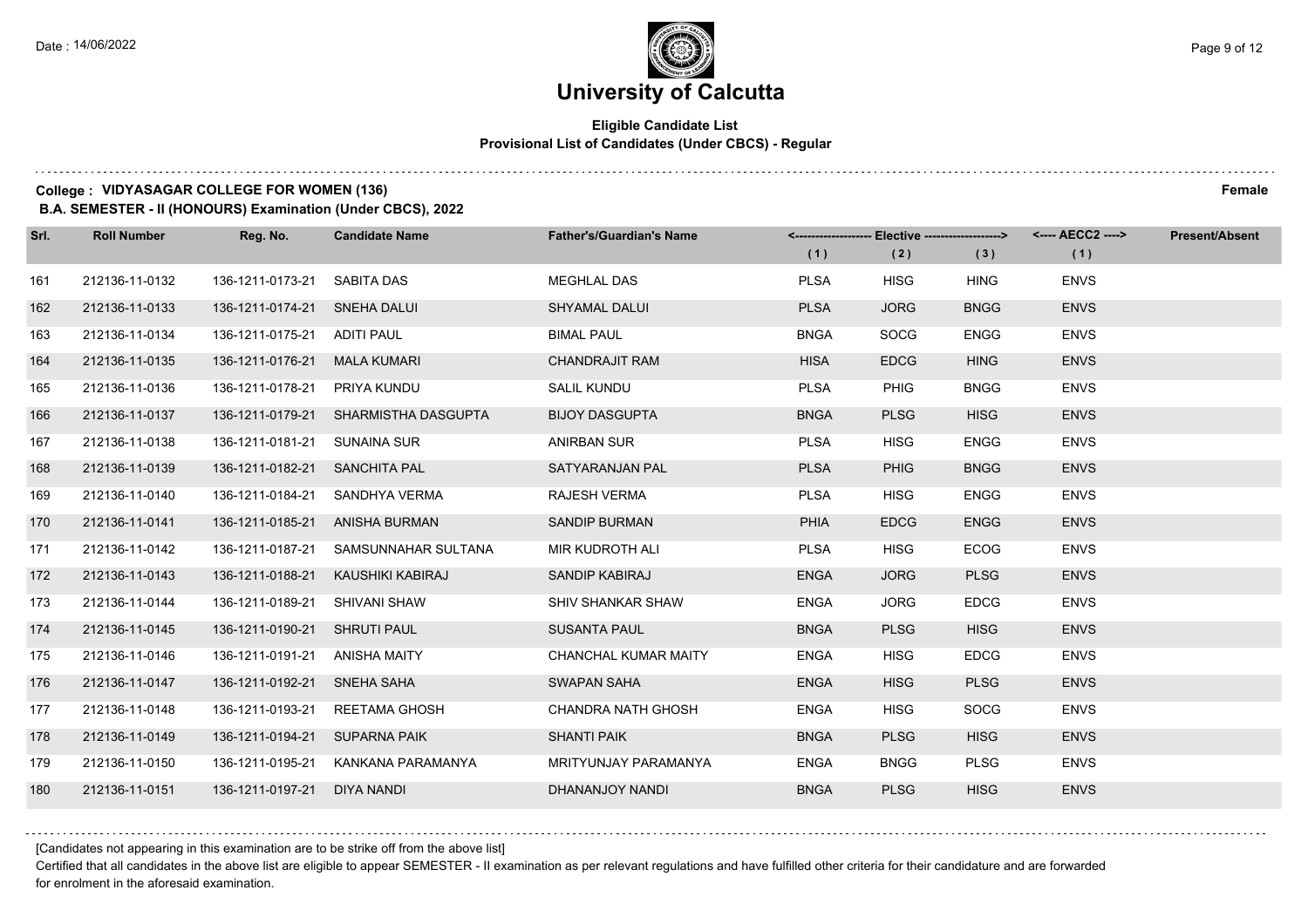## **Eligible Candidate List Provisional List of Candidates (Under CBCS) - Regular**

#### **College : VIDYASAGAR COLLEGE FOR WOMEN (136) Female**

**B.A. SEMESTER - II (HONOURS) Examination (Under CBCS), 2022**

| Srl. | <b>Roll Number</b> | Reg. No.                       | <b>Candidate Name</b>             | <b>Father's/Guardian's Name</b> | (1)         | <-------------------- Elective -------------------><br>(2) | (3)         | <---- AECC2 ----><br>(1) | Present/Absent |
|------|--------------------|--------------------------------|-----------------------------------|---------------------------------|-------------|------------------------------------------------------------|-------------|--------------------------|----------------|
| 181  | 212136-11-0152     | 136-1211-0198-21               | RAJMA GHOSH                       | PARTHADEB GHOSH                 | <b>ENGA</b> | <b>JORG</b>                                                | <b>EDCG</b> | <b>ENVS</b>              |                |
| 182  | 212136-11-0153     | 136-1211-0199-21               | <b>RIYA DEBNATH</b>               | <b>TAPAS DEBNATH</b>            | <b>PLSA</b> | <b>HISG</b>                                                | <b>BNGG</b> | <b>ENVS</b>              |                |
| 183  | 212136-11-0154     | 136-1212-0035-21 NEHA SHARMA   |                                   | LATE SANTOSH SHARMA             | <b>HINA</b> | <b>HISG</b>                                                | <b>PLSG</b> | <b>ENVS</b>              |                |
| 184  | 212136-11-0155     | 136-1212-0047-21               | DEBOLINA RAY                      | <b>DEBASIS RAY</b>              | <b>ENGA</b> | <b>PHIG</b>                                                | <b>EDCG</b> | <b>ENVS</b>              |                |
| 185  | 212136-11-0156     | 136-1212-0052-21               | JAYASRI HALDAR                    | <b>MADHU HALDAR</b>             | <b>BNGA</b> | <b>EDCG</b>                                                | <b>HISG</b> | <b>ENVS</b>              |                |
| 186  | 212136-11-0157     | 136-1212-0053-21               | <b>SNEHA SARKAR</b>               | <b>MILAN SARKAR</b>             | <b>HISA</b> | <b>PLSG</b>                                                | <b>JORG</b> | <b>ENVS</b>              |                |
| 187  | 212136-11-0158     | 136-1212-0058-21               | SANCHAITA KUTHARI                 | LT. SANJAY KUTHARI              | <b>HISA</b> | <b>EDCG</b>                                                | <b>BNGG</b> | <b>ENVS</b>              |                |
| 188  | 212136-11-0159     |                                | 136-1212-0063-21 ANKITA KIRTANIYA | <b>BIJOY KIRTANIYA</b>          | <b>PHIA</b> | <b>PLSG</b>                                                | <b>BNGG</b> | <b>ENVS</b>              |                |
| 189  | 212136-11-0160     | 136-1212-0072-21 NISHA DAS     |                                   | <b>RUPESH DAS</b>               | <b>HINA</b> | <b>HISG</b>                                                | <b>PLSG</b> | <b>ENVS</b>              |                |
| 190  | 212136-11-0161     | 136-1212-0085-21 ITI BISWAS    |                                   | <b>SATYA BISWAS</b>             | <b>HISA</b> | <b>PLSG</b>                                                | <b>BNGG</b> | <b>ENVS</b>              |                |
| 191  | 212136-11-0162     | 136-1212-0092-21 ARPITA MANDAL |                                   | <b>GOPAL CHANDRA MANDAL</b>     | <b>ENGA</b> | <b>HISG</b>                                                | <b>SOCG</b> | <b>ENVS</b>              |                |
| 192  | 212136-11-0163     |                                | 136-1212-0096-21 PRATHANA KUMARI  | <b>DINESH PRASAD</b>            | <b>HINA</b> | <b>ENGG</b>                                                | <b>EDCG</b> | <b>ENVS</b>              |                |
| 193  | 212136-11-0164     | 136-1212-0106-21 SIMA DAS      |                                   | RAM KHELABAN DAS                | <b>ENGA</b> | <b>HING</b>                                                | <b>PLSG</b> | <b>ENVS</b>              |                |
| 194  | 212136-11-0165     |                                | 136-1212-0124-21 PRIYANKA RAJAK   | <b>CHOTTU RAJAK</b>             | <b>ENGA</b> | <b>HISG</b>                                                | <b>EDCG</b> | <b>ENVS</b>              |                |
| 195  | 212136-11-0166     | 136-1212-0126-21 KUSUM RAM     |                                   | <b>BISHNU KUMAR RAM</b>         | <b>HINA</b> | <b>ENGG</b>                                                | <b>EDCG</b> | <b>ENVS</b>              |                |
| 196  | 212136-11-0167     | 136-1212-0131-21               | PRIYAL KUMARI DAS                 | PANCHAM DAS                     | <b>HINA</b> | <b>JORG</b>                                                | <b>PLSG</b> | <b>ENVS</b>              |                |
| 197  | 212136-11-0168     | 136-1212-0143-21               | <b>MANDIRA DAS</b>                | <b>MILAN DAS</b>                | <b>ENGA</b> | <b>JORG</b>                                                | <b>EDCG</b> | <b>ENVS</b>              |                |
| 198  | 212136-11-0169     | 136-1212-0144-21               | PAMELA SANTRA                     | <b>GOBINDA CHANDRA SANTRA</b>   | <b>ENGA</b> | <b>JORG</b>                                                | <b>EDCG</b> | <b>ENVS</b>              |                |
| 199  | 212136-11-0170     |                                | 136-1212-0147-21 SUMAN RAVI DAS   | MAHENDRA RAVI DAS               | <b>HINA</b> | <b>ENGG</b>                                                | <b>EDCG</b> | <b>ENVS</b>              |                |
| 200  | 212136-11-0171     |                                | 136-1212-0156-21 KALPANA MONDAL   | <b>BIKASH MONDAL</b>            | <b>PLSA</b> | <b>HISG</b>                                                | <b>BNGG</b> | <b>ENVS</b>              |                |

[Candidates not appearing in this examination are to be strike off from the above list]

Certified that all candidates in the above list are eligible to appear SEMESTER - II examination as per relevant regulations and have fulfilled other criteria for their candidature and are forwarded for enrolment in the aforesaid examination.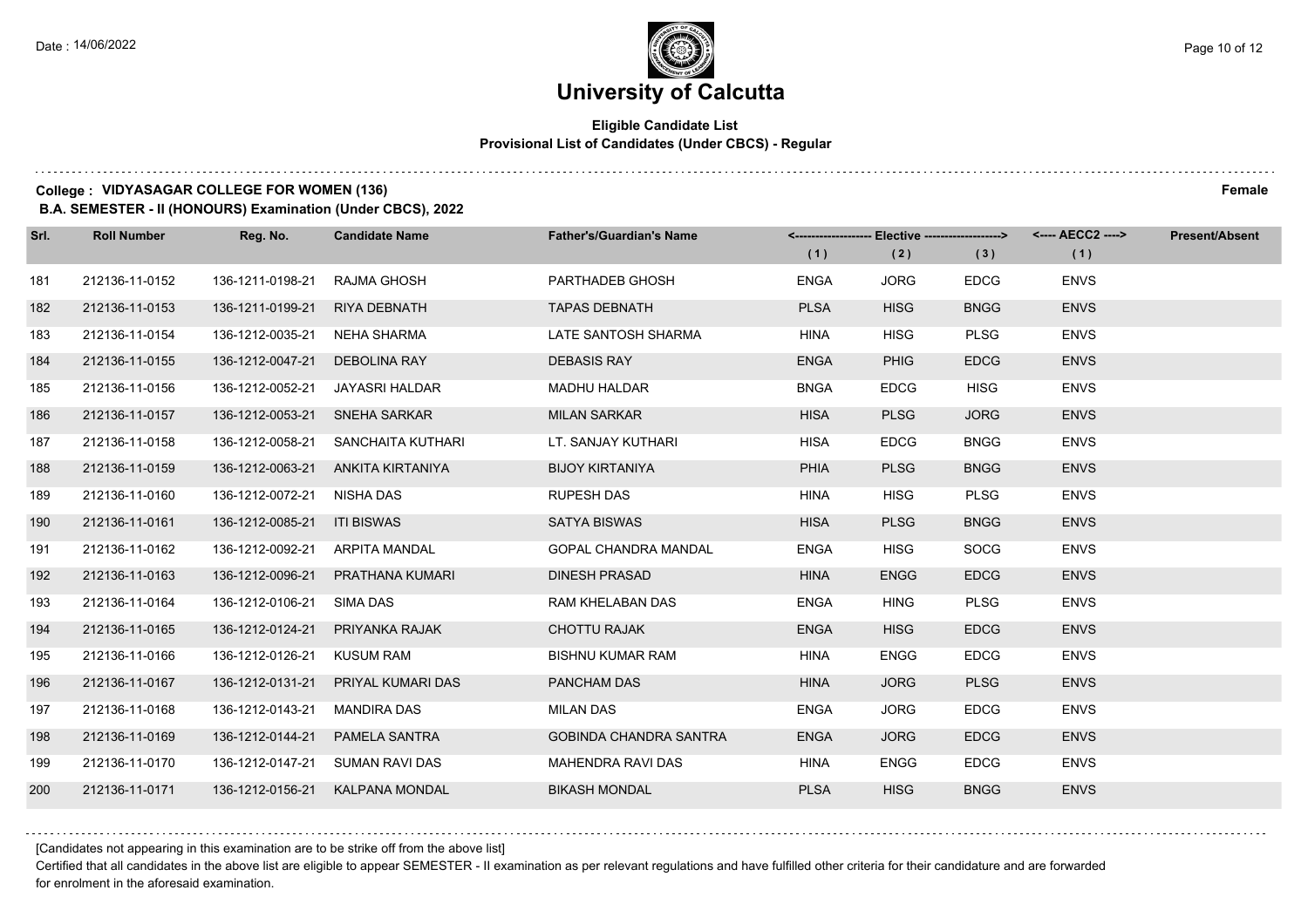## **Eligible Candidate List Provisional List of Candidates (Under CBCS) - Regular**

#### **College : VIDYASAGAR COLLEGE FOR WOMEN (136) Female**

**B.A. SEMESTER - II (HONOURS) Examination (Under CBCS), 2022**

| Srl. | <b>Roll Number</b> | Reg. No.                      | <b>Candidate Name</b>           | <b>Father's/Guardian's Name</b> |             | <-------------------- Elective -------------------> |             | <---- AECC2 ----> | <b>Present/Absent</b> |
|------|--------------------|-------------------------------|---------------------------------|---------------------------------|-------------|-----------------------------------------------------|-------------|-------------------|-----------------------|
|      |                    |                               |                                 |                                 | (1)         | (2)                                                 | (3)         | (1)               |                       |
| 201  | 212136-11-0172     | 136-1212-0159-21              | <b>RINKI MANDAL</b>             | <b>RATAN MANDAL</b>             | <b>ENGA</b> | <b>HISG</b>                                         | <b>PLSG</b> | <b>ENVS</b>       |                       |
| 202  | 212136-11-0173     | 136-1212-0160-21              | AAKANSHA CHOWDHURY              | <b>BIMLESH CHOWDHURY</b>        | <b>ENGA</b> | <b>HING</b>                                         | <b>PLSG</b> | <b>ENVS</b>       |                       |
| 203  | 212136-11-0174     | 136-1212-0162-21              | MEGHA KARAN                     | SANJIB KARAN                    | <b>ENGA</b> | <b>PHIG</b>                                         | <b>EDCG</b> | <b>ENVS</b>       |                       |
| 204  | 212136-11-0175     | 136-1212-0166-21 TAPATI DHALI |                                 | ARJUN DHALI                     | <b>HISA</b> | <b>PLSG</b>                                         | <b>BNGG</b> | <b>ENVS</b>       |                       |
| 205  | 212136-11-0176     | 136-1212-0177-21              | RAKHI BISWAS                    | <b>AJIT BISWAS</b>              | <b>ENGA</b> | <b>BNGG</b>                                         | <b>SOCG</b> | <b>ENVS</b>       |                       |
| 206  | 212136-11-0177     | 136-1212-0196-21              | SNEHA MAJUMDAR                  | <b>AMIT MAJUMDAR</b>            | <b>ENGA</b> | <b>BNGG</b>                                         | <b>EDCG</b> | <b>ENVS</b>       |                       |
| 207  | 212136-11-0178     | 136-1213-0059-21              | AADITY SHAW GOND                | SANJIT KUMAR SHAW               | <b>ENGA</b> | <b>PHIG</b>                                         | <b>EDCG</b> | <b>ENVS</b>       |                       |
| 208  | 212136-11-0179     | 136-1213-0065-21              | <b>RIYA MARDI</b>               | <b>RAM MARDI</b>                | <b>HISA</b> | <b>PLSG</b>                                         | <b>BNGG</b> | <b>ENVS</b>       |                       |
| 209  | 212136-11-0180     | 136-1213-0149-21              | ANUSILA SINGH                   | SANKAR PRASAD SINGH             | <b>BNGA</b> | <b>EDCG</b>                                         | <b>HISG</b> | <b>ENVS</b>       |                       |
| 210  | 212136-11-0181     | 136-1213-0151-21              | SUMANA MURMU                    | CHITTARANJAN MURMU              | <b>ENGA</b> | <b>PHIG</b>                                         | <b>SOCG</b> | <b>ENVS</b>       |                       |
| 211  | 212136-11-0182     |                               | 136-1214-0003-21 PAROMITA GARAI | LATE DEBASHISH GARAI            | HISA        | <b>SOCG</b>                                         | <b>JORG</b> | <b>ENVS</b>       |                       |
| 212  | 212136-11-0183     | 136-1214-0008-21 TIASA NATH   |                                 | <b>TAPAS KUMAR NATH</b>         | <b>PHIA</b> | <b>SOCG</b>                                         | <b>BNGG</b> | <b>ENVS</b>       |                       |
| 213  | 212136-11-0184     | 136-1214-0029-21              | ANKITA GHOSH                    | <b>KESHOB GHOSH</b>             | <b>ENGA</b> | <b>JORG</b>                                         | <b>PLSG</b> | <b>ENVS</b>       |                       |
| 214  | 212136-11-0185     | 136-1214-0040-21              | JAYITA SADHUKHAN                | ARIJIT SADHUKHAN                | <b>GEOA</b> | <b>BNGG</b>                                         | <b>SOCG</b> | <b>ENVS</b>       |                       |
| 215  | 212136-11-0186     | 136-1214-0041-21              | BIPASA MAHATO                   | <b>BIKASH MAHATO</b>            | <b>ENGA</b> | <b>HISG</b>                                         | <b>EDCG</b> | <b>ENVS</b>       |                       |
| 216  | 212136-11-0187     |                               | 136-1214-0055-21 KHUSHBU YADAV  | <b>BAHADUR YADAV</b>            | <b>PLSA</b> | <b>HISG</b>                                         | <b>HING</b> | <b>ENVS</b>       |                       |
| 217  | 212136-11-0188     | 136-1214-0057-21              | TUHINA SUR                      | NARAYAN SUR                     | <b>PLSA</b> | <b>HISG</b>                                         | <b>BNGG</b> | <b>ENVS</b>       |                       |
| 218  | 212136-11-0189     | 136-1214-0086-21              | <b>PROKRITI PAUL</b>            | <b>SWAPAN PAUL</b>              | <b>HISA</b> | <b>PLSG</b>                                         | <b>BNGG</b> | <b>ENVS</b>       |                       |
| 219  | 212136-11-0190     | 136-1214-0087-21 MOON SHIL    |                                 | SUKESH SHIL                     | <b>ENGA</b> | <b>JORG</b>                                         | <b>EDCG</b> | <b>ENVS</b>       |                       |
| 220  | 212136-11-0191     |                               | 136-1214-0121-21 SANGITA MANNA  | <b>SAMIR MANNA</b>              | <b>ENGA</b> | <b>HISG</b>                                         | <b>EDCG</b> | <b>ENVS</b>       |                       |

[Candidates not appearing in this examination are to be strike off from the above list]

Certified that all candidates in the above list are eligible to appear SEMESTER - II examination as per relevant regulations and have fulfilled other criteria for their candidature and are forwarded for enrolment in the aforesaid examination.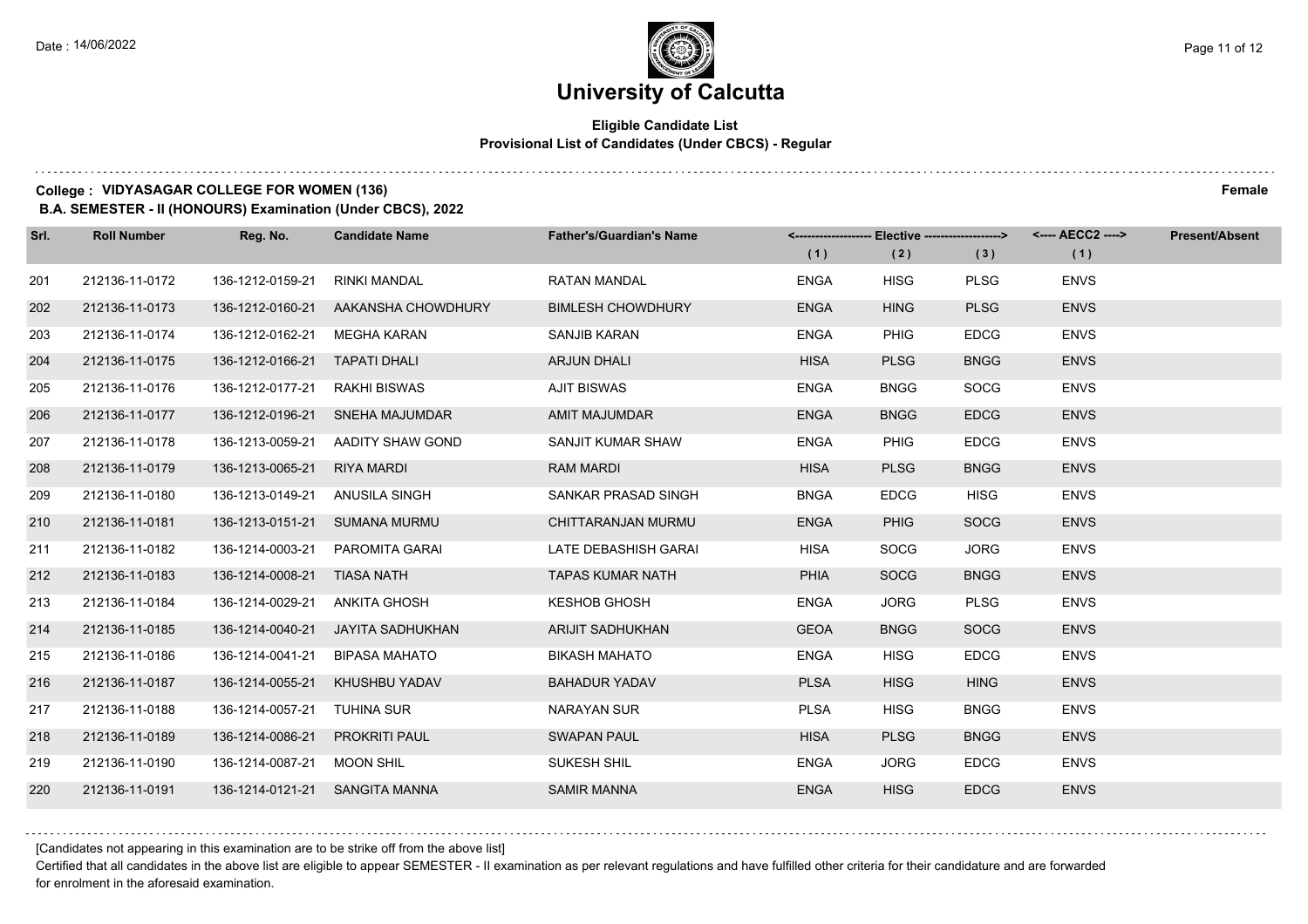## **Eligible Candidate List Provisional List of Candidates (Under CBCS) - Regular**

### **College : VIDYASAGAR COLLEGE FOR WOMEN (136) Female**

**B.A. SEMESTER - II (HONOURS) Examination (Under CBCS), 2022**

| Srl. | <b>Roll Number</b> | Reg. No.         | <b>Candidate Name</b> | <b>Father's/Guardian's Name</b> |             | <-------------------- Elective -------------------> |             | <---- AECC2 ----> | <b>Present/Absent</b> |
|------|--------------------|------------------|-----------------------|---------------------------------|-------------|-----------------------------------------------------|-------------|-------------------|-----------------------|
|      |                    |                  |                       |                                 | (1)         | (2)                                                 | (3)         | (1)               |                       |
| 221  | 212136-11-0192     | 136-1214-0122-21 | <b>SHILPA BISWAS</b>  | <b>ASIT BISWAS</b>              | <b>PLSA</b> | <b>JORG</b>                                         | <b>FMSG</b> | <b>ENVS</b>       |                       |
| 222  | 212136-11-0193     | 136-1214-0139-21 | SAYARI JANA           | LATE SWAPAN JANA                | <b>ENGA</b> | <b>JORG</b>                                         | <b>FMSG</b> | <b>ENVS</b>       |                       |
| 223  | 212136-11-0194     | 136-1214-0180-21 | <b>BARNALI PAUL</b>   | <b>NIRMAL PAUL</b>              | <b>PLSA</b> | <b>HISG</b>                                         | <b>BNGG</b> | <b>ENVS</b>       |                       |
| 224  | 212136-11-0195     | 136-1215-0127-21 | <b>MADIA EFFAT</b>    | <b>SK SAHAJADA</b>              | <b>HISA</b> | <b>EDCG</b>                                         | <b>BNGG</b> | <b>ENVS</b>       |                       |
| 225  | 212136-11-0196     | 136-1215-0133-21 | <b>SERINA KHATUN</b>  | ABU TAHER MALLICK               | <b>PLSA</b> | <b>HISG</b>                                         | <b>BNGG</b> | <b>ENVS</b>       |                       |
| 226  | 212136-11-0197     | 136-1215-0161-21 | AMINA MIDDYA          | SIRAZ MIDDYA                    | <b>ENGA</b> | <b>HISG</b>                                         | <b>EDCG</b> | <b>ENVS</b>       |                       |
| 227  | 212136-11-0198     | 136-1215-0183-21 | <b>IQRA RUKHSAR</b>   | <b>SHAHID HUSSAIN</b>           | <b>ENGA</b> | <b>HISG</b>                                         | <b>PLSG</b> | <b>ENVS</b>       |                       |
| 228  | 212136-11-0199     | 136-1215-0186-21 | <b>TAIBA SERAJ</b>    | <b>MD SERAJUDDIN</b>            | <b>ENGA</b> | <b>HING</b>                                         | <b>PLSG</b> | <b>ENVS</b>       |                       |
| 229  | 212136-11-0200     | 136-1211-0539-21 | APURBA SHOME          | <b>ABHIJIT SHOME</b>            | <b>PLSA</b> | <b>JORG</b>                                         | <b>FMSG</b> | <b>ENVS</b>       |                       |
| 230  | 212136-11-0201     | 136-1211-0542-21 | <b>INDRAKHI DAS</b>   | SRIBASH CHANDRA DAS             | <b>HISA</b> | <b>PLSG</b>                                         | <b>ENGG</b> | <b>ENVS</b>       |                       |
| 231  | 212136-11-0202     | 012-1215-0352-19 | SAMIMA YASMIN         | <b>SK MAHIBUL</b>               | <b>ENGA</b> | <b>HISG</b>                                         | <b>PLSG</b> | <b>ENVS</b>       |                       |
| 232  | 212136-11-0203     | 136-1211-0549-21 | <b>RIYA KUMARI</b>    | <b>MANOJ CHANDRAVANSHI</b>      | <b>HISA</b> | <b>EDCG</b>                                         | <b>ENGG</b> | <b>ENVS</b>       |                       |
| 233  | 212136-11-0204     | 136-1211-0554-21 | <b>ROSHNI SINGH</b>   | <b>RANDHIR SINGH</b>            | HISA        | <b>PLSG</b>                                         | <b>ENGG</b> | <b>ENVS</b>       |                       |
| 234  | 212136-11-0205     | 136-1211-0556-21 | AYUSHI SARKAR         | <b>SOBHAN SARKAR</b>            | <b>ENGA</b> | <b>HISG</b>                                         | <b>FMSG</b> | <b>ENVS</b>       |                       |

[Candidates not appearing in this examination are to be strike off from the above list]

Certified that all candidates in the above list are eligible to appear SEMESTER - II examination as per relevant regulations and have fulfilled other criteria for their candidature and are forwarded for enrolment in the aforesaid examination.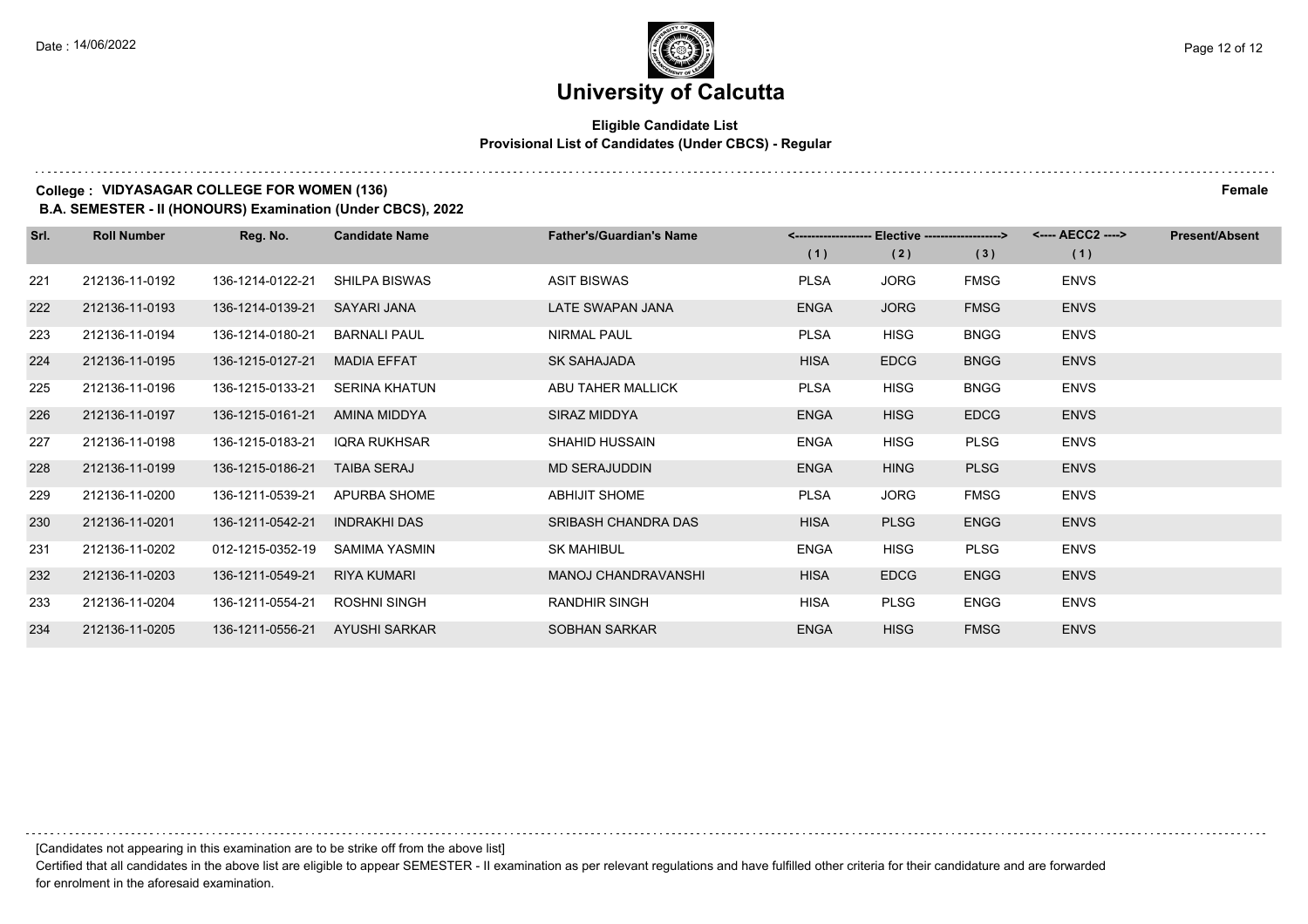## **Eligible Candidate List Provisional List of Candidates (Under CBCS) - Regular**

## **College : VIDYASAGAR COLLEGE FOR WOMEN (136) Female**

**B.Sc. SEMESTER - II (GENERAL) Examination (Under CBCS), 2022**

| Srl.         | <b>Roll Number</b> | Reg. No.                        | <b>Candidate Name</b>                    | <b>Father's/Guardian's Name</b> |             | <------------------- Elective ------------------> |             |             | <b>Present/Absent</b> |
|--------------|--------------------|---------------------------------|------------------------------------------|---------------------------------|-------------|---------------------------------------------------|-------------|-------------|-----------------------|
|              |                    |                                 |                                          |                                 | (1)         | (2)                                               | (3)         | (1)         |                       |
| $\mathbf{1}$ | 193136-12-0007     | 136-1211-0505-19                | <b>ISHIKA SENGUPTA</b>                   | <b>PRASUN SENGUPTA</b>          | <b>BOTG</b> | ZOOG                                              | CEMG        | <b>ENVS</b> |                       |
| $\mathbf{2}$ | 193136-12-0015     | 136-1211-0524-19 SRIJITA GHOSH  |                                          | SHAMBHU NATH GHOSH              | <b>BOTG</b> | ZOOG                                              | <b>CEMG</b> | <b>ENVS</b> |                       |
| 3            | 193136-12-0016     | 136-1211-0525-19 SRIJONI BISWAS |                                          | <b>SWAPAN BISWAS</b>            | <b>BOTG</b> | ZOOG                                              | <b>CEMG</b> | <b>ENVS</b> |                       |
| 4            | 193136-12-0017     |                                 | 136-1211-0527-19 SUCHARITA ROY CHOWDHURY | <b>SUJIT ROY CHOWDHURY</b>      | <b>BOTG</b> | ZOOG                                              | <b>CEMG</b> | <b>ENVS</b> |                       |
| 5            | 193136-12-0023     |                                 | 136-1214-0526-19 SUCHARITA DHAR          | <b>SUBRATA DHAR</b>             | <b>BOTG</b> | ZOOG                                              | PHYG        | <b>ENVS</b> |                       |
| 6            | 193136-12-0031     | 136-1212-0531-19 JUTHIKA BALA   |                                          | <b>BIMAL BALA</b>               | <b>GEOG</b> | <b>ENGG</b>                                       | <b>FMSG</b> | <b>ENVS</b> |                       |
| $7^{\circ}$  | 193136-12-0033     | 136-1211-0500-19 BARNALI SEN    |                                          | LATE BIJAN KUMAR SEN            | <b>PHSG</b> | <b>CEMG</b>                                       | <b>MTMG</b> | <b>ENVS</b> |                       |
| 8            | 193136-12-0034     | 136-1211-0506-19                | MADHUJA CHAKRABORTY                      | <b>MONOJ CHAKRABORTY</b>        | <b>PHSG</b> | <b>CEMG</b>                                       | <b>MTMG</b> | <b>ENVS</b> |                       |
| 9            | 193136-12-0035     | 136-1211-0512-19                | NIDHI JAISWAL                            | MANOJ JAISWAL                   | <b>PHSG</b> | <b>CEMG</b>                                       | MTMG        | <b>ENVS</b> |                       |
| 10           | 203136-12-0002     | 136-1211-0445-20                | <b>PRITI SAHA</b>                        | <b>UTTAM SAHA</b>               | <b>BOTG</b> | ZOOG                                              | <b>CEMG</b> | <b>ENVS</b> |                       |
| 11           | 203136-12-0013     | 136-1215-0455-20                | LAAMIAH TABASSUM                         | <b>MD LATIF RAHAMAN</b>         | <b>BOTG</b> | ZOOG                                              | <b>CEMG</b> | <b>ENVS</b> |                       |
| 12           | 213136-12-0001     | 136-1211-0503-21                | AHANA SAHA                               | <b>NIRANJAN SAHA</b>            | <b>GEOG</b> | <b>ECOG</b>                                       | <b>FMSG</b> | <b>ENVS</b> |                       |
| 13           | 213136-12-0002     | 136-1211-0504-21                | PRITHA DAS                               | PARTHA DAS                      | <b>GEOG</b> | <b>ECOG</b>                                       | <b>PLSG</b> | <b>ENVS</b> |                       |
| 14           | 213136-12-0003     | 136-1211-0505-21                | <b>SARASWATI GHOSH</b>                   | <b>HARADHAN GHOSH</b>           | <b>GEOG</b> | <b>ECOG</b>                                       | <b>SOCG</b> | <b>ENVS</b> |                       |
| 15           | 213136-12-0004     | 136-1211-0506-21                | ISHIKA DAS                               | PANKAJ DAS                      | <b>GEOG</b> | <b>ECOG</b>                                       | SOCG        | <b>ENVS</b> |                       |
| 16           | 213136-12-0005     | 136-1211-0507-21                | DEPIKA HAZRA                             | SOMENATH HAZRA                  | <b>GEOG</b> | <b>ECOG</b>                                       | <b>SOCG</b> | <b>ENVS</b> |                       |
| 17           | 213136-12-0006     | 136-1211-0508-21                | <b>TRITIA MULLICK</b>                    | <b>JOY MULLICK</b>              | <b>BOTG</b> | ZOOG                                              | <b>PHYG</b> | <b>ENVS</b> |                       |
| 18           | 213136-12-0007     | 136-1211-0509-21                | POULAMI DAS                              | <b>PULAK DAS</b>                | <b>BOTG</b> | ZOOG                                              | <b>PHYG</b> | <b>ENVS</b> |                       |
| 19           | 213136-12-0008     | 136-1211-0510-21                | SRIJANI DAS                              | <b>DILIP DAS</b>                | <b>BOTG</b> | ZOOG                                              | <b>PHYG</b> | <b>ENVS</b> |                       |
| 20           | 213136-12-0009     | 136-1211-0512-21                | SANJUKTA SINGHA                          | SWAPAN KUMAR SINGHA             | <b>BOTG</b> | ZOOG                                              | <b>PHYG</b> | <b>ENVS</b> |                       |

[Candidates not appearing in this examination are to be strike off from the above list]

Certified that all candidates in the above list are eligible to appear SEMESTER - II examination as per relevant regulations and have fulfilled other criteria for their candidature and are forwarded for enrolment in the aforesaid examination.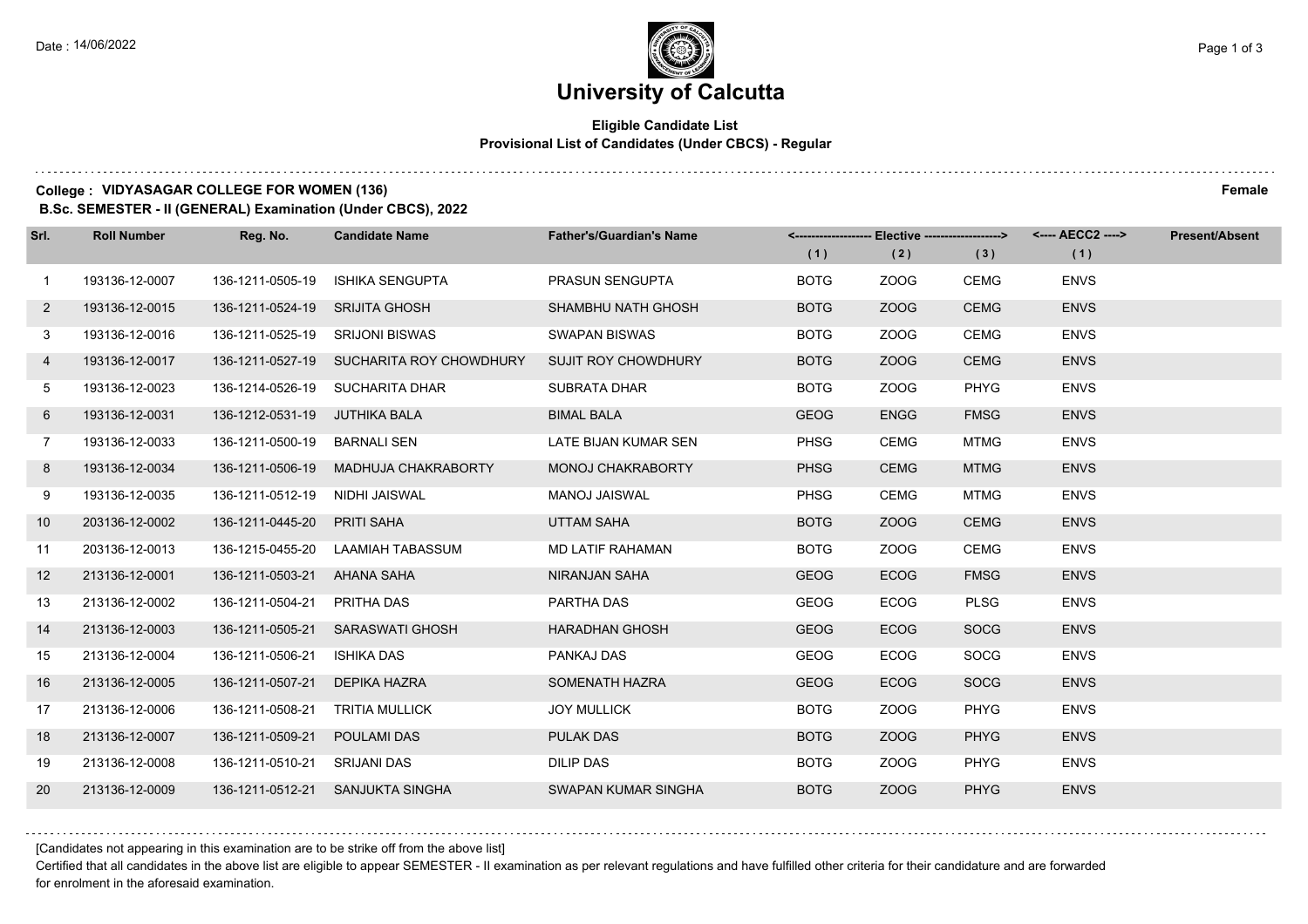## **Eligible Candidate List Provisional List of Candidates (Under CBCS) - Regular**

## **College : VIDYASAGAR COLLEGE FOR WOMEN (136) Female**

**B.Sc. SEMESTER - II (GENERAL) Examination (Under CBCS), 2022**

| Srl. | <b>Roll Number</b> | Reg. No.                      | <b>Candidate Name</b>             | <b>Father's/Guardian's Name</b> |             | <-------------------- Elective -------------------> |             | <---- AECC2 ----> | <b>Present/Absent</b> |
|------|--------------------|-------------------------------|-----------------------------------|---------------------------------|-------------|-----------------------------------------------------|-------------|-------------------|-----------------------|
|      |                    |                               |                                   |                                 | (1)         | (2)                                                 | (3)         | (1)               |                       |
| 21   | 213136-12-0010     | 136-1211-0513-21              | PARAMITA SARKAR                   | SANJIB SARKAR                   | <b>GEOG</b> | <b>ECOG</b>                                         | <b>PLSG</b> | <b>ENVS</b>       |                       |
| 22   | 213136-12-0011     | 136-1211-0514-21 SUSMITA DAS  |                                   | <b>TARAK DAS</b>                | <b>BOTG</b> | ZOOG                                                | <b>PHYG</b> | <b>ENVS</b>       |                       |
| 23   | 213136-12-0012     | 136-1211-0515-21 DEBIKA DEY   |                                   | <b>DIPANKAR DEY</b>             | <b>BOTG</b> | ZOOG                                                | <b>PHYG</b> | <b>ENVS</b>       |                       |
| 24   | 213136-12-0013     | 136-1211-0516-21 SHREYA PAUL  |                                   | <b>SHYAMOL PAUL</b>             | <b>GEOG</b> | <b>ECOG</b>                                         | <b>PLSG</b> | <b>ENVS</b>       |                       |
| 25   | 213136-12-0014     | 136-1211-0517-21              | ADITI BANERJEE                    | ANUP KUMAR BANERJEE             | GEOG        | <b>ECOG</b>                                         | <b>PLSG</b> | <b>ENVS</b>       |                       |
| 26   | 213136-12-0015     | 136-1211-0518-21 AMRITA ROY   |                                   | DINESH ROY                      | <b>GEOG</b> | <b>ECOG</b>                                         | <b>SOCG</b> | <b>ENVS</b>       |                       |
| 27   | 213136-12-0016     | 136-1211-0519-21 ISHITA BIT   |                                   | <b>BHAGABAN BIT</b>             | <b>GEOG</b> | <b>ECOG</b>                                         | <b>SOCG</b> | <b>ENVS</b>       |                       |
| 28   | 213136-12-0017     | 136-1211-0520-21              | <b>PROMITA PALUI</b>              | PROTAP CHANDRA PALUI            | <b>BOTG</b> | ZOOG                                                | <b>PHYG</b> | <b>ENVS</b>       |                       |
| 29   | 213136-12-0018     | 136-1211-0521-21              | SHREYA SIL                        | SUBHANKAR SIL                   | <b>BOTG</b> | ZOOG                                                | <b>CEMG</b> | <b>ENVS</b>       |                       |
| 30   | 213136-12-0019     | 136-1211-0522-21 ANGIKA DHARA |                                   | RAGHUNATH DHARA                 | <b>BOTG</b> | ZOOG                                                | <b>PHYG</b> | <b>ENVS</b>       |                       |
| 31   | 213136-12-0020     |                               | 136-1211-0523-21 SHABINA SHAMS    | <b>SHAMSUDDUHA</b>              | <b>BOTG</b> | ZOOG                                                | <b>PHYG</b> | <b>ENVS</b>       |                       |
| 32   | 213136-12-0021     |                               | 136-1211-0524-21 TRISHA MONDAL    | <b>GANESH MONDAL</b>            | <b>GEOG</b> | <b>ECOG</b>                                         | <b>PLSG</b> | <b>ENVS</b>       |                       |
| 33   | 213136-12-0022     | 136-1211-0525-21              | RUPSA BALL                        | <b>AMARNATH BALL</b>            | <b>BOTG</b> | ZOOG                                                | <b>PHYG</b> | <b>ENVS</b>       |                       |
| 34   | 213136-12-0023     | 136-1211-0528-21              | AYUSHI CHATURVEDI                 | <b>RAJIV CHATURVEDY</b>         | <b>BOTG</b> | ZOOG                                                | <b>PHYG</b> | <b>ENVS</b>       |                       |
| 35   | 213136-12-0024     | 136-1211-0529-21              | RITI MIDDYA                       | DILIP MIDDYA                    | <b>BOTG</b> | ZOOG                                                | <b>PHYG</b> | <b>ENVS</b>       |                       |
| 36   | 213136-12-0025     | 136-1211-0530-21              | <b>RUBI DAS</b>                   | <b>KALAM DAS</b>                | <b>BOTG</b> | ZOOG                                                | <b>PHYG</b> | <b>ENVS</b>       |                       |
| 37   | 213136-12-0026     | 136-1211-0531-21              | <b>SRIJA JANA</b>                 | <b>BISWAJIT JANA</b>            | <b>PHSG</b> | <b>CEMG</b>                                         | <b>MTMG</b> | <b>ENVS</b>       |                       |
| 38   | 213136-12-0027     | 136-1211-0532-21              | KUMARI RAJNANDINI                 | SANJAY KUMAR SINGH              | <b>BOTG</b> | ZOOG                                                | <b>PHYG</b> | <b>ENVS</b>       |                       |
| 39   | 213136-12-0028     | 136-1211-0533-21              | DEEPSHIKHA DEY                    | LATE DHIMAN KUMAR DEY           | <b>BOTG</b> | ZOOG                                                | <b>PHYG</b> | <b>ENVS</b>       |                       |
| 40   | 213136-12-0029     |                               | 136-1211-0535-21 NOUSHEEN KHATOON | <b>LATE SK BHULUA</b>           | <b>GEOG</b> | <b>ECOG</b>                                         | <b>PLSG</b> | <b>ENVS</b>       |                       |

[Candidates not appearing in this examination are to be strike off from the above list]

Certified that all candidates in the above list are eligible to appear SEMESTER - II examination as per relevant regulations and have fulfilled other criteria for their candidature and are forwarded for enrolment in the aforesaid examination.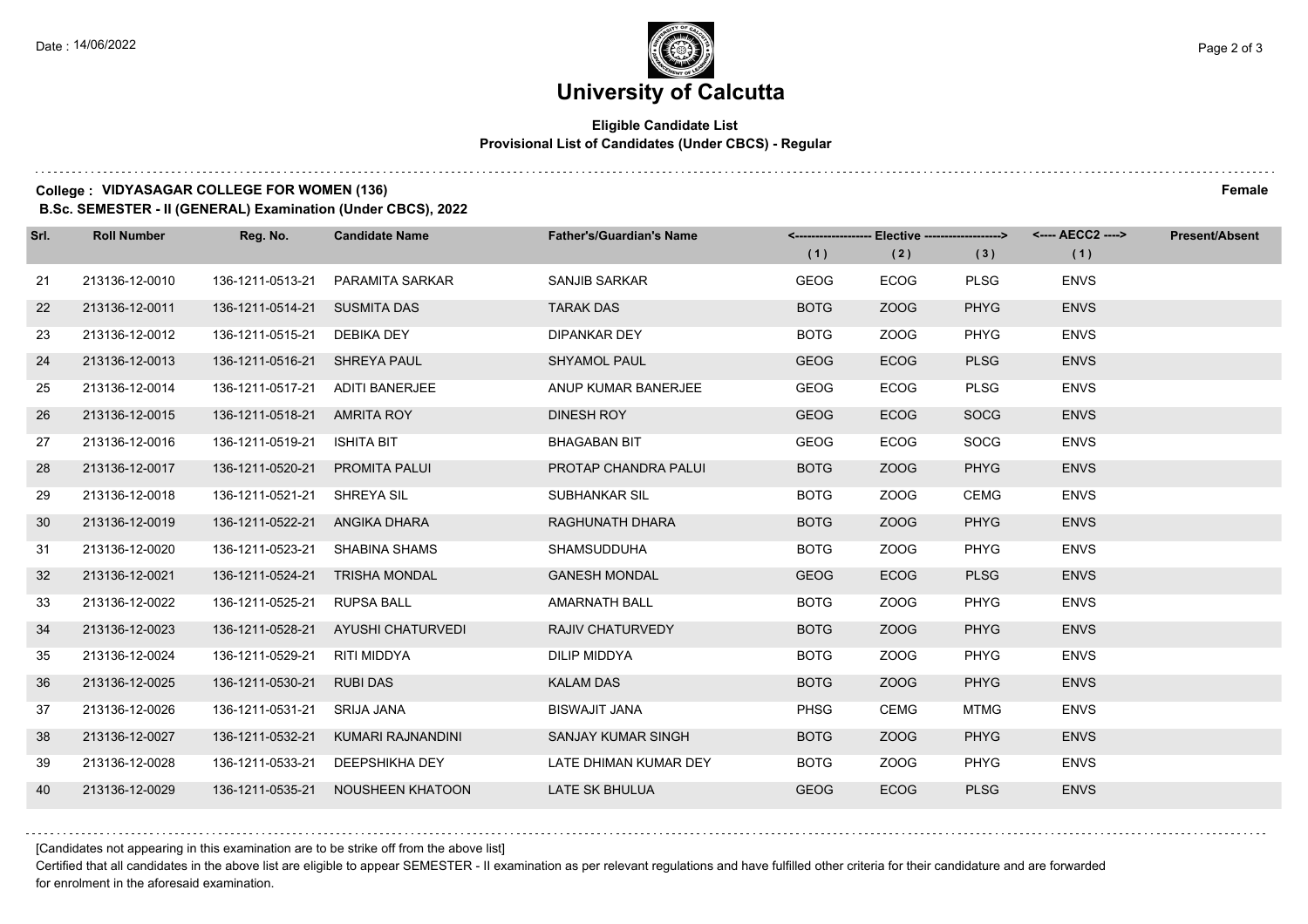## **Eligible Candidate List Provisional List of Candidates (Under CBCS) - Regular**

## **College : VIDYASAGAR COLLEGE FOR WOMEN (136) Female**

**B.Sc. SEMESTER - II (GENERAL) Examination (Under CBCS), 2022**

| Srl. | <b>Roll Number</b> | Reg. No.         | <b>Candidate Name</b> | <b>Father's/Guardian's Name</b> | <-------------------- Elective ------------------> |             |             | <---- AECC2 ----> | <b>Present/Absent</b> |
|------|--------------------|------------------|-----------------------|---------------------------------|----------------------------------------------------|-------------|-------------|-------------------|-----------------------|
|      |                    |                  |                       |                                 | (1)                                                | (2)         | (3)         | (1)               |                       |
| 41   | 213136-12-0030     | 136-1211-0536-21 | <b>SAHELY SINGH</b>   | <b>MUNNA SINGH</b>              | <b>BOTG</b>                                        | ZOOG        | <b>CEMG</b> | <b>ENVS</b>       |                       |
| 42   | 213136-12-0031     | 136-1211-0537-21 | <b>ARPITA POLLEY</b>  | <b>APURBA POLLEY</b>            | <b>BOTG</b>                                        | ZOOG        | <b>CEMG</b> | <b>ENVS</b>       |                       |
| 43   | 213136-12-0032     | 136-1212-0526-21 | PIU HAZRA             | <b>SRIKANTA HAZRA</b>           | <b>BOTG</b>                                        | ZOOG        | <b>PHYG</b> | <b>ENVS</b>       |                       |
| 44   | 213136-12-0033     | 136-1212-0534-21 | SANGITA MIDDYA        | <b>BHASKAR MIDDYA</b>           | <b>BOTG</b>                                        | ZOOG        | <b>PHYG</b> | <b>ENVS</b>       |                       |
| 45   | 213136-12-0034     | 136-1212-0538-21 | <b>MONIKA MONDAL</b>  | LATE PRASANTA MONDAL            | <b>BOTG</b>                                        | <b>ZOOG</b> | <b>PHYG</b> | <b>ENVS</b>       |                       |
| 46   | 213136-12-0035     | 136-1214-0511-21 | <b>MOUMITA DEY</b>    | <b>RAGHUNATH DEY</b>            | <b>BOTG</b>                                        | ZOOG        | <b>PHYG</b> | <b>ENVS</b>       |                       |
| 47   | 213136-12-0036     | 136-1214-0527-21 | <b>MANASHI MANDAL</b> | <b>BIKASH MANDAL</b>            | <b>BOTG</b>                                        | ZOOG        | <b>CEMG</b> | <b>ENVS</b>       |                       |
| 48   | 213136-12-0037     | 136-1215-0502-21 | <b>ISHITA AFRUJ</b>   | <b>REJAUL KARIM</b>             | <b>BOTG</b>                                        | ZOOG        | <b>CEMG</b> | <b>ENVS</b>       |                       |
| 49   | 213136-12-0038     | 136-1211-0548-21 | <b>GARIMA MISHRA</b>  | KRIPA SHANKAR MISHRA            | <b>BOTG</b>                                        | ZOOG        | CEMG        | <b>ENVS</b>       |                       |

[Candidates not appearing in this examination are to be strike off from the above list]

Certified that all candidates in the above list are eligible to appear SEMESTER - II examination as per relevant regulations and have fulfilled other criteria for their candidature and are forwarded for enrolment in the aforesaid examination.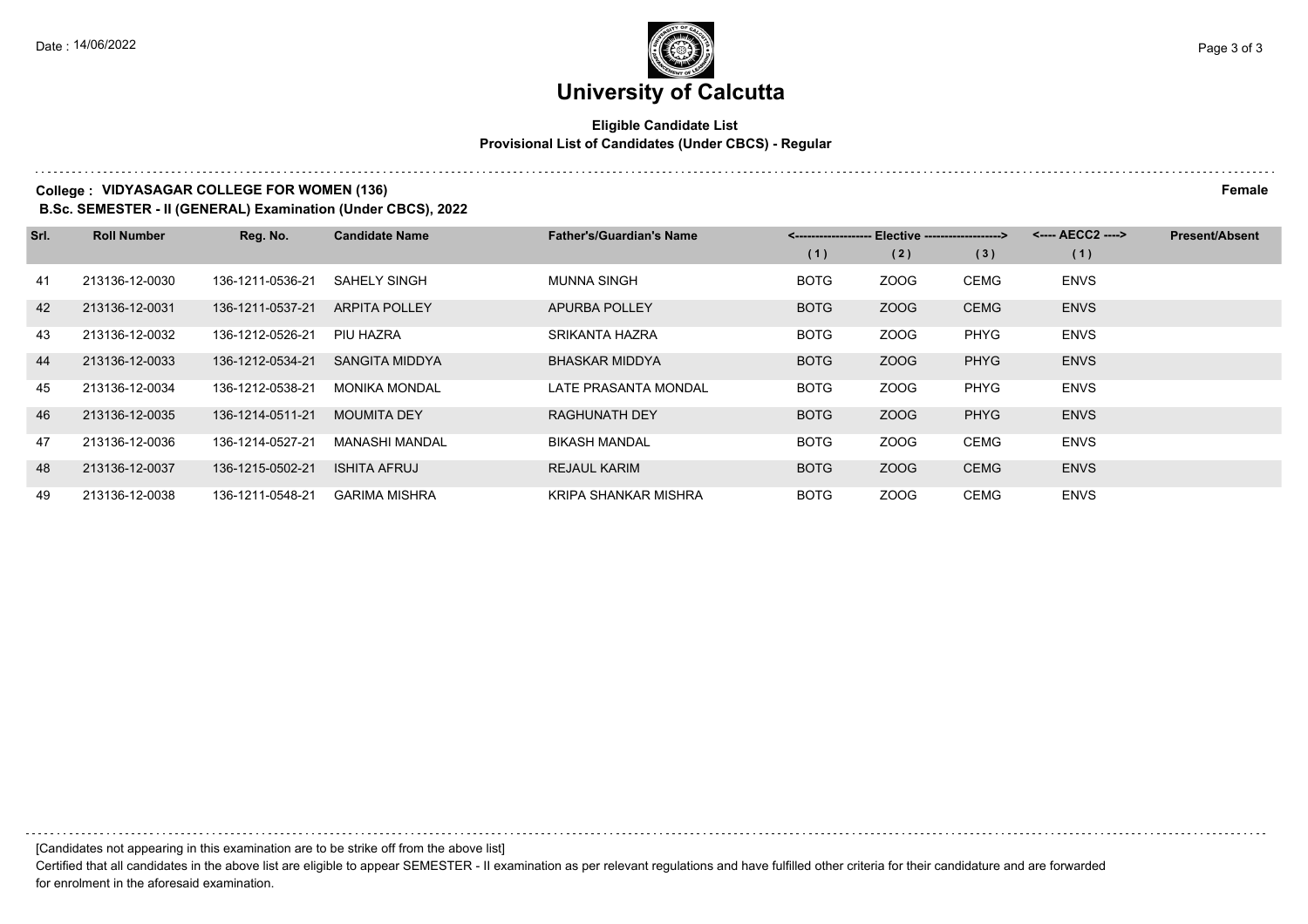## **Eligible Candidate List Provisional List of Candidates (Under CBCS) - Regular**

### **College : VIDYASAGAR COLLEGE FOR WOMEN (136) Female**

**B.Sc. SEMESTER - II (HONOURS) Examination (Under CBCS), 2022**

| Srl.           | <b>Roll Number</b> | Reg. No.                       | <b>Candidate Name</b>               | <b>Father's/Guardian's Name</b> |             |             |             | <-------------------- Elective -------------------> <---- AECC2 ----> | <b>Present/Absent</b> |
|----------------|--------------------|--------------------------------|-------------------------------------|---------------------------------|-------------|-------------|-------------|-----------------------------------------------------------------------|-----------------------|
|                |                    |                                |                                     |                                 | (1)         | (2)         | (3)         | (1)                                                                   |                       |
| $\mathbf{1}$   | 193136-11-0003     | 136-1211-0203-19               | DEBOSMITA BISWAS                    | SUBIR KUMAR BISWAS              | <b>BOTA</b> | ZOOG        | <b>PHYG</b> | <b>ENVS</b>                                                           |                       |
| $\mathbf{2}$   | 193136-11-0004     | 136-1211-0204-19               | DIYASHA CHAKRABORTY                 | <b>DEBASISH CHAKRABORTY</b>     | <b>BOTA</b> | ZOOG        | <b>CEMG</b> | <b>ENVS</b>                                                           |                       |
| 3              | 193136-11-0010     | 136-1211-0211-19 SANCHITA DAS  |                                     | SITANGSHU SEKHAR DAS            | <b>BOTA</b> | ZOOG        | <b>PHYG</b> | <b>ENVS</b>                                                           |                       |
| 4              | 193136-11-0016     | 136-1211-0220-19 TRISHITA DUA  |                                     | SHYAMALENDU DUA                 | <b>BOTA</b> | ZOOG        | <b>PHYG</b> | <b>ENVS</b>                                                           |                       |
| 5              | 193136-11-0018     |                                | 136-1211-0338-19 SANIA PARWEEN      | MD SUHAIL AHMAD                 | <b>BOTA</b> | ZOOG        | <b>PHYG</b> | <b>ENVS</b>                                                           |                       |
| 6              | 193136-11-0026     | 136-1213-0199-19 ANJALI TUDU   |                                     | <b>BIKRAM TUDU</b>              | <b>BOTA</b> | ZOOG        | <b>CEMG</b> | <b>ENVS</b>                                                           |                       |
| $7\phantom{.}$ | 193136-11-0027     |                                | 136-1214-0202-19 BIDISHA SARKAR     | DIPAK KUMAR SARKAR              | <b>BOTA</b> | ZOOG        | <b>PHYG</b> | <b>ENVS</b>                                                           |                       |
| 8              | 193136-11-0035     | 136-1211-0227-19 SNEHA BASU    |                                     | <b>KAMAL BASU</b>               | <b>CEMA</b> | <b>MTMG</b> | <b>PHSG</b> | <b>ENVS</b>                                                           |                       |
| 9              | 193136-11-0044     | 136-1211-0234-19 SRUTI BHAR    |                                     | SHIBNATH BHAR                   | <b>ECOA</b> | MTMG        | <b>EDCG</b> | <b>ENVS</b>                                                           |                       |
| 10             | 193136-11-0051     | 136-1211-0197-19 SUSMITA DUTTA |                                     | <b>BIRENDRA NATH DUTTA</b>      | <b>GEOA</b> | <b>ECOG</b> | <b>PLSG</b> | <b>ENVS</b>                                                           |                       |
| 11             | 193136-11-0071     |                                | 136-1214-0240-19 AVANTIKA SINGH     | <b>SURESH SINGH</b>             | <b>GEOA</b> | <b>ECOG</b> | <b>PLSG</b> | <b>ENVS</b>                                                           |                       |
| 12             | 193136-11-0088     |                                | 136-1211-0275-19 SREYASI SARKAR     | ASIM KUMAR SARKAR               | <b>MTMA</b> | <b>PHSG</b> | <b>CEMG</b> | <b>ENVS</b>                                                           |                       |
| 13             | 193136-11-0090     | 136-1211-0277-19 SUSMITA GIRI  |                                     | <b>LATE PRABIR GIRI</b>         | <b>MTMA</b> | <b>PHSG</b> | <b>CEMG</b> | <b>ENVS</b>                                                           |                       |
| 14             | 193136-11-0097     |                                | 136-1211-0355-19 MADHUMITA BHANDARY | <b>SAMIR BHANDARY</b>           | <b>MTMA</b> | <b>PHSG</b> | <b>CEMG</b> | <b>ENVS</b>                                                           |                       |
| 15             | 193136-11-0106     | 136-1211-0281-19 AMRITA HAZRA  |                                     | AMIT HAZRA                      | <b>PHSA</b> | <b>ELTG</b> | <b>MTMG</b> | <b>ENVS</b>                                                           |                       |
| 16             | 193136-11-0117     | 136-1211-0348-19 SIMONTINI ROY |                                     | <b>RAJESH ROY</b>               | <b>PHSA</b> | <b>CEMG</b> | <b>MTMG</b> | <b>ENVS</b>                                                           |                       |
| 17             | 193136-11-0118     | 136-1211-0349-19               | SAYANTIKA ROY                       | DHRUBA ROY                      | <b>PHSA</b> | <b>CEMG</b> | <b>MTMG</b> | <b>ENVS</b>                                                           |                       |
| 18             | 193136-11-0120     | 136-1211-0292-19 AMIYA KUNDU   |                                     | TUSHAR KANTI KUNDU              | PHYA        | <b>CEMG</b> | ZOOG        | <b>ENVS</b>                                                           |                       |
| 19             | 193136-11-0129     | 136-1211-0305-19 SREEJA DAS    |                                     | <b>JAYANTA DAS</b>              | PHYA        | <b>CEMG</b> | ZOOG        | <b>ENVS</b>                                                           |                       |
| 20             | 193136-11-0133     |                                | 136-1212-0299-19 PRADIPTI BARMAN    | PRATAP CHANDRA BARMAN           | <b>PHYA</b> | <b>CEMG</b> | ZOOG        | <b>ENVS</b>                                                           |                       |

[Candidates not appearing in this examination are to be strike off from the above list]

Certified that all candidates in the above list are eligible to appear SEMESTER - II examination as per relevant regulations and have fulfilled other criteria for their candidature and are forwarded for enrolment in the aforesaid examination.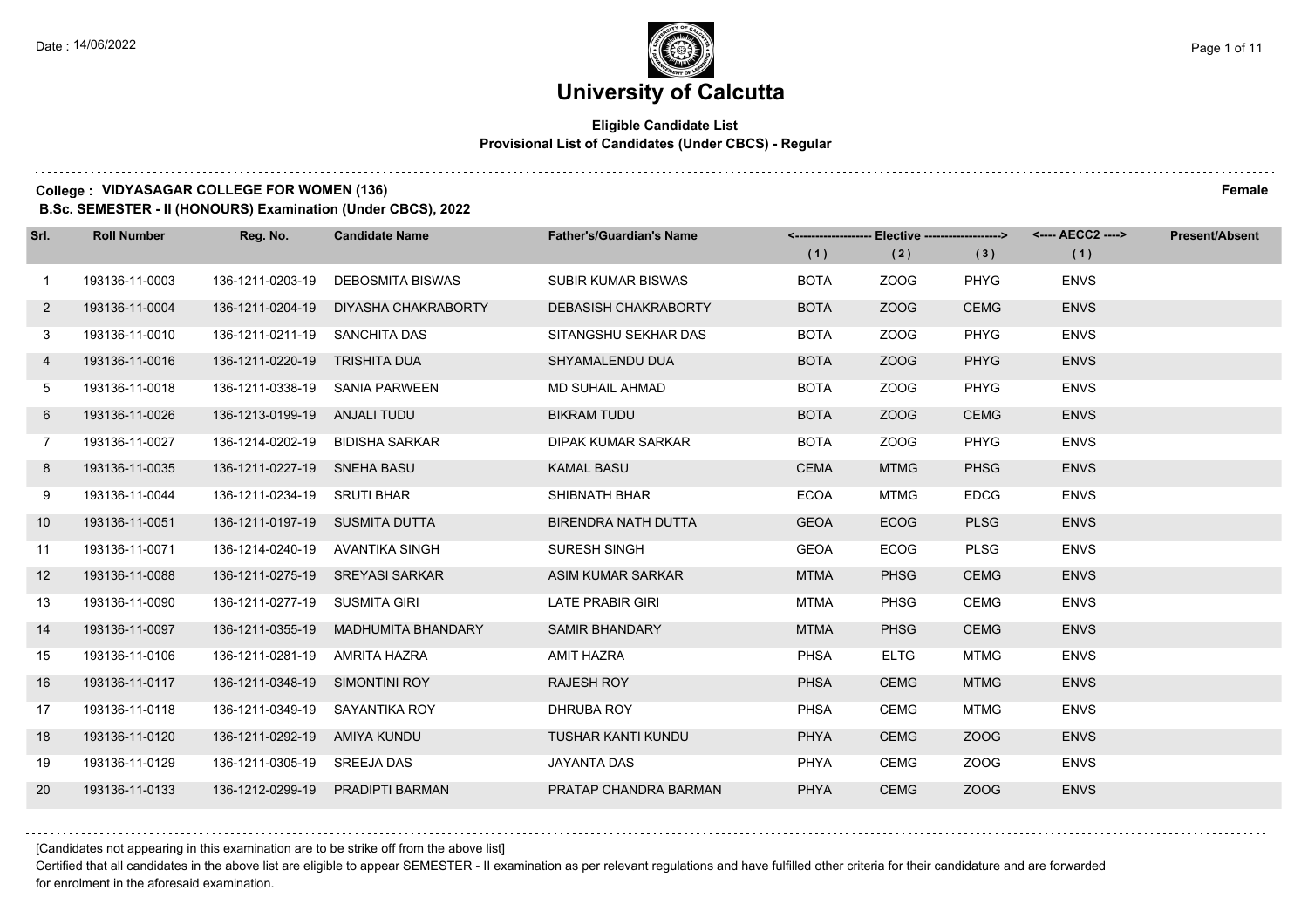## **Eligible Candidate List Provisional List of Candidates (Under CBCS) - Regular**

### **College : VIDYASAGAR COLLEGE FOR WOMEN (136) Female**

**B.Sc. SEMESTER - II (HONOURS) Examination (Under CBCS), 2022**

| Srl. | <b>Roll Number</b> | Reg. No.                      | <b>Candidate Name</b>               | <b>Father's/Guardian's Name</b> |             | <------------------- Elective ------------------> |             | <---- AECC2 ----> | <b>Present/Absent</b> |
|------|--------------------|-------------------------------|-------------------------------------|---------------------------------|-------------|---------------------------------------------------|-------------|-------------------|-----------------------|
|      |                    |                               |                                     |                                 | (1)         | (2)                                               | (3)         | (1)               |                       |
| 21   | 193136-11-0139     | 136-1211-0314-19              | ASMITA DATTA                        | <b>SANDIP DATTA</b>             | <b>ZOOA</b> | <b>CEMG</b>                                       | <b>BOTG</b> | <b>ENVS</b>       |                       |
| 22   | 193136-11-0140     | 136-1211-0315-19              | <b>LABONI DAS</b>                   | <b>AMIT DAS</b>                 | <b>ZOOA</b> | <b>CEMG</b>                                       | <b>BOTG</b> | <b>ENVS</b>       |                       |
| 23   | 193136-11-0144     |                               | 136-1211-0324-19 RAJANYAA CHOWDHURY | KALYAN CHOWDHURY                | <b>ZOOA</b> | <b>CEMG</b>                                       | <b>BOTG</b> | <b>ENVS</b>       |                       |
| 24   | 193136-11-0150     |                               | 136-1211-0333-19 SRIJANI MITRA ROY  | DURGA SANKAR MITRA ROY          | <b>ZOOA</b> | <b>CEMG</b>                                       | <b>BOTG</b> | <b>ENVS</b>       |                       |
| 25   | 193136-11-0160     |                               | 136-1212-0334-19 SUBHOSHREE NASKAR  | SUSHIL KUMAR NASKAR             | <b>ZOOA</b> | <b>CEMG</b>                                       | <b>BOTG</b> | <b>ENVS</b>       |                       |
| 26   | 193136-11-0162     | 136-1212-0344-19              | <b>RITAMA DAS</b>                   | <b>SHYAMAL DAS</b>              | <b>ZOOA</b> | <b>PHYG</b>                                       | <b>BOTG</b> | <b>ENVS</b>       |                       |
| 27   | 193136-11-0169     |                               | 136-1215-0309-19 AFRUJA KHATUN      | <b>MOMTAJUL ISLAM MOLLA</b>     | <b>ZOOA</b> | <b>PHYG</b>                                       | <b>BOTG</b> | <b>ENVS</b>       |                       |
| 28   | 193136-11-0170     | 136-1215-0312-19 ANUPRIYA SAH |                                     | SHIVJEE SAH                     | <b>ZOOA</b> | <b>CEMG</b>                                       | <b>BOTG</b> | <b>ENVS</b>       |                       |
| 29   | 193136-11-0182     |                               | 136-1215-0551-19 MUSARRAT AHMED     | MUSHTAQUE AHMED                 | <b>PHYA</b> | <b>CEMG</b>                                       | ZOOG        | <b>ENVS</b>       |                       |
| 30   | 203136-11-0002     |                               | 136-1211-0185-20 ARANTRIKA BASU     | <b>TIRTHANKAR BASU</b>          | <b>ZOOA</b> | <b>CEMG</b>                                       | <b>BOTG</b> | <b>ENVS</b>       |                       |
| 31   | 203136-11-0024     | 136-1211-0215-20 SUTIRTHA ROY |                                     | PARTHA ROY                      | <b>PHYA</b> | <b>CEMG</b>                                       | ZOOG        | <b>ENVS</b>       |                       |
| 32   | 203136-11-0027     | 136-1211-0220-20              | <b>BIPASHA BOSE</b>                 | <b>RANJAN BOSE</b>              | <b>PHSA</b> | <b>CEMG</b>                                       | <b>MTMG</b> | <b>ENVS</b>       |                       |
| 33   | 203136-11-0028     | 136-1211-0221-20              | <b>ISHIKA SINGHA</b>                | <b>BALAI CHANDRA SINGHA</b>     | <b>ECOA</b> | <b>MTMG</b>                                       | <b>SOCG</b> | <b>ENVS</b>       |                       |
| 34   | 203136-11-0030     | 136-1211-0223-20              | RITTIKA GHOSH                       | LATE BISWAJIT GHOSH             | <b>MTMA</b> | <b>PHSG</b>                                       | <b>CEMG</b> | <b>ENVS</b>       |                       |
| 35   | 203136-11-0057     | 136-1211-0270-20              | HRITHIKA CHAKRABORTY                | RATAN CHAKRABORTY               | <b>PHSA</b> | <b>CEMG</b>                                       | <b>MTMG</b> | <b>ENVS</b>       |                       |
| 36   | 203136-11-0065     | 136-1211-0288-20              | BIDISHA HIJLI                       | <b>BISWANATH HIJLI</b>          | <b>BOTA</b> | ZOOG                                              | <b>PHYG</b> | <b>ENVS</b>       |                       |
| 37   | 203136-11-0068     | 136-1211-0294-20              | AHANA DUTTA                         | ADHIR KUMAR DUTTA               | <b>CEMA</b> | <b>MTMG</b>                                       | PHSG        | <b>ENVS</b>       |                       |
| 38   | 203136-11-0075     | 136-1211-0301-20              | <b>DEBLINA DEY</b>                  | SUSANTA KUMAR DEY               | <b>PHYA</b> | <b>CEMG</b>                                       | ZOOG        | <b>ENVS</b>       |                       |
| 39   | 203136-11-0081     | 136-1211-0314-20 AISHI BISWAS |                                     | <b>JAYANTA BISWAS</b>           | <b>PHSA</b> | <b>CEMG</b>                                       | <b>MTMG</b> | <b>ENVS</b>       |                       |
| 40   | 203136-11-0083     | 136-1211-0317-20 SNEHA SAMUI  |                                     | <b>TARUN SAMUI</b>              | <b>PHSA</b> | <b>CEMG</b>                                       | <b>MTMG</b> | <b>ENVS</b>       |                       |

[Candidates not appearing in this examination are to be strike off from the above list]

Certified that all candidates in the above list are eligible to appear SEMESTER - II examination as per relevant regulations and have fulfilled other criteria for their candidature and are forwarded for enrolment in the aforesaid examination.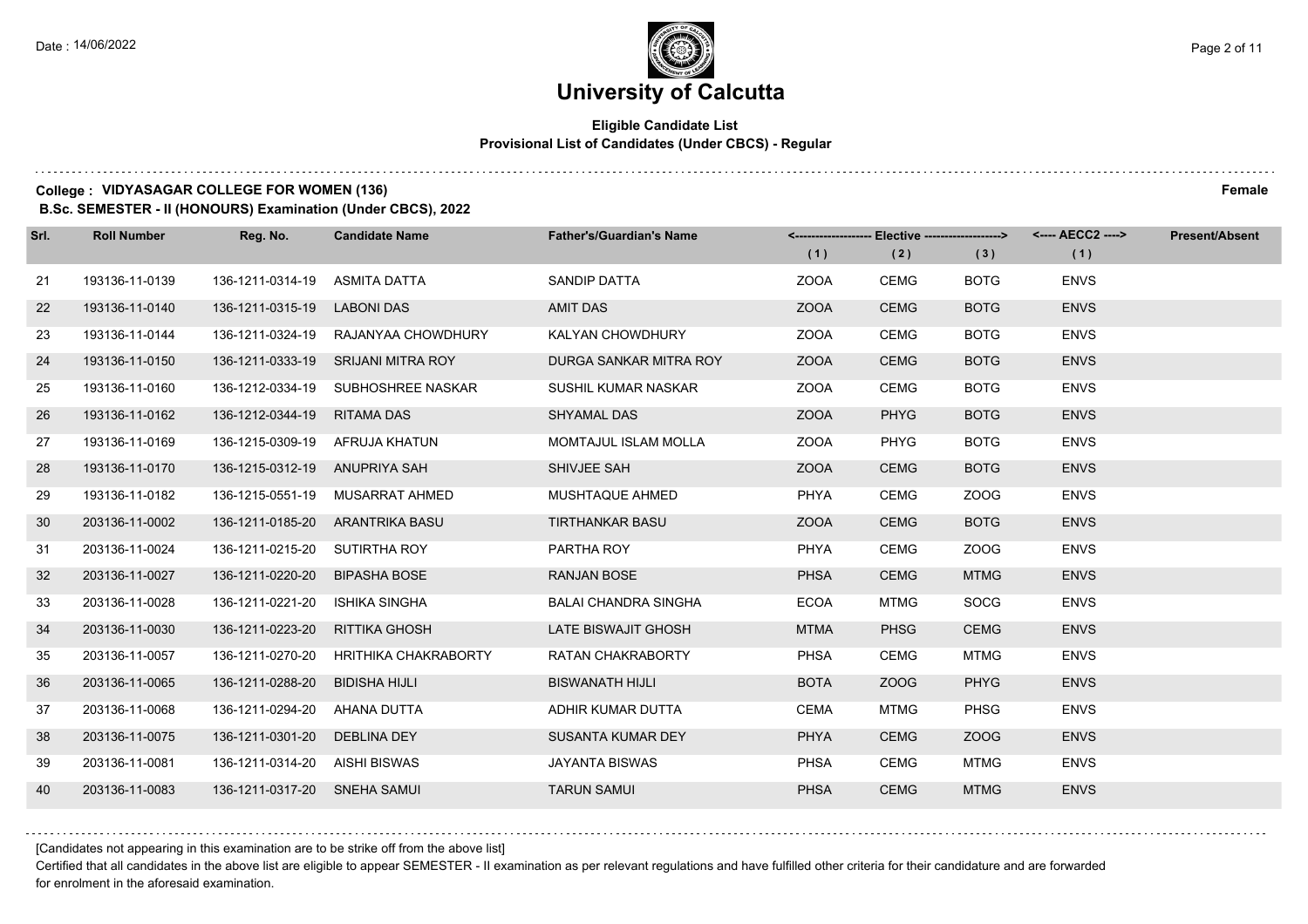## **Eligible Candidate List Provisional List of Candidates (Under CBCS) - Regular**

## **College : VIDYASAGAR COLLEGE FOR WOMEN (136) Female**

**B.Sc. SEMESTER - II (HONOURS) Examination (Under CBCS), 2022**

| Srl. | <b>Roll Number</b> | Reg. No.                      | <b>Candidate Name</b>                   | <b>Father's/Guardian's Name</b> |             |             |             | <------------------- Elective ------------------> <---- AECC2 ----> | <b>Present/Absent</b> |
|------|--------------------|-------------------------------|-----------------------------------------|---------------------------------|-------------|-------------|-------------|---------------------------------------------------------------------|-----------------------|
|      |                    |                               |                                         |                                 | (1)         | (2)         | (3)         | (1)                                                                 |                       |
| 41   | 203136-11-0089     | 136-1211-0324-20              | <b>DIYA GHOSH</b>                       | <b>DILIP KUMAR GHOSH</b>        | <b>BOTA</b> | ZOOG        | <b>PHYG</b> | <b>ENVS</b>                                                         |                       |
| 42   | 203136-11-0114     | 136-1212-0275-20              | <b>BINUSHA RAJAK</b>                    | <b>BIJOY KUMAR RAJAK</b>        | <b>BOTA</b> | ZOOG        | <b>PHYG</b> | <b>ENVS</b>                                                         |                       |
| 43   | 203136-11-0115     | 136-1212-0280-20              | ANWESHA ROY                             | NITAI CHANDRA ROY               | <b>GEOA</b> | <b>ECOG</b> | <b>PLSG</b> | <b>ENVS</b>                                                         |                       |
| 44   | 203136-11-0116     | 136-1212-0284-20              | <b>RIYA SARKAR</b>                      | <b>RAJIB SARKAR</b>             | <b>CEMA</b> | <b>MTMG</b> | <b>PHSG</b> | <b>ENVS</b>                                                         |                       |
| 45   | 203136-11-0118     | 136-1212-0302-20              | <b>ARNABI DAS</b>                       | ANIRBAN DAS                     | <b>PHYA</b> | <b>CEMG</b> | ZOOG        | <b>ENVS</b>                                                         |                       |
| 46   | 203136-11-0119     | 136-1212-0307-20              | <b>PRATYUSHA BISWAS</b>                 | SUDHANYA BISWAS                 | <b>ZOOA</b> | <b>CEMG</b> | <b>BOTG</b> | <b>ENVS</b>                                                         |                       |
| 47   | 203136-11-0120     | 136-1212-0310-20              | TANIYA SARKAR                           | <b>GOUTAM SARKAR</b>            | <b>BOTA</b> | ZOOG        | <b>PHYG</b> | <b>ENVS</b>                                                         |                       |
| 48   | 203136-11-0121     | 136-1212-0313-20              | ANWESA SARKAR                           | <b>MALOY SARKAR</b>             | <b>MTMA</b> | <b>PHSG</b> | <b>CEMG</b> | <b>ENVS</b>                                                         |                       |
| 49   | 203136-11-0123     | 136-1212-0333-20 MOULINA METE |                                         | ANIL KUMAR METE                 | <b>PHSA</b> | <b>CEMG</b> | <b>MTMG</b> | <b>ENVS</b>                                                         |                       |
| 50   | 203136-11-0124     | 136-1213-0224-20              | <b>RIMITA BHAGAT</b>                    | <b>RAMESH BHAGAT</b>            | <b>PHYA</b> | <b>CEMG</b> | ZOOG        | <b>ENVS</b>                                                         |                       |
| 51   | 203136-11-0125     | 136-1213-0267-20              | BANASRI TUDU                            | <b>BARENDRA NATH TUDU</b>       | <b>ZOOA</b> | <b>CEMG</b> | <b>BOTG</b> | <b>ENVS</b>                                                         |                       |
| 52   | 203136-11-0127     | 136-1214-0203-20              | <b>SHREEJITA SARMA</b>                  | <b>SUJIT KUMAR SARMA</b>        | <b>ECOA</b> | <b>MTMG</b> | <b>PLSG</b> | <b>ENVS</b>                                                         |                       |
| 53   | 203136-11-0134     | 136-1214-0278-20              | SHATABDI GHOSH                          | SHITAL GHOSH                    | <b>MTMA</b> | <b>PHSG</b> | <b>CEMG</b> | <b>ENVS</b>                                                         |                       |
| 54   | 203136-11-0135     | 136-1214-0285-20              | <b>DEBOLINA PAL</b>                     | <b>DEBASIS PAL</b>              | <b>ZOOA</b> | <b>CEMG</b> | <b>BOTG</b> | <b>ENVS</b>                                                         |                       |
| 55   | 203136-11-0137     | 136-1214-0289-20              | <b>PARAMITA SIL</b>                     | <b>RABINDRANATH SIL</b>         | <b>ZOOA</b> | <b>PHYG</b> | <b>BOTG</b> | <b>ENVS</b>                                                         |                       |
| 56   | 203136-11-0139     |                               | 136-1214-0308-20 SOUDIPTA BHADRA        | ADYANATH BHADRA                 | <b>GEOA</b> | <b>ECOG</b> | <b>PLSG</b> | <b>ENVS</b>                                                         |                       |
| 57   | 203136-11-0145     | 136-1215-0263-20              | <b>MEHERUN NESSA</b>                    | <b>GOLAM MD MEHER ALI</b>       | <b>BOTA</b> | ZOOG        | <b>PHYG</b> | <b>ENVS</b>                                                         |                       |
| 58   | 203136-11-0152     | 136-1215-0291-20              | NAJMINA KHATUN MIDDYA                   | AMBIA HOSSAIN MIDDYA            | <b>CEMA</b> | <b>MTMG</b> | <b>PHSG</b> | <b>ENVS</b>                                                         |                       |
| 59   | 203136-11-0177     | 136-1211-0513-20              | SHAIKH MARIYAM HARUNOR<br><b>RASHID</b> | SHAIKH HARUNOR RASHID           | <b>MTMA</b> | <b>PHSG</b> | <b>CEMG</b> | <b>ENVS</b>                                                         |                       |
| 60   | 203136-11-0185     | 136-1212-0527-20              | <b>VARSHA MISTRI</b>                    | <b>SANTOSH MISTRI</b>           | <b>GEOA</b> | <b>ECOG</b> | <b>PLSG</b> | <b>ENVS</b>                                                         |                       |

[Candidates not appearing in this examination are to be strike off from the above list]

Certified that all candidates in the above list are eligible to appear SEMESTER - II examination as per relevant regulations and have fulfilled other criteria for their candidature and are forwarded for enrolment in the aforesaid examination.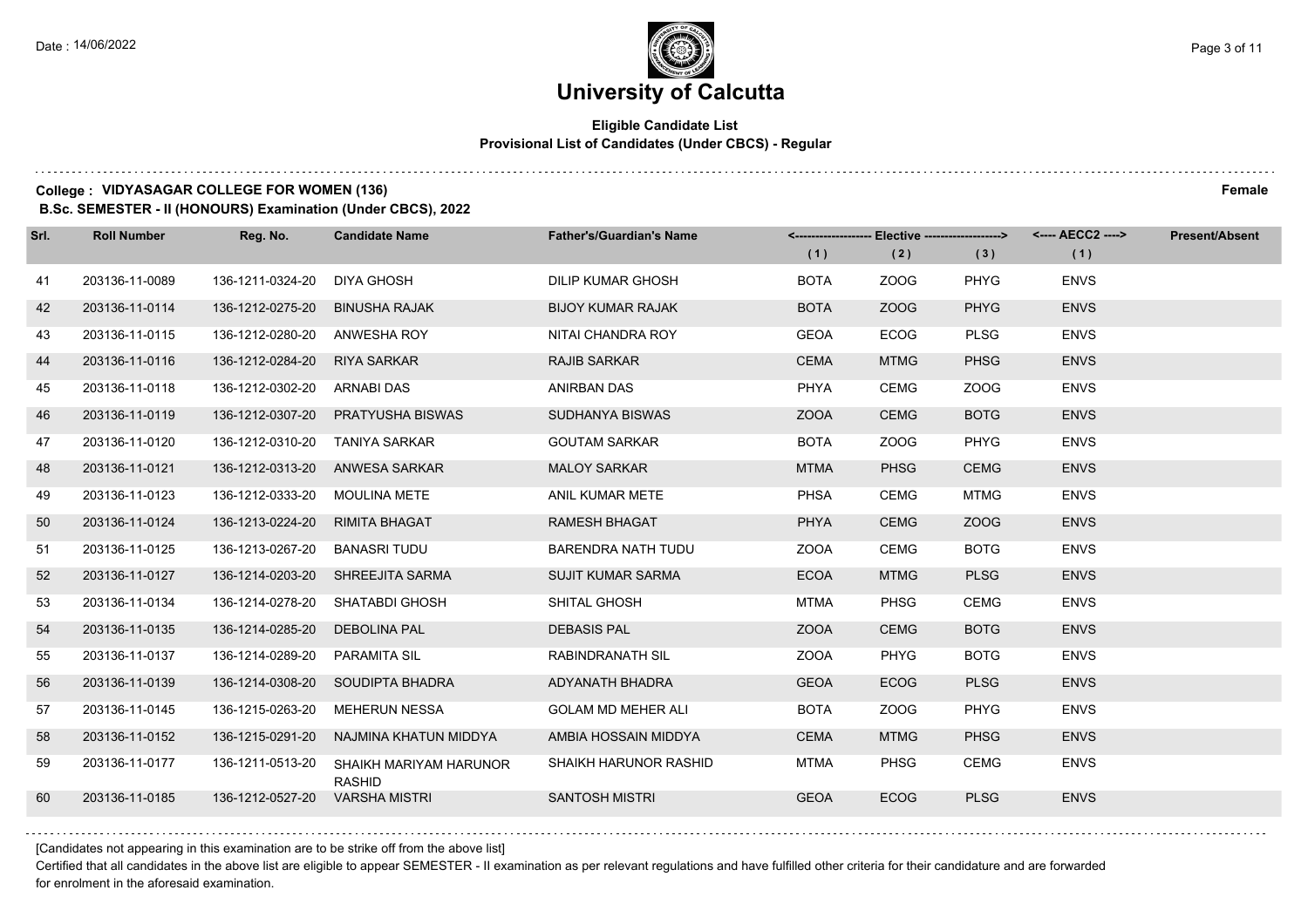## **Eligible Candidate List Provisional List of Candidates (Under CBCS) - Regular**

## **College : VIDYASAGAR COLLEGE FOR WOMEN (136) Female**

**B.Sc. SEMESTER - II (HONOURS) Examination (Under CBCS), 2022**

| Srl. | <b>Roll Number</b> | Reg. No.                      | <b>Candidate Name</b>            | <b>Father's/Guardian's Name</b> | (1)         | (2)         | <------------------- Elective ------------------> <---- AECC2 ----><br>(3) | (1)         | <b>Present/Absent</b> |
|------|--------------------|-------------------------------|----------------------------------|---------------------------------|-------------|-------------|----------------------------------------------------------------------------|-------------|-----------------------|
| 61   | 213136-11-0001     | 136-1211-0200-21              | RISHITA SASMAL                   | <b>SOUMEN SASMAL</b>            | <b>GEOA</b> | <b>ECOG</b> | <b>PLSG</b>                                                                | <b>ENVS</b> |                       |
| 62   | 213136-11-0002     | 136-1211-0201-21 TISHA SHARMA |                                  | <b>SUSHIL KUMAR SHARMA</b>      | <b>ZOOA</b> | <b>CEMG</b> | <b>BOTG</b>                                                                | <b>ENVS</b> |                       |
| 63   | 213136-11-0003     | 136-1211-0202-21 DISHA DAS    |                                  | <b>ALOKE DAS</b>                | <b>GEOA</b> | <b>ECOG</b> | <b>PLSG</b>                                                                | <b>ENVS</b> |                       |
| 64   | 213136-11-0004     | 136-1211-0203-21 SHRADDHA JHA |                                  | PRABIR JHA                      | PHYA        | <b>CEMG</b> | ZOOG                                                                       | <b>ENVS</b> |                       |
| 65   | 213136-11-0005     | 136-1211-0204-21              | SOUMILY BERA                     | PRABIR KUMAR BERA               | <b>GEOA</b> | <b>ECOG</b> | <b>PLSG</b>                                                                | <b>ENVS</b> |                       |
| 66   | 213136-11-0006     | 136-1211-0205-21              | <b>SRIPARNA BERA</b>             | <b>GURUPADA BERA</b>            | <b>BOTA</b> | ZOOG        | <b>CEMG</b>                                                                | <b>ENVS</b> |                       |
| 67   | 213136-11-0007     |                               | 136-1211-0207-21 ADREEJA MONDAL  | AMIYA MONDAL                    | <b>GEOA</b> | <b>ECOG</b> | <b>PLSG</b>                                                                | <b>ENVS</b> |                       |
| 68   | 213136-11-0008     | 136-1211-0208-21              | KOHELI GHOSH                     | <b>KARTICK GHOSH</b>            | <b>BOTA</b> | ZOOG        | <b>CEMG</b>                                                                | <b>ENVS</b> |                       |
| 69   | 213136-11-0009     | 136-1211-0209-21              | SNEHA BALLAV                     | PRASANTA BALLAV                 | <b>GEOA</b> | <b>ECOG</b> | <b>PLSG</b>                                                                | <b>ENVS</b> |                       |
| 70   | 213136-11-0010     | 136-1211-0210-21 ANUSHKA DAS  |                                  | <b>GOUTAM DAS</b>               | <b>ZOOA</b> | <b>PHYG</b> | <b>BOTG</b>                                                                | <b>ENVS</b> |                       |
| 71   | 213136-11-0011     |                               | 136-1211-0211-21 APARNA HALDER   | SITAL KUMAR HALDER              | <b>PHSA</b> | <b>CEMG</b> | <b>MTMG</b>                                                                | <b>ENVS</b> |                       |
| 72   | 213136-11-0012     | 136-1211-0212-21              | <b>GITISHA DEY</b>               | <b>GOUTAM DEY</b>               | <b>ECOA</b> | <b>MTMG</b> | <b>SOCG</b>                                                                | <b>ENVS</b> |                       |
| 73   | 213136-11-0013     | 136-1211-0214-21              | SAYANTANEE SANTRA                | PRONOY KUMAR SANTRA             | <b>PHSA</b> | CEMG        | <b>MTMG</b>                                                                | <b>ENVS</b> |                       |
| 74   | 213136-11-0014     | 136-1211-0215-21              | <b>SRIJONI MAJI</b>              | LATE NARENDRA NATH MAJI         | <b>GEOA</b> | <b>ECOG</b> | <b>PLSG</b>                                                                | <b>ENVS</b> |                       |
| 75   | 213136-11-0015     | 136-1211-0216-21              | SUKANYA SHOME                    | <b>SUJIT SHOME</b>              | <b>ECOA</b> | MTMG        | <b>FMSG</b>                                                                | <b>ENVS</b> |                       |
| 76   | 213136-11-0016     |                               | 136-1211-0218-21 ADRIJA BANERJEE | MR. SOMNATH BANERJEE            | <b>BOTA</b> | ZOOG        | <b>CEMG</b>                                                                | <b>ENVS</b> |                       |
| 77   | 213136-11-0017     | 136-1211-0219-21              | PAYEL MANNA                      | NANDULAL MANNA                  | <b>PHYA</b> | <b>CEMG</b> | ZOOG                                                                       | <b>ENVS</b> |                       |
| 78   | 213136-11-0018     | 136-1211-0222-21              | <b>RAJASRI DEY</b>               | <b>ASHOK KUMAR DEY</b>          | <b>PHSA</b> | <b>ELTG</b> | <b>MTMG</b>                                                                | <b>ENVS</b> |                       |
| 79   | 213136-11-0019     | 136-1211-0223-21              | SWARNILA PAUL                    | <b>SOUMEN PAUL</b>              | <b>GEOA</b> | <b>ECOG</b> | <b>PLSG</b>                                                                | <b>ENVS</b> |                       |
| 80   | 213136-11-0020     | 136-1211-0224-21 SUSMITA ROY  |                                  | <b>RANAJIT KUMAR ROY</b>        | <b>MTMA</b> | <b>PHSG</b> | <b>ELTG</b>                                                                | <b>ENVS</b> |                       |

[Candidates not appearing in this examination are to be strike off from the above list]

Certified that all candidates in the above list are eligible to appear SEMESTER - II examination as per relevant regulations and have fulfilled other criteria for their candidature and are forwarded for enrolment in the aforesaid examination.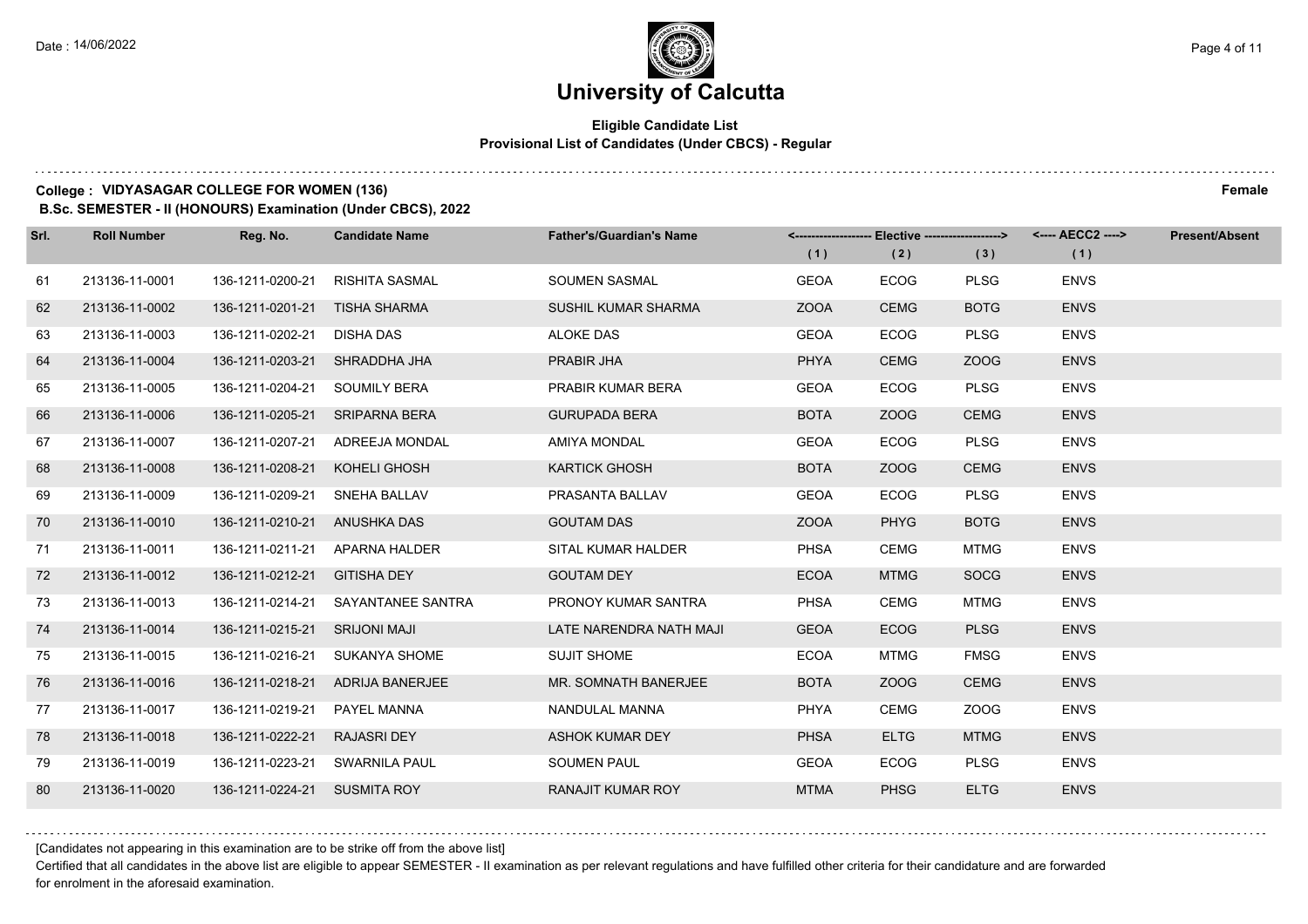## **Eligible Candidate List Provisional List of Candidates (Under CBCS) - Regular**

#### **College : VIDYASAGAR COLLEGE FOR WOMEN (136) Female**

**B.Sc. SEMESTER - II (HONOURS) Examination (Under CBCS), 2022**

| Srl. | <b>Roll Number</b> | Reg. No.                      | <b>Candidate Name</b>            | <b>Father's/Guardian's Name</b> |             | <-------------------- Elective ------------------> |             | <---- AECC2 ----> | <b>Present/Absent</b> |
|------|--------------------|-------------------------------|----------------------------------|---------------------------------|-------------|----------------------------------------------------|-------------|-------------------|-----------------------|
|      |                    |                               |                                  |                                 | (1)         | (2)                                                | (3)         | (1)               |                       |
| 81   | 213136-11-0021     | 136-1211-0225-21              | AMRITA DEB                       | ANAGHA DEB                      | <b>ZOOA</b> | <b>CEMG</b>                                        | <b>BOTG</b> | <b>ENVS</b>       |                       |
| 82   | 213136-11-0022     | 136-1211-0226-21              | DWIPSIKHA DAS BAIRAGI            | <b>SUKDEV DAS BAIRAGI</b>       | <b>ZOOA</b> | <b>CEMG</b>                                        | <b>BOTG</b> | <b>ENVS</b>       |                       |
| 83   | 213136-11-0023     | 136-1211-0227-21              | JOLLY DUTTA                      | JAYANTA KUMAR DUTTA             | <b>PHYA</b> | <b>CEMG</b>                                        | ZOOG        | <b>ENVS</b>       |                       |
| 84   | 213136-11-0024     | 136-1211-0228-21 FIZA HAQUE   |                                  | ATAUL HAQUE                     | <b>MTMA</b> | <b>PHSG</b>                                        | <b>ELTG</b> | <b>ENVS</b>       |                       |
| 85   | 213136-11-0025     | 136-1211-0229-21              | SAHELI BHUNIA                    | NIMAI CHARAN BHUNIA             | <b>BOTA</b> | ZOOG                                               | <b>CEMG</b> | <b>ENVS</b>       |                       |
| 86   | 213136-11-0026     | 136-1211-0230-21              | RADHIKA SINGH                    | PRADIP SINGH                    | <b>ZOOA</b> | <b>CEMG</b>                                        | <b>BOTG</b> | <b>ENVS</b>       |                       |
| 87   | 213136-11-0027     | 136-1211-0233-21              | PRATISHTHA BHTTACHARJEE          | <b>DEBASISH BHATTACHARJEE</b>   | <b>GEOA</b> | <b>ECOG</b>                                        | <b>PLSG</b> | <b>ENVS</b>       |                       |
| 88   | 213136-11-0028     | 136-1211-0235-21 APARNA MAITY |                                  | <b>BIMAL MAITY</b>              | <b>BOTA</b> | ZOOG                                               | <b>CEMG</b> | <b>ENVS</b>       |                       |
| 89   | 213136-11-0029     | 136-1211-0237-21              | TUSHITA PAUL                     | <b>BARUN KUMAR PAUL</b>         | <b>GEOA</b> | <b>ECOG</b>                                        | <b>PLSG</b> | <b>ENVS</b>       |                       |
| 90   | 213136-11-0030     |                               | 136-1211-0238-21 SWAPNA HUTAIT   | KANAI LAL HUTAIT                | <b>ZOOA</b> | <b>PHYG</b>                                        | <b>BOTG</b> | <b>ENVS</b>       |                       |
| 91   | 213136-11-0031     | 136-1211-0239-21              | ABIRA BHATTACHARYA               | <b>BARUN BHATTACHARYA</b>       | <b>ECOA</b> | <b>MTMG</b>                                        | <b>PLSG</b> | <b>ENVS</b>       |                       |
| 92   | 213136-11-0032     | 136-1211-0240-21              | <b>ISITA DEY</b>                 | ANUP KUMAR DEY                  | <b>ZOOA</b> | <b>CEMG</b>                                        | <b>BOTG</b> | <b>ENVS</b>       |                       |
| 93   | 213136-11-0033     | 136-1211-0242-21              | <b>SRUTI GHOSH</b>               | ATANU GHOSH                     | <b>PHSA</b> | <b>CEMG</b>                                        | <b>MTMG</b> | <b>ENVS</b>       |                       |
| 94   | 213136-11-0034     | 136-1211-0243-21              | <b>BIPASA ROY</b>                | LATE BIMAL ROY                  | <b>ECOA</b> | <b>MTMG</b>                                        | <b>SOCG</b> | <b>ENVS</b>       |                       |
| 95   | 213136-11-0035     | 136-1211-0244-21              | ANANYA BOSE                      | <b>TARUN KUMAR BOSE</b>         | <b>BOTA</b> | ZOOG                                               | <b>CEMG</b> | <b>ENVS</b>       |                       |
| 96   | 213136-11-0036     |                               | 136-1211-0245-21 SAYANTIKA DUTTA | SAMIR DUTTA                     | <b>PHSA</b> | <b>ELTG</b>                                        | <b>MTMG</b> | <b>ENVS</b>       |                       |
| 97   | 213136-11-0037     | 136-1211-0246-21              | ARUNIMA GHOSH                    | <b>ABHIJIT GHOSH</b>            | <b>ZOOA</b> | <b>PHYG</b>                                        | <b>BOTG</b> | <b>ENVS</b>       |                       |
| 98   | 213136-11-0038     |                               | 136-1211-0247-21 SIRSHA MONDAL   | SUBHENDU MONDAL                 | <b>GEOA</b> | <b>ECOG</b>                                        | <b>FMSG</b> | <b>ENVS</b>       |                       |
| 99   | 213136-11-0039     | 136-1211-0248-21 STUTI DAS    |                                  | TIMIR KANTI DAS                 | <b>ECOA</b> | <b>MTMG</b>                                        | <b>PLSG</b> | <b>ENVS</b>       |                       |
| 100  | 213136-11-0040     | 136-1211-0249-21              | <b>PURBA MONDAL</b>              | APURBA MONDAL                   | <b>MTMA</b> | <b>PHSG</b>                                        | <b>CEMG</b> | <b>ENVS</b>       |                       |

[Candidates not appearing in this examination are to be strike off from the above list]

Certified that all candidates in the above list are eligible to appear SEMESTER - II examination as per relevant regulations and have fulfilled other criteria for their candidature and are forwarded for enrolment in the aforesaid examination.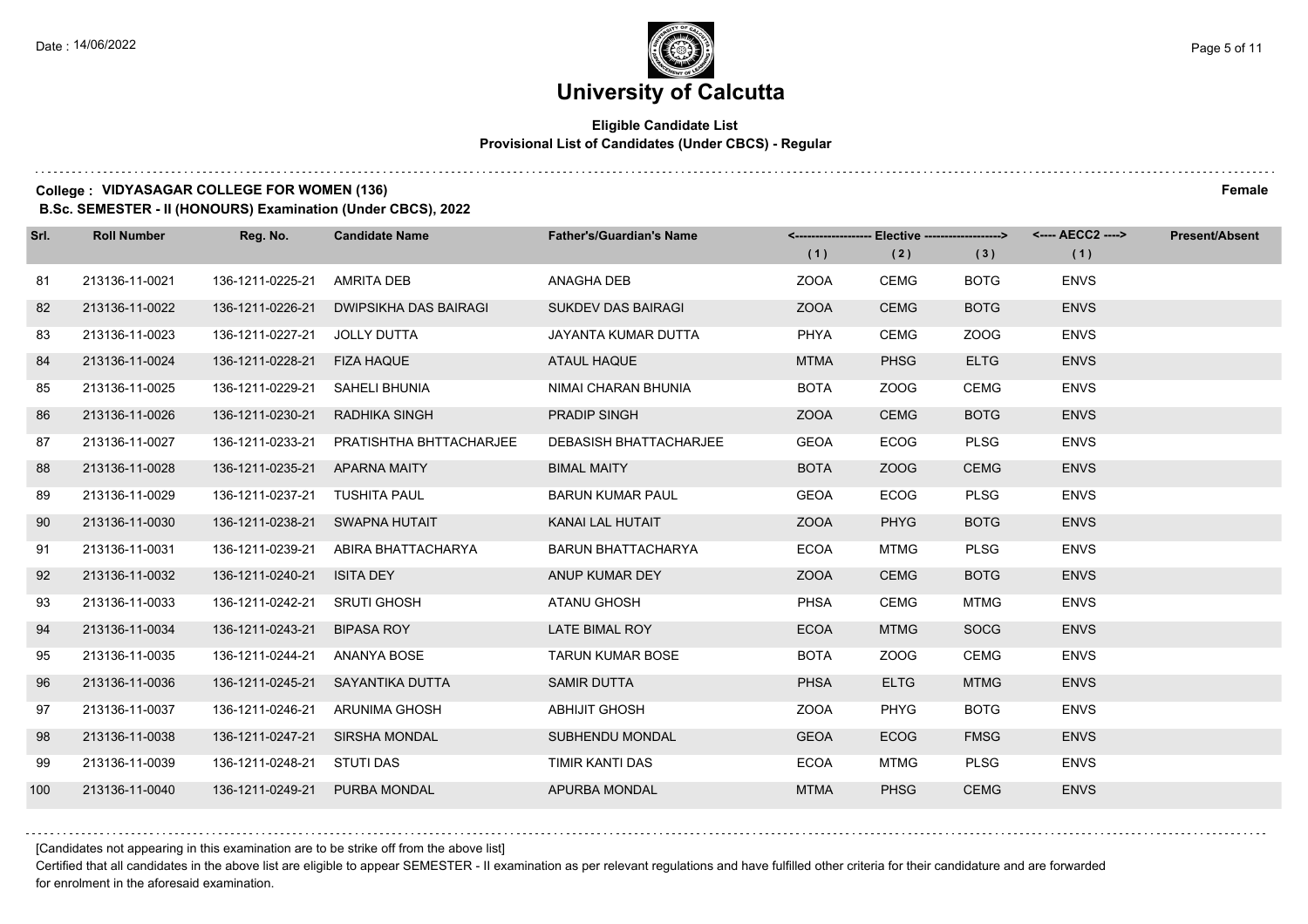$1.111$ 

## **University of Calcutta**

## **Eligible Candidate List Provisional List of Candidates (Under CBCS) - Regular**

### **College : VIDYASAGAR COLLEGE FOR WOMEN (136) Female**

**B.Sc. SEMESTER - II (HONOURS) Examination (Under CBCS), 2022**

| Srl. | <b>Roll Number</b> | Reg. No.                      | <b>Candidate Name</b>             | <b>Father's/Guardian's Name</b> | (1)         | (2)         | <-------------------- Elective -------------------> <---- AECC2 ----><br>(3) | (1)         | <b>Present/Absent</b> |
|------|--------------------|-------------------------------|-----------------------------------|---------------------------------|-------------|-------------|------------------------------------------------------------------------------|-------------|-----------------------|
| 101  | 213136-11-0041     | 136-1211-0251-21              | SHIBANWITA CHANDRA                | <b>MANOJIT CHANDRA</b>          | <b>ZOOA</b> | <b>CEMG</b> | <b>BOTG</b>                                                                  | <b>ENVS</b> |                       |
| 102  | 213136-11-0042     | 136-1211-0253-21              | ANJALI JHA                        | SANTOSH JHA                     | <b>ZOOA</b> | <b>CEMG</b> | <b>BOTG</b>                                                                  | <b>ENVS</b> |                       |
| 103  | 213136-11-0043     |                               | 136-1211-0254-21 SANCHARI BHUKTA  | ALOKE RANJAN BHUKTA             | MTMA        | <b>PHSG</b> | <b>ELTG</b>                                                                  | <b>ENVS</b> |                       |
| 104  | 213136-11-0044     | 136-1211-0256-21              | MONALISHA MISTRI                  | <b>RAJU MISTRI</b>              | <b>CEMA</b> | <b>MTMG</b> | <b>PHSG</b>                                                                  | <b>ENVS</b> |                       |
| 105  | 213136-11-0045     | 136-1211-0257-21              | <b>ARPITA DEB</b>                 | NIRMAL KUMAR DEB                | <b>PHSA</b> | <b>CEMG</b> | <b>MTMG</b>                                                                  | <b>ENVS</b> |                       |
| 106  | 213136-11-0046     | 136-1211-0258-21              | SANCHARI CHAKRABORTY              | SANJAY KUMAR CHAKRABARTI        | <b>PHYA</b> | <b>CEMG</b> | ZOOG                                                                         | <b>ENVS</b> |                       |
| 107  | 213136-11-0047     | 136-1211-0259-21              | SREYA ROY                         | SURAJIT ROY                     | <b>ECOA</b> | MTMG        | <b>PLSG</b>                                                                  | <b>ENVS</b> |                       |
| 108  | 213136-11-0048     | 136-1211-0260-21              | ARISHA BANERJEE                   | <b>ASHOKE BANERJEE</b>          | <b>PHYA</b> | <b>CEMG</b> | ZOOG                                                                         | <b>ENVS</b> |                       |
| 109  | 213136-11-0049     | 136-1211-0261-21              | RIMA BANIK                        | <b>DILIP BANIK</b>              | <b>ECOA</b> | MTMG        | <b>SOCG</b>                                                                  | <b>ENVS</b> |                       |
| 110  | 213136-11-0050     | 136-1211-0262-21              | PRIYA YADAV                       | ATMA NAND YADAV                 | <b>PHSA</b> | <b>CEMG</b> | <b>MTMG</b>                                                                  | <b>ENVS</b> |                       |
| 111  | 213136-11-0051     | 136-1211-0263-21              | KHUSHI KUMARI SHAW                | RAJ KUMAR SHAW                  | <b>ECOA</b> | <b>MTMG</b> | <b>PLSG</b>                                                                  | <b>ENVS</b> |                       |
| 112  | 213136-11-0052     | 136-1211-0264-21              | PRERANA MAJUMDER                  | LATE PANKAJ MAJUMDER            | <b>GEOA</b> | <b>ECOG</b> | <b>PLSG</b>                                                                  | <b>ENVS</b> |                       |
| 113  | 213136-11-0053     | 136-1211-0265-21              | <b>ANKITA GHOSH</b>               | RAGHUNATH GHOSH                 | <b>BOTA</b> | ZOOG        | <b>CEMG</b>                                                                  | <b>ENVS</b> |                       |
| 114  | 213136-11-0054     | 136-1211-0266-21              | SUSMITA KUNDU                     | <b>SRIJIT KUNDU</b>             | <b>CEMA</b> | <b>MTMG</b> | <b>PHSG</b>                                                                  | <b>ENVS</b> |                       |
| 115  | 213136-11-0055     | 136-1211-0267-21              | SWASTIKA BHATTACHARYA             | DIPAK BHATTACHARYA              | <b>BOTA</b> | ZOOG        | <b>CEMG</b>                                                                  | <b>ENVS</b> |                       |
| 116  | 213136-11-0056     | 136-1211-0268-21              | <b>SRUTI SINGH</b>                | ARUN KUMAR SINGH                | <b>BOTA</b> | ZOOG        | <b>CEMG</b>                                                                  | <b>ENVS</b> |                       |
| 117  | 213136-11-0057     | 136-1211-0270-21              | <b>SOUMI MONDAL</b>               | <b>SRIKANTA MONDAL</b>          | <b>CEMA</b> | <b>MTMG</b> | <b>PHSG</b>                                                                  | <b>ENVS</b> |                       |
| 118  | 213136-11-0058     |                               | 136-1211-0273-21 ADITI DEY SARKAR | <b>MALAY DEY SARKAR</b>         | <b>ECOA</b> | <b>MTMG</b> | <b>PLSG</b>                                                                  | <b>ENVS</b> |                       |
| 119  | 213136-11-0059     | 136-1211-0274-21 SHREYA SHEET |                                   | PRATAP CHANDRA SHEET            | ZOOA        | <b>CEMG</b> | <b>BOTG</b>                                                                  | <b>ENVS</b> |                       |
| 120  | 213136-11-0060     | 136-1211-0276-21              | <b>ISHANI SHIT</b>                | <b>KANAI LAL SHIT</b>           | <b>CEMA</b> | <b>MTMG</b> | <b>PHSG</b>                                                                  | <b>ENVS</b> |                       |

Certified that all candidates in the above list are eligible to appear SEMESTER - II examination as per relevant regulations and have fulfilled other criteria for their candidature and are forwarded for enrolment in the aforesaid examination.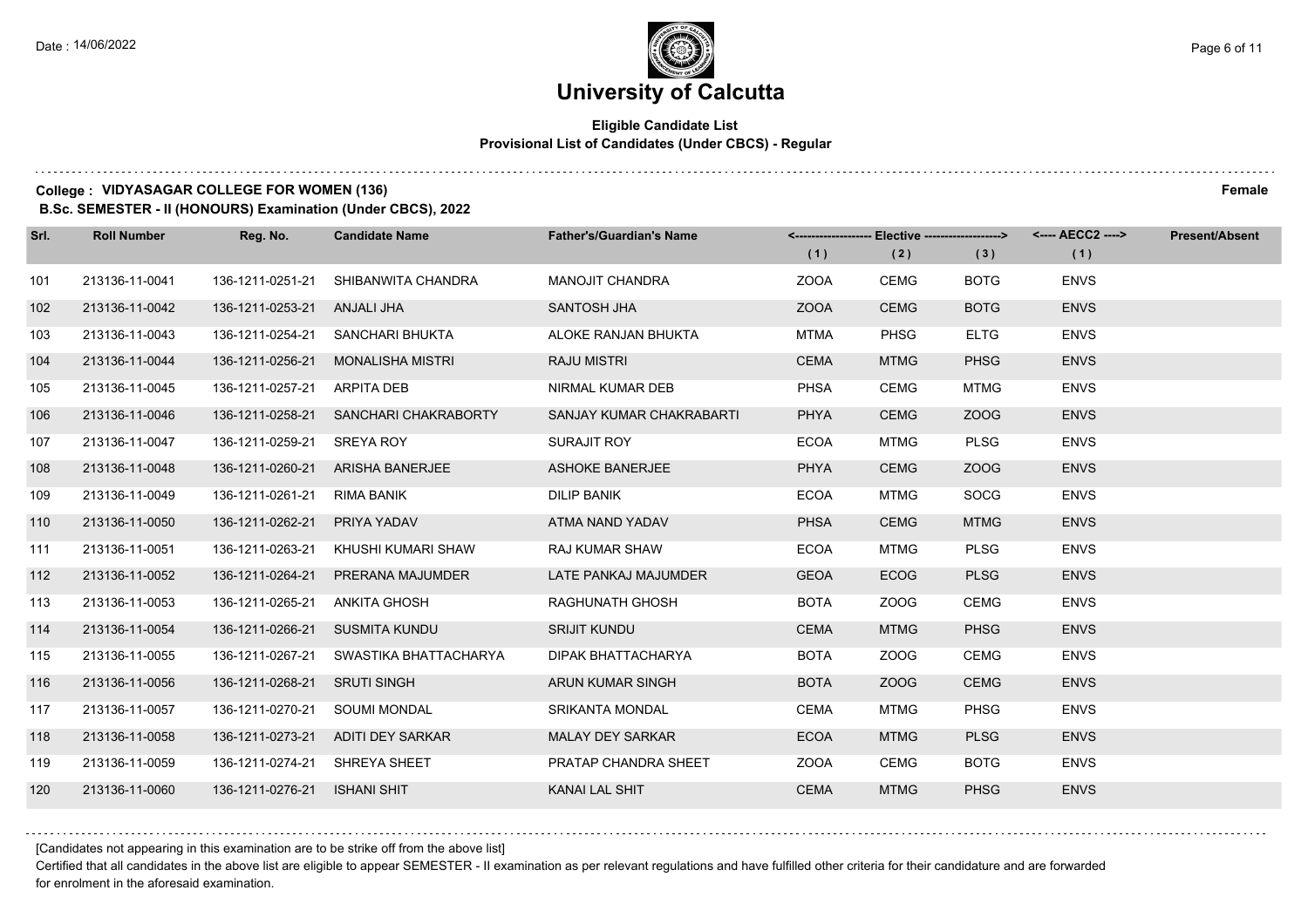## **Eligible Candidate List Provisional List of Candidates (Under CBCS) - Regular**

#### **College : VIDYASAGAR COLLEGE FOR WOMEN (136) Female**

**B.Sc. SEMESTER - II (HONOURS) Examination (Under CBCS), 2022**

| Srl. | <b>Roll Number</b> | Reg. No.                        | <b>Candidate Name</b>                | <b>Father's/Guardian's Name</b>             |             |             | <------------------- Elective ------------------> <---- AECC2 ----> |             | <b>Present/Absent</b> |
|------|--------------------|---------------------------------|--------------------------------------|---------------------------------------------|-------------|-------------|---------------------------------------------------------------------|-------------|-----------------------|
|      |                    |                                 |                                      |                                             | (1)         | (2)         | (3)                                                                 | (1)         |                       |
| 121  | 213136-11-0061     | 136-1211-0277-21                | SWARNADEEPA BANERJEE                 | <b>RAMESH BANERJEE</b>                      | <b>BOTA</b> | ZOOG        | <b>CEMG</b>                                                         | <b>ENVS</b> |                       |
| 122  | 213136-11-0062     | 136-1211-0278-21                | SHREEMOYEE DAS                       | <b>SAMAR DAS</b>                            | <b>PHYA</b> | <b>CEMG</b> | ZOOG                                                                | <b>ENVS</b> |                       |
| 123  | 213136-11-0063     |                                 | 136-1211-0279-21 ARUNIMA CHANDRA     | NABIN KUMAR CHANDRA                         | <b>BOTA</b> | ZOOG        | PHYG                                                                | <b>ENVS</b> |                       |
| 124  | 213136-11-0064     | 136-1211-0280-21 SRIJANI ROY    |                                      | <b>MALAY KUMAR ROY</b>                      | <b>PHSA</b> | <b>ELTG</b> | <b>MTMG</b>                                                         | <b>ENVS</b> |                       |
| 125  | 213136-11-0065     | 136-1211-0281-21                | PALLABI KARMAKAR                     | <b>TAPAN KARMAKAR</b>                       | <b>MTMA</b> | <b>PHSG</b> | CEMG                                                                | <b>ENVS</b> |                       |
| 126  | 213136-11-0066     | 136-1211-0282-21 ADITI DAS      |                                      | ASIM KANTI DAS                              | <b>PHSA</b> | <b>CEMG</b> | <b>MTMG</b>                                                         | <b>ENVS</b> |                       |
| 127  | 213136-11-0067     | 136-1211-0284-21    ZAINAB KHAN |                                      | <b>TUFAIL AHMED KHAN</b>                    | <b>MTMA</b> | <b>PHSG</b> | <b>CEMG</b>                                                         | <b>ENVS</b> |                       |
| 128  | 213136-11-0068     |                                 | 136-1211-0285-21 SUJATA MONDAL       | <b>BALAI MONDAL</b>                         | <b>BOTA</b> | ZOOG        | <b>CEMG</b>                                                         | <b>ENVS</b> |                       |
| 129  | 213136-11-0069     | 136-1211-0286-21                | PAYEL CHATTOPADHYAY                  | <b>SANDIP KUMAR</b><br><b>CHATTOPADHYAY</b> | <b>BOTA</b> | ZOOG        | <b>PHYG</b>                                                         | <b>ENVS</b> |                       |
| 130  | 213136-11-0070     | 136-1211-0287-21                | SAGNIKA ADHIKARY                     | KINGSHUK ADHIKARY                           | <b>BOTA</b> | ZOOG        | <b>CEMG</b>                                                         | <b>ENVS</b> |                       |
| 131  | 213136-11-0071     | 136-1211-0288-21                | SAMRIDDHI DATTA                      | <b>SAUMIK DATTA</b>                         | <b>PHSA</b> | <b>ELTG</b> | <b>MTMG</b>                                                         | <b>ENVS</b> |                       |
| 132  | 213136-11-0072     | 136-1211-0289-21                | NEHA BAGUI                           | SANJAY BAGUI                                | <b>BOTA</b> | ZOOG        | <b>CEMG</b>                                                         | <b>ENVS</b> |                       |
| 133  | 213136-11-0073     | 136-1211-0290-21                | DIVYA SINGH                          | <b>AJAY SINGH</b>                           | <b>PHSA</b> | <b>CEMG</b> | <b>MTMG</b>                                                         | <b>ENVS</b> |                       |
| 134  | 213136-11-0074     | 136-1211-0292-21                | <b>SANA PARWEEN</b>                  | MD. SHAHID ALI                              | <b>ZOOA</b> | <b>PHYG</b> | <b>BOTG</b>                                                         | <b>ENVS</b> |                       |
| 135  | 213136-11-0075     | 136-1211-0294-21                | SUMANA MUKHERJEE                     | <b>TAPAN KUMAR MUKHERJEE</b>                | <b>BOTA</b> | ZOOG        | PHYG                                                                | <b>ENVS</b> |                       |
| 136  | 213136-11-0076     | 136-1211-0296-21                | <b>PROMITA SAHA</b>                  | PRODIP SAHA                                 | <b>PHYA</b> | <b>CEMG</b> | ZOOG                                                                | <b>ENVS</b> |                       |
| 137  | 213136-11-0077     | 136-1211-0297-21                | ATIQA AFRIN                          | <b>ASANUR RAHAMAN</b>                       | <b>CEMA</b> | MTMG        | <b>PHSG</b>                                                         | <b>ENVS</b> |                       |
| 138  | 213136-11-0078     |                                 | 136-1211-0298-21 SRESTHA MONDAL      | <b>JAYANTA MONDAL</b>                       | <b>CEMA</b> | <b>MTMG</b> | <b>PHSG</b>                                                         | <b>ENVS</b> |                       |
| 139  | 213136-11-0079     | 136-1211-0299-21                | KUMARI PRITI                         | <b>RAM AUTAR</b>                            | PHYA        | <b>CEMG</b> | ZOOG                                                                | <b>ENVS</b> |                       |
| 140  | 213136-11-0080     |                                 | 136-1211-0302-21 DEBDATTA CHATTERJEE | ASHIMANANDA CHATTERJEE                      | <b>ZOOA</b> | <b>CEMG</b> | <b>BOTG</b>                                                         | <b>ENVS</b> |                       |

[Candidates not appearing in this examination are to be strike off from the above list]

Certified that all candidates in the above list are eligible to appear SEMESTER - II examination as per relevant regulations and have fulfilled other criteria for their candidature and are forwarded for enrolment in the aforesaid examination.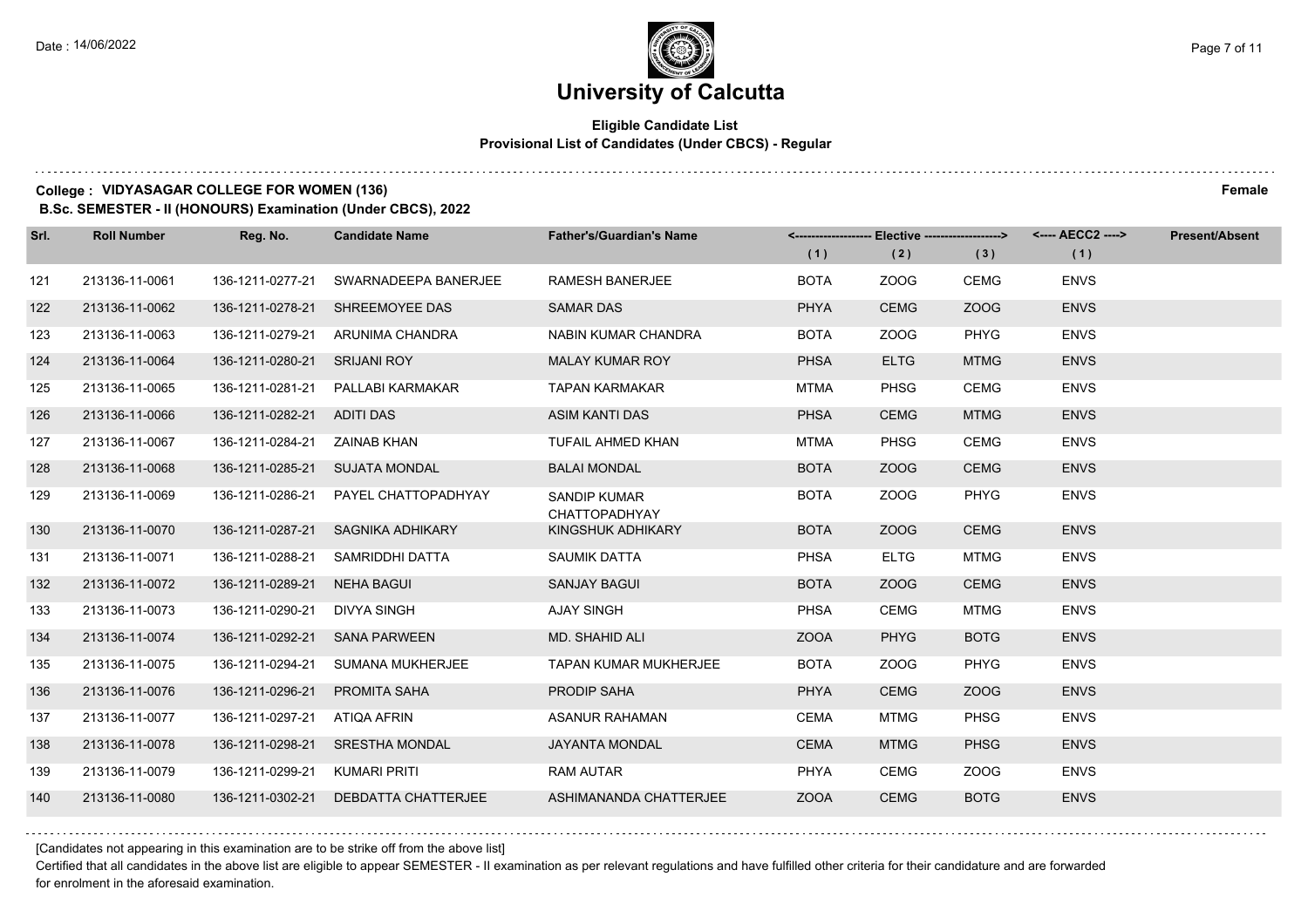## **Eligible Candidate List Provisional List of Candidates (Under CBCS) - Regular**

### **College : VIDYASAGAR COLLEGE FOR WOMEN (136) Female**

**B.Sc. SEMESTER - II (HONOURS) Examination (Under CBCS), 2022**

| Srl. | <b>Roll Number</b> | Reg. No.                      | <b>Candidate Name</b>                 | <b>Father's/Guardian's Name</b> | (1)         | <-------------------- Elective ------------------><br>(2) | (3)         | (1)         | Present/Absent |
|------|--------------------|-------------------------------|---------------------------------------|---------------------------------|-------------|-----------------------------------------------------------|-------------|-------------|----------------|
| 141  | 213136-11-0081     | 136-1211-0304-21              | <b>DIPANJALI BISWAS</b>               | <b>PROBIR BISWAS</b>            | <b>GEOA</b> | <b>ECOG</b>                                               | <b>PLSG</b> | <b>ENVS</b> |                |
| 142  | 213136-11-0082     | 136-1211-0305-21              | <b>CHAYANIKA MAITY</b>                | <b>CHANDAN MAITY</b>            | <b>PHSA</b> | <b>ELTG</b>                                               | <b>MTMG</b> | <b>ENVS</b> |                |
| 143  | 213136-11-0083     | 136-1211-0307-21 TANISHA ROY  |                                       | PRABAL ROY                      | <b>MTMA</b> | <b>PHSG</b>                                               | <b>CEMG</b> | <b>ENVS</b> |                |
| 144  | 213136-11-0084     |                               | 136-1211-0308-21 SOURITA KARMAKAR     | SAMIR KUMAR KARMAKAR            | <b>BOTA</b> | ZOOG                                                      | <b>CEMG</b> | <b>ENVS</b> |                |
| 145  | 213136-11-0085     | 136-1211-0309-21              | <b>KRISTE PANDEY</b>                  | <b>SWAPAN PANDEY</b>            | MTMA        | <b>PHSG</b>                                               | <b>CEMG</b> | <b>ENVS</b> |                |
| 146  | 213136-11-0086     | 136-1211-0310-21              | <b>ROSHNI MUKHERJEE</b>               | <b>RAJIB MUKHERJEE</b>          | <b>MTMA</b> | <b>PHSG</b>                                               | <b>CEMG</b> | <b>ENVS</b> |                |
| 147  | 213136-11-0087     |                               | 136-1211-0312-21 ANNESWA PATRA        | <b>GOUTAM PATRA</b>             | <b>GEOA</b> | <b>ECOG</b>                                               | <b>PLSG</b> | <b>ENVS</b> |                |
| 148  | 213136-11-0088     |                               | 136-1211-0313-21 SUPRITY MODAK        | RAMAKANTA MODAK                 | <b>ZOOA</b> | <b>CEMG</b>                                               | <b>BOTG</b> | <b>ENVS</b> |                |
| 149  | 213136-11-0089     | 136-1211-0314-21              | MOUSUMI SANTRA                        | <b>SUSIL SANTRA</b>             | <b>BOTA</b> | ZOOG                                                      | <b>CEMG</b> | <b>ENVS</b> |                |
| 150  | 213136-11-0090     |                               | 136-1211-0315-21 SHREYA CHAKRABORTY   | SUDIP CHAKRABORTY               | <b>GEOA</b> | <b>ECOG</b>                                               | <b>PLSG</b> | <b>ENVS</b> |                |
| 151  | 213136-11-0091     |                               | 136-1211-0316-21 ARADHEYA CHAKRABORTY | SANDIP CHAKRABORTY              | PHYA        | <b>CEMG</b>                                               | ZOOG        | <b>ENVS</b> |                |
| 152  | 213136-11-0092     | 136-1211-0319-21 SHRIJITA DEY |                                       | PAYODHI DEY                     | <b>BOTA</b> | ZOOG                                                      | <b>CEMG</b> | <b>ENVS</b> |                |
| 153  | 213136-11-0093     | 136-1211-0320-21              | <b>HASIBA PARVIN</b>                  | MD SOHRAB ALI (LATE)            | <b>PHSA</b> | <b>CEMG</b>                                               | <b>MTMG</b> | <b>ENVS</b> |                |
| 154  | 213136-11-0094     | 136-1211-0321-21              | <b>PINKI DAS</b>                      | <b>GOUTAM DAS</b>               | <b>BOTA</b> | ZOOG                                                      | <b>PHYG</b> | <b>ENVS</b> |                |
| 155  | 213136-11-0095     | 136-1211-0323-21              | <b>DEBLINA GHOSH</b>                  | <b>HARISADHAN GHOSH</b>         | PHYA        | <b>CEMG</b>                                               | ZOOG        | <b>ENVS</b> |                |
| 156  | 213136-11-0096     | 136-1211-0324-21              | <b>POUSHALI SARKAR</b>                | <b>ARIJIT SARKAR</b>            | <b>ZOOA</b> | <b>CEMG</b>                                               | <b>BOTG</b> | <b>ENVS</b> |                |
| 157  | 213136-11-0097     | 136-1211-0325-21              | <b>INDRANI CHATTERJEE</b>             | SAKTIDHAR CHATTERJEE            | <b>PHSA</b> | CEMG                                                      | <b>MTMG</b> | <b>ENVS</b> |                |
| 158  | 213136-11-0098     | 136-1211-0332-21              | SHIBANGEE DATTA                       | LATE GANAPATI DATTA             | <b>GEOA</b> | <b>ECOG</b>                                               | <b>PLSG</b> | <b>ENVS</b> |                |
| 159  | 213136-11-0099     | 136-1211-0333-21              | KATIRINA AHAMED MALLICK               | KHURSHID AHAMED MALLICK         | <b>PHSA</b> | <b>CEMG</b>                                               | <b>MTMG</b> | <b>ENVS</b> |                |
| 160  | 213136-11-0100     | 136-1211-0334-21 SRUTI DUTTA  |                                       | MR SUJOY KUMAR DUTTA            | <b>PHYA</b> | <b>CEMG</b>                                               | ZOOG        | <b>ENVS</b> |                |

[Candidates not appearing in this examination are to be strike off from the above list]

Certified that all candidates in the above list are eligible to appear SEMESTER - II examination as per relevant regulations and have fulfilled other criteria for their candidature and are forwarded for enrolment in the aforesaid examination.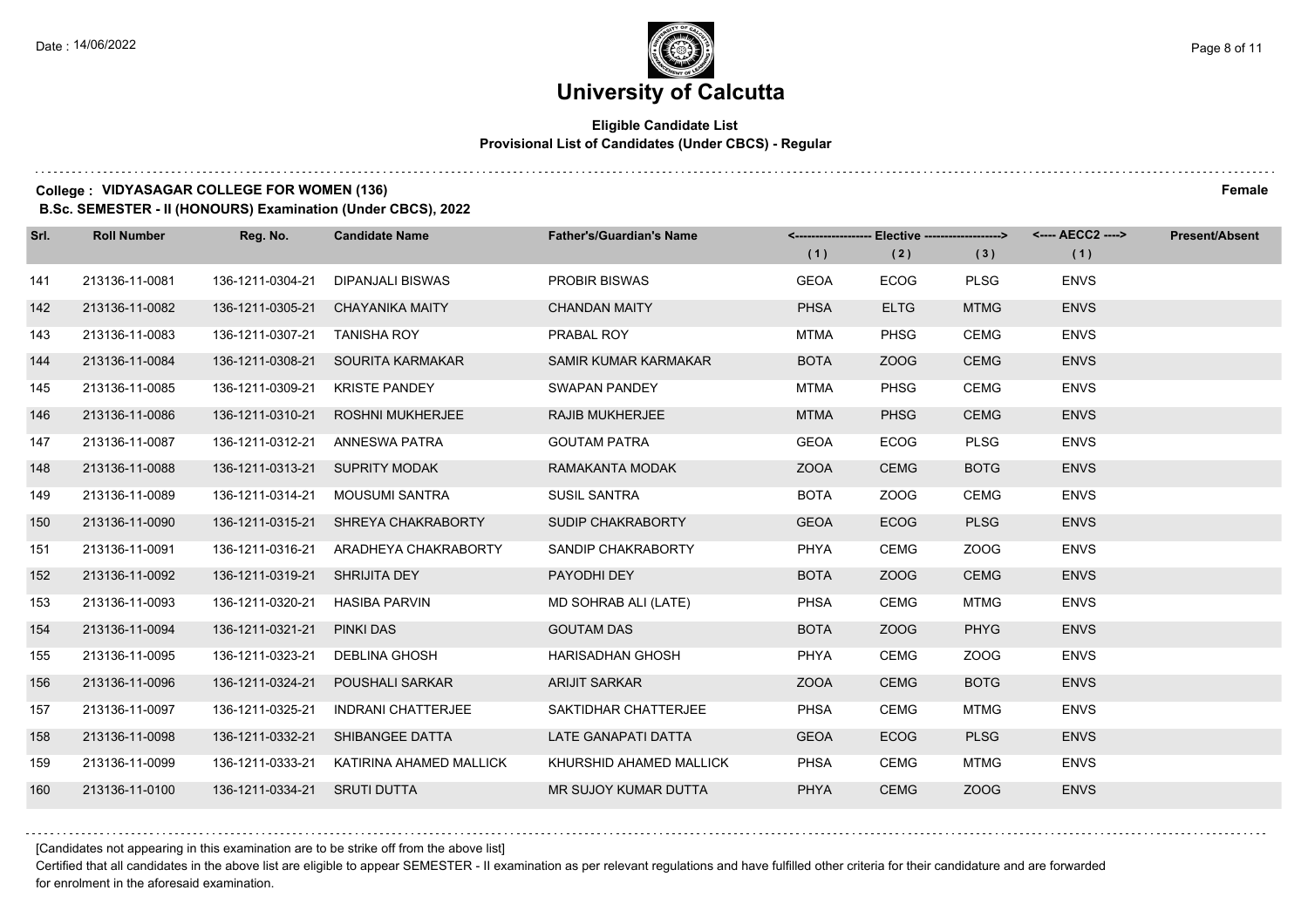## **Eligible Candidate List Provisional List of Candidates (Under CBCS) - Regular**

## **College : VIDYASAGAR COLLEGE FOR WOMEN (136) Female**

**B.Sc. SEMESTER - II (HONOURS) Examination (Under CBCS), 2022**

| Srl. | <b>Roll Number</b> | Reg. No.                      | <b>Candidate Name</b>             | <b>Father's/Guardian's Name</b> |             | <-------------------- Elective ------------------> |             | <---- AECC2 ----> | <b>Present/Absent</b> |
|------|--------------------|-------------------------------|-----------------------------------|---------------------------------|-------------|----------------------------------------------------|-------------|-------------------|-----------------------|
|      |                    |                               |                                   |                                 | (1)         | (2)                                                | (3)         | (1)               |                       |
| 161  | 213136-11-0101     | 136-1211-0335-21              | <b>ARPITA SEN</b>                 | PRAKASHBIR SEN                  | <b>BOTA</b> | ZOOG                                               | CEMG        | <b>ENVS</b>       |                       |
| 162  | 213136-11-0102     | 136-1211-0336-21              | <b>AYUSHI BASU</b>                | <b>CHINMOY BASU</b>             | <b>PHSA</b> | <b>ELTG</b>                                        | <b>MTMG</b> | <b>ENVS</b>       |                       |
| 163  | 213136-11-0103     | 136-1211-0337-21 SHAINA AFTAB |                                   | LATE MD AFTAB ALAM              | <b>BOTA</b> | ZOOG                                               | <b>CEMG</b> | <b>ENVS</b>       |                       |
| 164  | 213136-11-0104     | 136-1211-0339-21              | <b>DINA FARHIN</b>                | <b>KHRAHAMAT KABIR</b>          | <b>ZOOA</b> | <b>CEMG</b>                                        | <b>BOTG</b> | <b>ENVS</b>       |                       |
| 165  | 213136-11-0105     | 136-1212-0213-21              | DIPANNITA DAS                     | <b>DIPAK DAS</b>                | <b>PHYA</b> | CEMG                                               | ZOOG        | <b>ENVS</b>       |                       |
| 166  | 213136-11-0106     | 136-1212-0221-21              | NANDITA MONDAL                    | <b>BIVASH MONDAL</b>            | <b>GEOA</b> | <b>ECOG</b>                                        | <b>FMSG</b> | <b>ENVS</b>       |                       |
| 167  | 213136-11-0107     | 136-1212-0231-21              | ANKITA DAS                        | <b>SHANKAR DAS</b>              | <b>GEOA</b> | <b>ECOG</b>                                        | <b>PLSG</b> | <b>ENVS</b>       |                       |
| 168  | 213136-11-0108     | 136-1212-0234-21              | ANTARA DAS                        | <b>SHANKAR DAS</b>              | <b>GEOA</b> | <b>ECOG</b>                                        | <b>PLSG</b> | <b>ENVS</b>       |                       |
| 169  | 213136-11-0109     | 136-1212-0236-21              | PARAMITA MONDAL                   | PANKAJ KUMAR MONDAL             | <b>MTMA</b> | <b>PHSG</b>                                        | <b>CEMG</b> | <b>ENVS</b>       |                       |
| 170  | 213136-11-0110     | 136-1212-0252-21              | ARPITA DAS                        | <b>SURANJAN DAS</b>             | <b>ZOOA</b> | <b>PHYG</b>                                        | <b>BOTG</b> | <b>ENVS</b>       |                       |
| 171  | 213136-11-0111     | 136-1212-0283-21              | ALIVIA MONDAL                     | PRANESH MONDAL                  | <b>ZOOA</b> | <b>PHYG</b>                                        | <b>BOTG</b> | <b>ENVS</b>       |                       |
| 172  | 213136-11-0112     | 136-1212-0291-21              | <b>PRERNA SIKDAR</b>              | ASHOK KUMAR SIKDAR              | <b>ZOOA</b> | <b>CEMG</b>                                        | <b>BOTG</b> | <b>ENVS</b>       |                       |
| 173  | 213136-11-0113     | 136-1212-0300-21              | RITUJA BAIN                       | <b>SURAJIT BAIN</b>             | <b>PHYA</b> | <b>CEMG</b>                                        | ZOOG        | <b>ENVS</b>       |                       |
| 174  | 213136-11-0114     | 136-1212-0301-21              | DHRUPADI HALDAR                   | LATE SHYAMAL KR HALDAR          | <b>PHYA</b> | <b>CEMG</b>                                        | ZOOG        | <b>ENVS</b>       |                       |
| 175  | 213136-11-0115     | 136-1212-0303-21              | <b>BIDISHA MANDAL</b>             | <b>BADAL MANDAL</b>             | <b>BOTA</b> | ZOOG                                               | <b>CEMG</b> | <b>ENVS</b>       |                       |
| 176  | 213136-11-0116     | 136-1212-0327-21              | SAPTARSHI BAIDYA                  | <b>HARIPADA BAIDYA</b>          | <b>ZOOA</b> | <b>PHYG</b>                                        | <b>BOTG</b> | <b>ENVS</b>       |                       |
| 177  | 213136-11-0117     | 136-1212-0338-21              | <b>SWAGATA BISWAS</b>             | <b>GOUR KUMAR BISWAS</b>        | <b>GEOA</b> | <b>ECOG</b>                                        | <b>PLSG</b> | <b>ENVS</b>       |                       |
| 178  | 213136-11-0118     | 136-1213-0232-21              | SANGITA MAHALI                    | <b>GAZADHAR MAHALI</b>          | <b>PHYA</b> | <b>CEMG</b>                                        | ZOOG        | <b>ENVS</b>       |                       |
| 179  | 213136-11-0119     | 136-1213-0241-21              | PRIYANKA SARDAR                   | SUSHIL CH. SARDAR               | <b>GEOA</b> | <b>ECOG</b>                                        | <b>PLSG</b> | <b>ENVS</b>       |                       |
| 180  | 213136-11-0120     |                               | 136-1213-0271-21 SNITABITHI SINGH | SHYAMAPADA SINGH                | <b>PHYA</b> | <b>CEMG</b>                                        | ZOOG        | <b>ENVS</b>       |                       |

[Candidates not appearing in this examination are to be strike off from the above list]

Certified that all candidates in the above list are eligible to appear SEMESTER - II examination as per relevant regulations and have fulfilled other criteria for their candidature and are forwarded for enrolment in the aforesaid examination.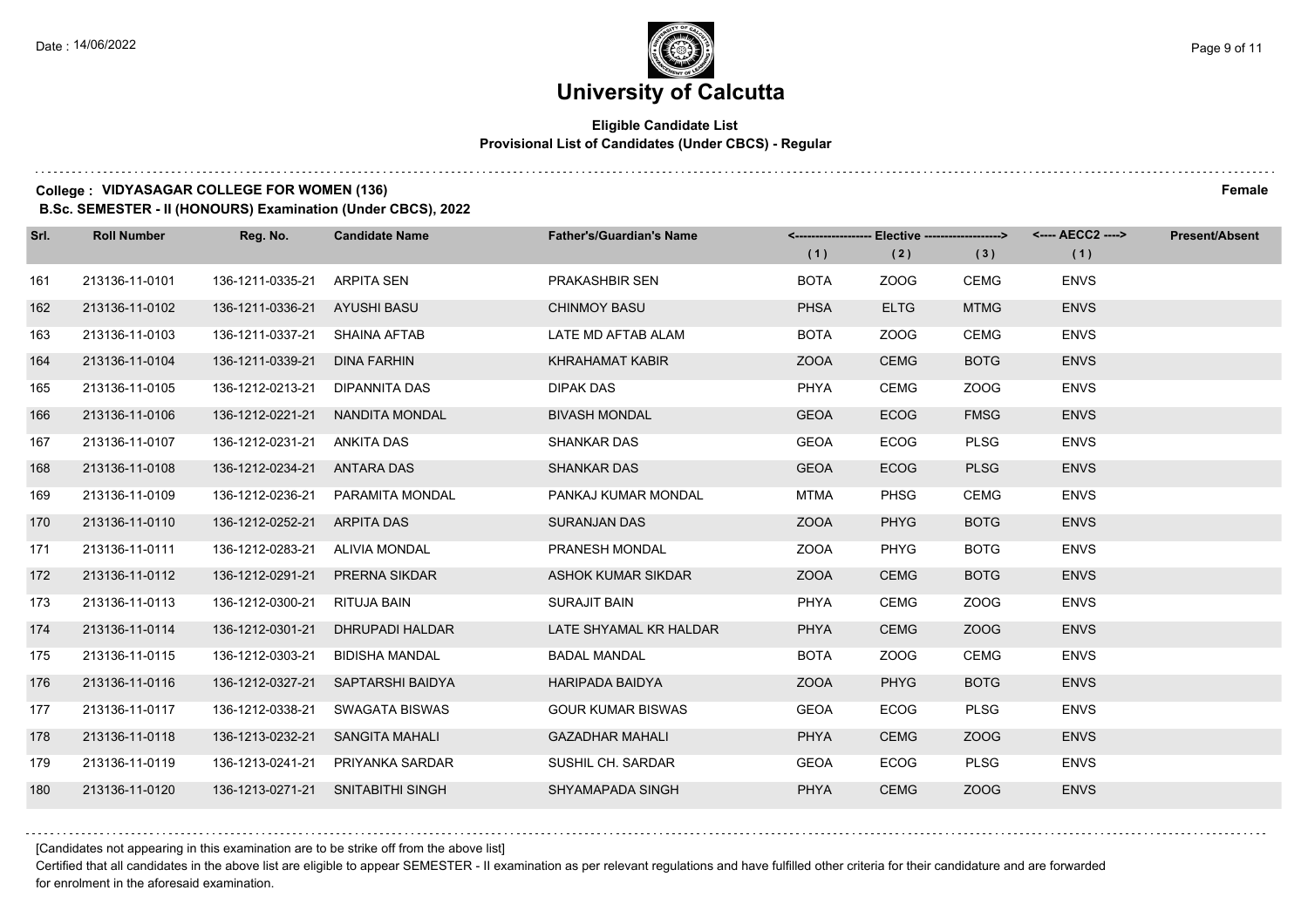## **Eligible Candidate List Provisional List of Candidates (Under CBCS) - Regular**

### **College : VIDYASAGAR COLLEGE FOR WOMEN (136) Female**

**B.Sc. SEMESTER - II (HONOURS) Examination (Under CBCS), 2022**

| Srl. | <b>Roll Number</b> | Reg. No.         | <b>Candidate Name</b>   | <b>Father's/Guardian's Name</b> |             | <-------------------- Elective ------------------> |             | <---- AECC2 ----> | <b>Present/Absent</b> |
|------|--------------------|------------------|-------------------------|---------------------------------|-------------|----------------------------------------------------|-------------|-------------------|-----------------------|
|      |                    |                  |                         |                                 | (1)         | (2)                                                | (3)         | (1)               |                       |
| 181  | 213136-11-0121     | 136-1213-0330-21 | ANJALI EKKA             | <b>BHIKARI EKKA</b>             | <b>ZOOA</b> | <b>PHYG</b>                                        | <b>BOTG</b> | <b>ENVS</b>       |                       |
| 182  | 213136-11-0122     | 136-1214-0217-21 | KATHA MODAK             | <b>GANESH CHANDRA MODAK</b>     | <b>CEMA</b> | <b>MTMG</b>                                        | <b>PHSG</b> | <b>ENVS</b>       |                       |
| 183  | 213136-11-0123     | 136-1214-0250-21 | LISA GHOSH              | PULAK KUMAR GHOSH               | <b>GEOA</b> | <b>ECOG</b>                                        | <b>PLSG</b> | <b>ENVS</b>       |                       |
| 184  | 213136-11-0124     | 136-1214-0255-21 | <b>BHANUMOTI MANDAL</b> | <b>KANAILAL MANDAL</b>          | <b>MTMA</b> | <b>PHSG</b>                                        | <b>CEMG</b> | <b>ENVS</b>       |                       |
| 185  | 213136-11-0125     | 136-1214-0272-21 | LAXMI KUMARI            | NARESH PRASAD YADAV             | <b>ZOOA</b> | <b>PHYG</b>                                        | <b>BOTG</b> | <b>ENVS</b>       |                       |
| 186  | 213136-11-0126     | 136-1214-0275-21 | RIYA BARIK              | AJIT KUMAR BARIK                | <b>CEMA</b> | <b>MTMG</b>                                        | <b>PHSG</b> | <b>ENVS</b>       |                       |
| 187  | 213136-11-0127     | 136-1214-0293-21 | CHANDRILA GHOSH         | NIRMALENDU GHOSH                | <b>PHSA</b> | <b>CEMG</b>                                        | MTMG        | <b>ENVS</b>       |                       |
| 188  | 213136-11-0128     | 136-1214-0311-21 | <b>BAINIKA GHOSH</b>    | <b>BIPLAB GHOSH</b>             | <b>ZOOA</b> | <b>PHYG</b>                                        | <b>BOTG</b> | <b>ENVS</b>       |                       |
| 189  | 213136-11-0129     | 136-1214-0317-21 | ISHIKA DEY              | AMIT DEY                        | <b>ZOOA</b> | <b>CEMG</b>                                        | <b>BOTG</b> | <b>ENVS</b>       |                       |
| 190  | 213136-11-0130     | 136-1214-0322-21 | <b>PRIYANKA PAUL</b>    | <b>SARAJIT PAUL</b>             | <b>PHSA</b> | <b>ELTG</b>                                        | <b>MTMG</b> | <b>ENVS</b>       |                       |
| 191  | 213136-11-0131     | 136-1214-0328-21 | <b>SRAYOSREE GHOSH</b>  | <b>JYOTIRMOY GHOSH</b>          | <b>PHSA</b> | <b>CEMG</b>                                        | <b>MTMG</b> | <b>ENVS</b>       |                       |
| 192  | 213136-11-0132     | 136-1214-0329-21 | SHREYASHI MANDAL        | KANAI CHANDRA MANDAL            | <b>BOTA</b> | ZOOG                                               | <b>CEMG</b> | <b>ENVS</b>       |                       |
| 193  | 213136-11-0133     | 136-1214-0331-21 | <b>KONCKONA DIG</b>     | <b>SANJIB DIG</b>               | <b>BOTA</b> | ZOOG                                               | <b>PHYG</b> | <b>ENVS</b>       |                       |
| 194  | 213136-11-0134     | 136-1215-0206-21 | ANISA JAMAN             | ASADUZZAMAN                     | <b>ZOOA</b> | <b>CEMG</b>                                        | <b>BOTG</b> | <b>ENVS</b>       |                       |
| 195  | 213136-11-0135     | 136-1215-0220-21 | AYESA SIDDIKA           | <b>BASIRUDDIN AHMED</b>         | <b>ZOOA</b> | <b>PHYG</b>                                        | <b>BOTG</b> | <b>ENVS</b>       |                       |
| 196  | 213136-11-0136     | 136-1215-0269-21 | SIDRAH NOOR             | <b>EHSAN KARIM</b>              | <b>PHSA</b> | <b>CEMG</b>                                        | <b>MTMG</b> | <b>ENVS</b>       |                       |
| 197  | 213136-11-0137     | 136-1215-0295-21 | <b>NASRIN MONDAL</b>    | SARFUDDIN MONDAL                | <b>PHSA</b> | <b>CEMG</b>                                        | <b>MTMG</b> | <b>ENVS</b>       |                       |
| 198  | 213136-11-0138     | 136-1215-0306-21 | <b>MOMTAJ KHATUN</b>    | <b>SK MOTIUL ISLAM</b>          | <b>PHYA</b> | <b>CEMG</b>                                        | ZOOG        | <b>ENVS</b>       |                       |
| 199  | 213136-11-0139     | 136-1215-0318-21 | AIMAN ASHRAF            | <b>ASHRAF JAWED</b>             | <b>ZOOA</b> | <b>CEMG</b>                                        | <b>BOTG</b> | <b>ENVS</b>       |                       |
| 200  | 213136-11-0140     | 136-1215-0326-21 | LAVEZA ALI              | <b>NAUSHAD ALI</b>              | <b>PHSA</b> | <b>CEMG</b>                                        | <b>MTMG</b> | <b>ENVS</b>       |                       |

[Candidates not appearing in this examination are to be strike off from the above list]

Certified that all candidates in the above list are eligible to appear SEMESTER - II examination as per relevant regulations and have fulfilled other criteria for their candidature and are forwarded for enrolment in the aforesaid examination.